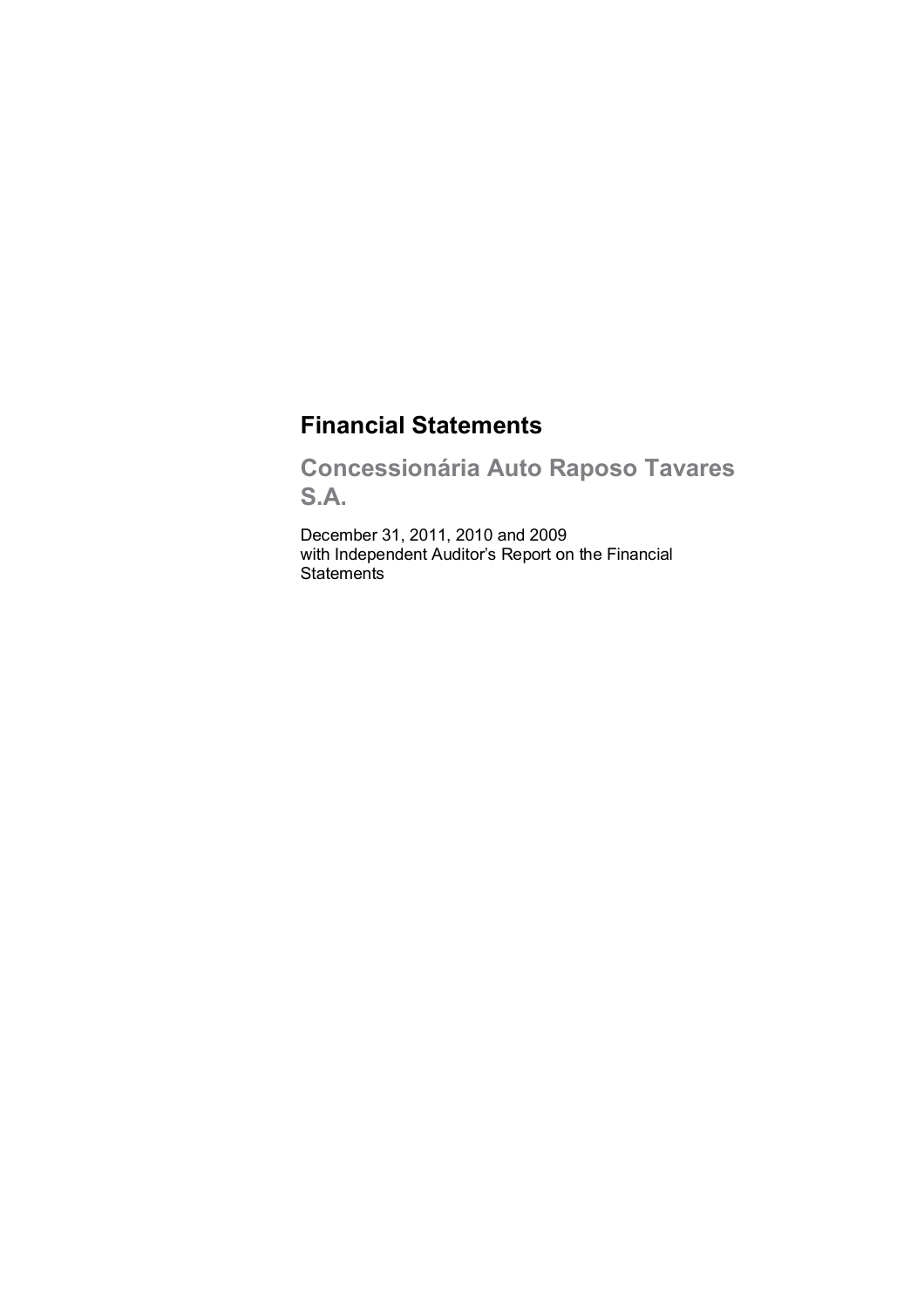Financial statements

December 31, 2011, 2010 and 2009

**Contents** 

| Audited financial statements |  |
|------------------------------|--|
|                              |  |
|                              |  |
|                              |  |
|                              |  |
|                              |  |
|                              |  |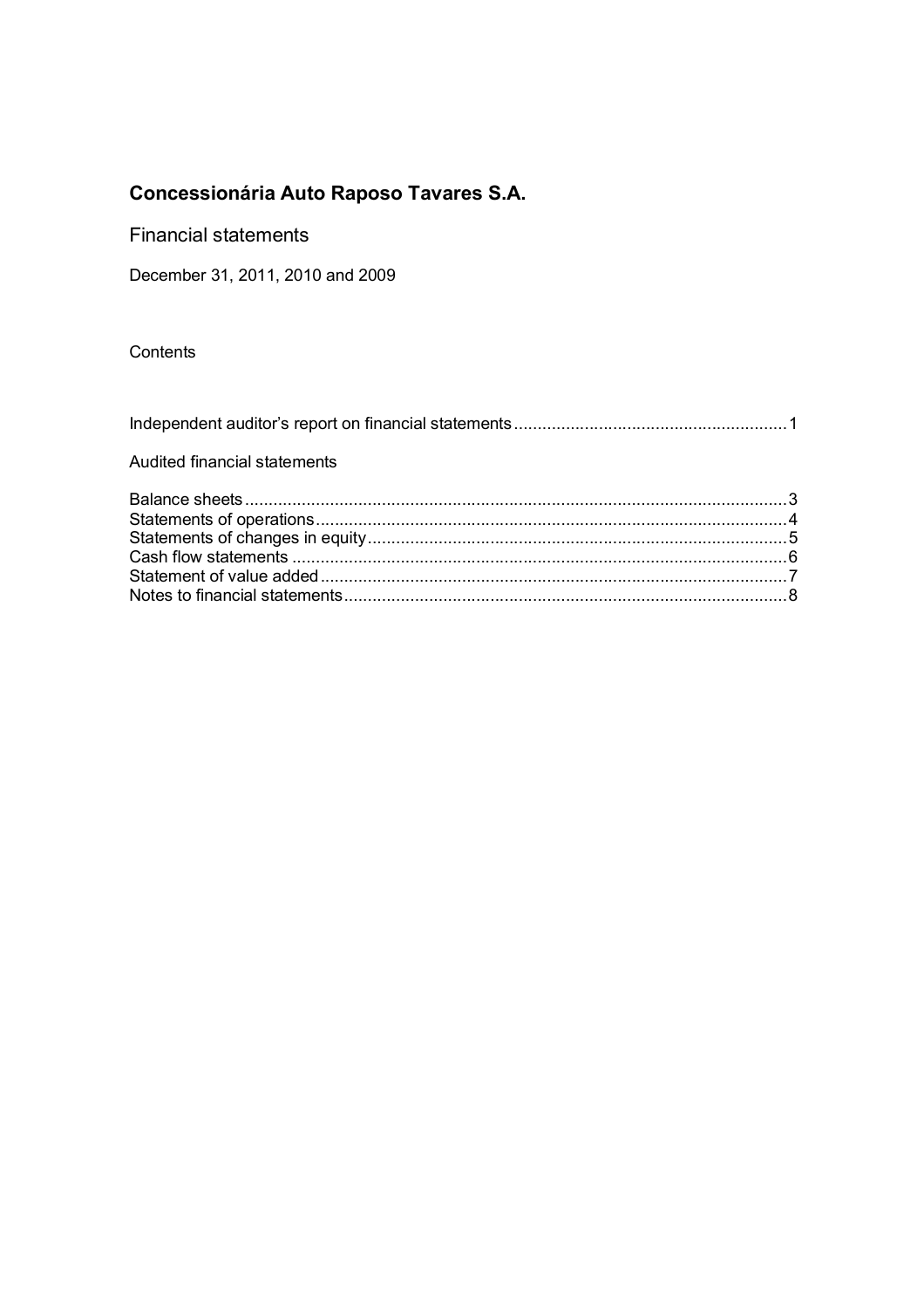

**Centro Empresarial PB370**  Praia de Botafogo, 370 8º Andar - Botafogo Tel: (5521) 3263-7000 Fax: (5521) 3263-7001 [www.ey.com.br](http://www.ey.com.br)

**A free translation from Portuguese into English of the Independent Auditor's Report on financial statements prepared in Brazilian currency in accordance with accounting practices adopted in Brazil** 

## **Independent auditor's report on financial statements**

The Management, Shareholders and Officers of **Concessionária Auto Raposo Tavares S.A.**  Bauru – São Paulo

We have audited the accompanying financial statements of Concessionária Auto Raposo Tavares S.A. (Company), which comprise the balance sheets at December 31, 2011, 2010 and 2009 and the related statements of operations, statements of changes in equity and cash flow statements for the years then ended, and a summary of significant accounting practices and other explanatory information.

#### **Management's responsibility for the financial statements**

Management is responsible for the preparation and fair presentation of these financial statements in accordance with the accounting practices adopted in Brazil, and also in accordance with the internal control as management determines is necessary to enable the preparation of financial statements that are free from material misstatement, whether due to fraud or error.

#### **Auditor's responsibility**

Our responsibility is to express an opinion on these financial statements based on our audit. We conducted our audit in accordance with Brazilian and International Standards on Auditing. Those standards require that we comply with ethical requirements and plan and perform the audit to obtain reasonable assurance about whether these financial statements are free from material misstatement.

An audit involves performing procedures to obtain audit evidence about the amounts and disclosures in the financial statements. The procedures selected depend on the auditor's judgment, including the assessment of the risks of material misstatement of the financial statements, whether due to fraud or error. In making those risk assessments, the auditor considers internal control relevant to the Company's preparation and fair presentation of the Company's financial statements in order to design audit procedures that are appropriate in the circumstances, but not for the purpose of expressing an opinion on the effectiveness of the Company's internal control. An audit also includes evaluating the appropriateness of accounting practices used and the reasonableness of accounting estimates made by management, as well as evaluating the overall presentation of the financial statements.

We believe that the audit evidence we have obtained is sufficient and appropriate to provide a basis for our opinion.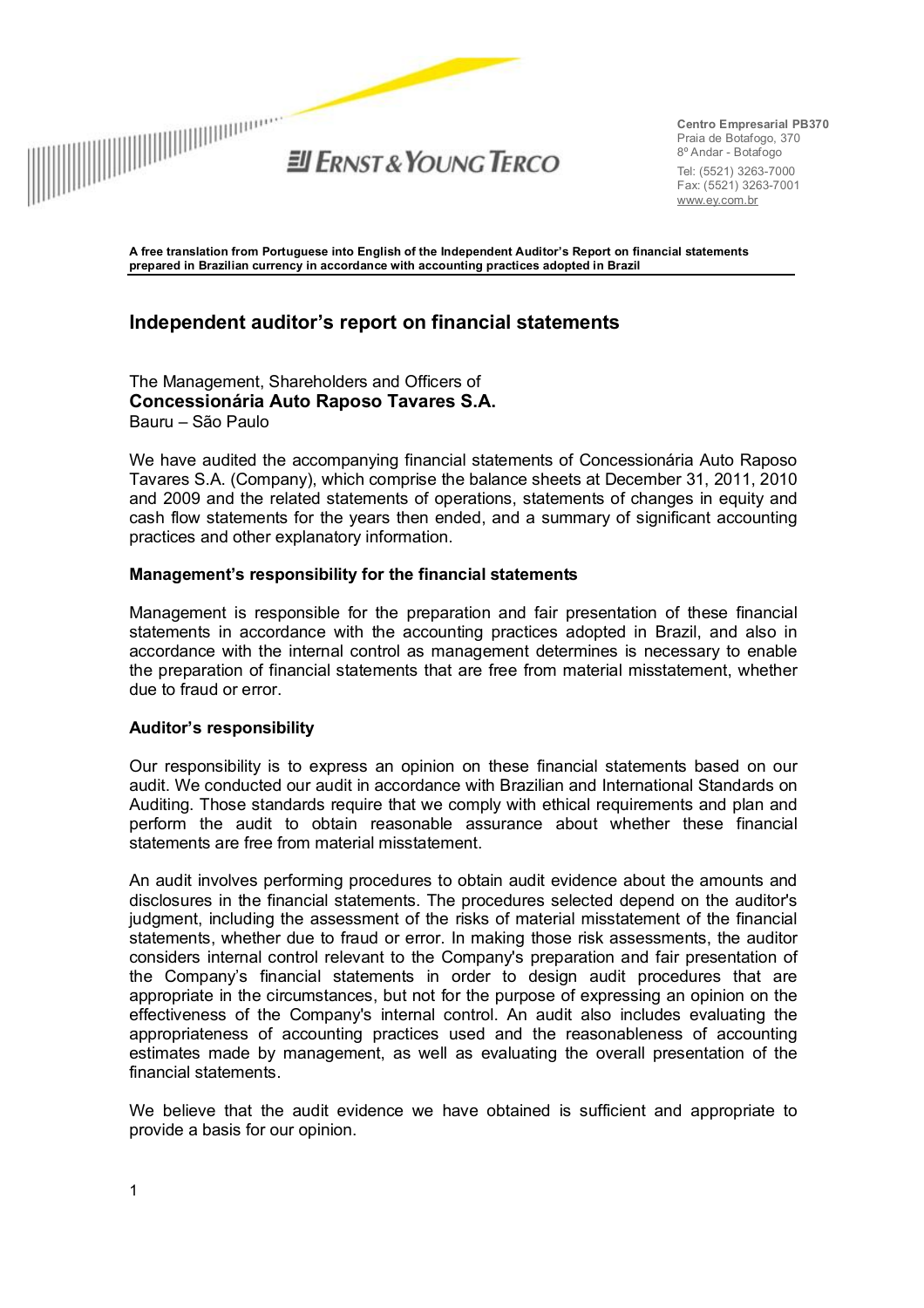

 $H$ *ENST & YOUNG TERCO* 

#### **Opinion**

In our opinion, the financial statements referred to above present fairly, in all material respects, the financial position of Concessionária Auto Raposo Tavares S.A. at December 31, 2011, 2010 and 2009, the performance of its operations and cash flows for the year then ended, in accordance with the accounting practices adopted in Brazil.

#### **Emphasis of a matter**

#### **Restatement of financial statements**

On February 29, 2012, March 28, 2011 and February 19, 2010, we originally issued our unmodified audit opinions on the Company's financial statements for the years ended December 31, 2011, 2010 and 2009, respectively. As described in Note 2, in 2012, these financial statements were modified to provide a better presentation of the cash flows in relation to the accounting practices adopted in Brazil, as well as the improvement of certain notes, which were extended to improve their presentation, and are hereby restated. Consequently, our opinion considers these changes and supersedes the opinions previously issued.

#### **Other matters**

#### **Statement of value added**

We also audited the statements of value added for the years ended December 31, 2011, 2010 and 2009 prepared by Management, the presentation of which is required by the Brazilian Corporation Law. These statements have been subjected to the same auditing procedures previously described and, in our opinion, are presented fairly, in all material respects, in relation to the overall financial statements.

Rio de Janeiro, October 24, 2012

ERNST & YOUNG TERCO Auditores Independentes S.S. CRC - 2SP 015.199/O-6 - F - RJ

Mauro Moreira

Accountant CRC - 1RJ 071.056/O-2

Gláucio/Dutra da Silva Accountant CRC - 1RJ 090.174/O-4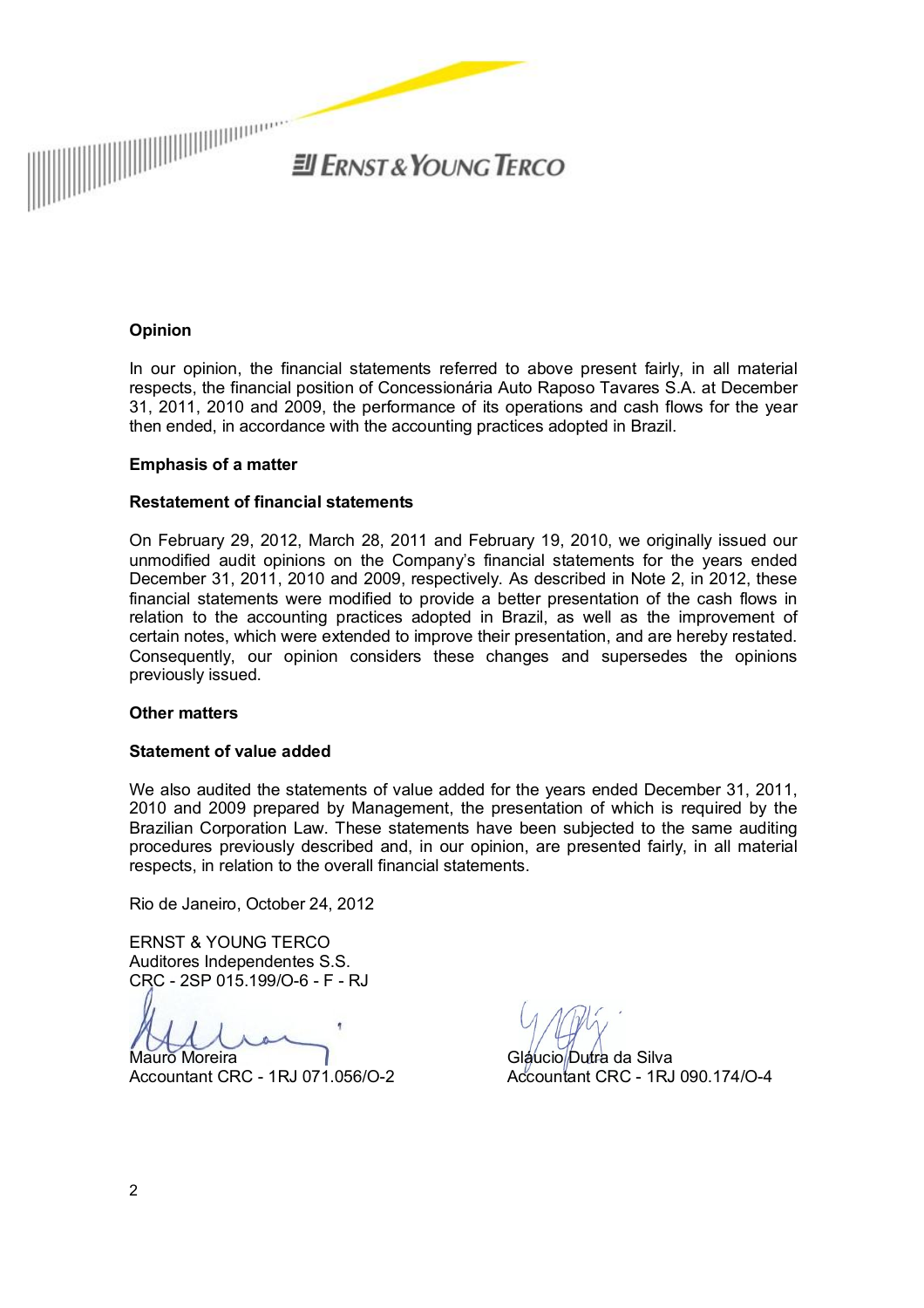**A free translation from Portuguese into English of financial statements prepared in Brazilian currency in accordance with accounting practices adopted in Brazil** 

## **Concessionária Auto Raposo Tavares S.A.**

Balance sheets December 31, 2011, 2010 and 2009 (In thousands of reais)

| Assets<br>Current assets<br>5,149<br>Cash and cash equivalents (Note 4)<br>4,243<br>29,691<br>40,038<br>Short-term investments (Note 4)<br>Trade accounts receivable (Note 5)<br>10,790<br>3,084<br>8,858<br>825<br>627<br>Inventories<br>496<br>Taxes recoverable<br>344<br>237<br>726<br>411<br>1,119<br>1,462<br>Sundry prepayments<br>680<br>812<br>2,261<br>Prepaid expenses<br>Related parties (Note 11)<br>19,208<br>3,092<br>254<br>4,230<br>Other<br>154<br>58,062<br>19,440<br>61,289<br>Non-current assets<br>Deferred income and social contribution taxes (Note 6)<br>69,752<br>39,383<br>24,334<br>116<br>Judicial deposits (Note 10)<br>$\boldsymbol{9}$<br>9<br>Other<br>6<br>22,407<br>Property and equipment (Note 7)<br>20,695<br>20,389<br>1,300,924<br>Intangible assets (Note 8)<br>1,103,057<br>876,090<br>1,393,208<br>1,163,144<br>920,819<br>1,451,270<br>1,182,584<br>982,108<br><b>Total assets</b><br>Liabilities and equity<br><b>Current liabilities</b><br>57,770<br>9,936<br>413,790<br>Loans and financing (Note 9)<br>24,262<br>Debentures (Note 9)<br>2,819<br>Suppliers<br>1,665<br>3,578<br>Salaries and social charges payable<br>2,855<br>2,523<br>1,565<br>2,374<br>1,855<br>1,631<br>Taxes payable<br>536<br>490<br>267,059<br>Obligations related to concession rights (Note 19b)<br>Related parties (Note 11)<br>52,222<br>81,180<br>Other<br>2,312<br>2,000<br>1,100<br>70,691<br>92,928<br>769,903<br>Non-current liabilities<br>14,000<br>2,739<br>Provision for maintenance<br>6,025<br>674,765<br>Loans and financing (Note 9)<br>419,849<br>89,765<br>Debentures (Note 9)<br>400,000<br>Provision for legal obligations linked to legal proceedings (Note<br>299<br>121<br>10)<br>37<br>11,662<br>Deferred revenue (Note 13)<br>845,810<br>680,911<br>92,541<br>Equity (Note 14)<br>625,000<br>512,000<br>170,000<br>Capital<br>(112, 468)<br>(81,018)<br>(50, 336)<br>Accumulated losses<br>512,532<br>430,982<br>119,664<br>1,451,270<br>1,182,584<br>982,108<br>Total liabilities and equity | 2011 | 2010 | 2009 |
|---------------------------------------------------------------------------------------------------------------------------------------------------------------------------------------------------------------------------------------------------------------------------------------------------------------------------------------------------------------------------------------------------------------------------------------------------------------------------------------------------------------------------------------------------------------------------------------------------------------------------------------------------------------------------------------------------------------------------------------------------------------------------------------------------------------------------------------------------------------------------------------------------------------------------------------------------------------------------------------------------------------------------------------------------------------------------------------------------------------------------------------------------------------------------------------------------------------------------------------------------------------------------------------------------------------------------------------------------------------------------------------------------------------------------------------------------------------------------------------------------------------------------------------------------------------------------------------------------------------------------------------------------------------------------------------------------------------------------------------------------------------------------------------------------------------------------------------------------------------------------------------------------------------------------------------------------------------------------------------------------------------------------------------------------|------|------|------|
|                                                                                                                                                                                                                                                                                                                                                                                                                                                                                                                                                                                                                                                                                                                                                                                                                                                                                                                                                                                                                                                                                                                                                                                                                                                                                                                                                                                                                                                                                                                                                                                                                                                                                                                                                                                                                                                                                                                                                                                                                                                   |      |      |      |
|                                                                                                                                                                                                                                                                                                                                                                                                                                                                                                                                                                                                                                                                                                                                                                                                                                                                                                                                                                                                                                                                                                                                                                                                                                                                                                                                                                                                                                                                                                                                                                                                                                                                                                                                                                                                                                                                                                                                                                                                                                                   |      |      |      |
|                                                                                                                                                                                                                                                                                                                                                                                                                                                                                                                                                                                                                                                                                                                                                                                                                                                                                                                                                                                                                                                                                                                                                                                                                                                                                                                                                                                                                                                                                                                                                                                                                                                                                                                                                                                                                                                                                                                                                                                                                                                   |      |      |      |
|                                                                                                                                                                                                                                                                                                                                                                                                                                                                                                                                                                                                                                                                                                                                                                                                                                                                                                                                                                                                                                                                                                                                                                                                                                                                                                                                                                                                                                                                                                                                                                                                                                                                                                                                                                                                                                                                                                                                                                                                                                                   |      |      |      |
|                                                                                                                                                                                                                                                                                                                                                                                                                                                                                                                                                                                                                                                                                                                                                                                                                                                                                                                                                                                                                                                                                                                                                                                                                                                                                                                                                                                                                                                                                                                                                                                                                                                                                                                                                                                                                                                                                                                                                                                                                                                   |      |      |      |
|                                                                                                                                                                                                                                                                                                                                                                                                                                                                                                                                                                                                                                                                                                                                                                                                                                                                                                                                                                                                                                                                                                                                                                                                                                                                                                                                                                                                                                                                                                                                                                                                                                                                                                                                                                                                                                                                                                                                                                                                                                                   |      |      |      |
|                                                                                                                                                                                                                                                                                                                                                                                                                                                                                                                                                                                                                                                                                                                                                                                                                                                                                                                                                                                                                                                                                                                                                                                                                                                                                                                                                                                                                                                                                                                                                                                                                                                                                                                                                                                                                                                                                                                                                                                                                                                   |      |      |      |
|                                                                                                                                                                                                                                                                                                                                                                                                                                                                                                                                                                                                                                                                                                                                                                                                                                                                                                                                                                                                                                                                                                                                                                                                                                                                                                                                                                                                                                                                                                                                                                                                                                                                                                                                                                                                                                                                                                                                                                                                                                                   |      |      |      |
|                                                                                                                                                                                                                                                                                                                                                                                                                                                                                                                                                                                                                                                                                                                                                                                                                                                                                                                                                                                                                                                                                                                                                                                                                                                                                                                                                                                                                                                                                                                                                                                                                                                                                                                                                                                                                                                                                                                                                                                                                                                   |      |      |      |
|                                                                                                                                                                                                                                                                                                                                                                                                                                                                                                                                                                                                                                                                                                                                                                                                                                                                                                                                                                                                                                                                                                                                                                                                                                                                                                                                                                                                                                                                                                                                                                                                                                                                                                                                                                                                                                                                                                                                                                                                                                                   |      |      |      |
|                                                                                                                                                                                                                                                                                                                                                                                                                                                                                                                                                                                                                                                                                                                                                                                                                                                                                                                                                                                                                                                                                                                                                                                                                                                                                                                                                                                                                                                                                                                                                                                                                                                                                                                                                                                                                                                                                                                                                                                                                                                   |      |      |      |
|                                                                                                                                                                                                                                                                                                                                                                                                                                                                                                                                                                                                                                                                                                                                                                                                                                                                                                                                                                                                                                                                                                                                                                                                                                                                                                                                                                                                                                                                                                                                                                                                                                                                                                                                                                                                                                                                                                                                                                                                                                                   |      |      |      |
|                                                                                                                                                                                                                                                                                                                                                                                                                                                                                                                                                                                                                                                                                                                                                                                                                                                                                                                                                                                                                                                                                                                                                                                                                                                                                                                                                                                                                                                                                                                                                                                                                                                                                                                                                                                                                                                                                                                                                                                                                                                   |      |      |      |
|                                                                                                                                                                                                                                                                                                                                                                                                                                                                                                                                                                                                                                                                                                                                                                                                                                                                                                                                                                                                                                                                                                                                                                                                                                                                                                                                                                                                                                                                                                                                                                                                                                                                                                                                                                                                                                                                                                                                                                                                                                                   |      |      |      |
|                                                                                                                                                                                                                                                                                                                                                                                                                                                                                                                                                                                                                                                                                                                                                                                                                                                                                                                                                                                                                                                                                                                                                                                                                                                                                                                                                                                                                                                                                                                                                                                                                                                                                                                                                                                                                                                                                                                                                                                                                                                   |      |      |      |
|                                                                                                                                                                                                                                                                                                                                                                                                                                                                                                                                                                                                                                                                                                                                                                                                                                                                                                                                                                                                                                                                                                                                                                                                                                                                                                                                                                                                                                                                                                                                                                                                                                                                                                                                                                                                                                                                                                                                                                                                                                                   |      |      |      |
|                                                                                                                                                                                                                                                                                                                                                                                                                                                                                                                                                                                                                                                                                                                                                                                                                                                                                                                                                                                                                                                                                                                                                                                                                                                                                                                                                                                                                                                                                                                                                                                                                                                                                                                                                                                                                                                                                                                                                                                                                                                   |      |      |      |
|                                                                                                                                                                                                                                                                                                                                                                                                                                                                                                                                                                                                                                                                                                                                                                                                                                                                                                                                                                                                                                                                                                                                                                                                                                                                                                                                                                                                                                                                                                                                                                                                                                                                                                                                                                                                                                                                                                                                                                                                                                                   |      |      |      |
|                                                                                                                                                                                                                                                                                                                                                                                                                                                                                                                                                                                                                                                                                                                                                                                                                                                                                                                                                                                                                                                                                                                                                                                                                                                                                                                                                                                                                                                                                                                                                                                                                                                                                                                                                                                                                                                                                                                                                                                                                                                   |      |      |      |
|                                                                                                                                                                                                                                                                                                                                                                                                                                                                                                                                                                                                                                                                                                                                                                                                                                                                                                                                                                                                                                                                                                                                                                                                                                                                                                                                                                                                                                                                                                                                                                                                                                                                                                                                                                                                                                                                                                                                                                                                                                                   |      |      |      |
|                                                                                                                                                                                                                                                                                                                                                                                                                                                                                                                                                                                                                                                                                                                                                                                                                                                                                                                                                                                                                                                                                                                                                                                                                                                                                                                                                                                                                                                                                                                                                                                                                                                                                                                                                                                                                                                                                                                                                                                                                                                   |      |      |      |
|                                                                                                                                                                                                                                                                                                                                                                                                                                                                                                                                                                                                                                                                                                                                                                                                                                                                                                                                                                                                                                                                                                                                                                                                                                                                                                                                                                                                                                                                                                                                                                                                                                                                                                                                                                                                                                                                                                                                                                                                                                                   |      |      |      |
|                                                                                                                                                                                                                                                                                                                                                                                                                                                                                                                                                                                                                                                                                                                                                                                                                                                                                                                                                                                                                                                                                                                                                                                                                                                                                                                                                                                                                                                                                                                                                                                                                                                                                                                                                                                                                                                                                                                                                                                                                                                   |      |      |      |
|                                                                                                                                                                                                                                                                                                                                                                                                                                                                                                                                                                                                                                                                                                                                                                                                                                                                                                                                                                                                                                                                                                                                                                                                                                                                                                                                                                                                                                                                                                                                                                                                                                                                                                                                                                                                                                                                                                                                                                                                                                                   |      |      |      |
|                                                                                                                                                                                                                                                                                                                                                                                                                                                                                                                                                                                                                                                                                                                                                                                                                                                                                                                                                                                                                                                                                                                                                                                                                                                                                                                                                                                                                                                                                                                                                                                                                                                                                                                                                                                                                                                                                                                                                                                                                                                   |      |      |      |
|                                                                                                                                                                                                                                                                                                                                                                                                                                                                                                                                                                                                                                                                                                                                                                                                                                                                                                                                                                                                                                                                                                                                                                                                                                                                                                                                                                                                                                                                                                                                                                                                                                                                                                                                                                                                                                                                                                                                                                                                                                                   |      |      |      |
|                                                                                                                                                                                                                                                                                                                                                                                                                                                                                                                                                                                                                                                                                                                                                                                                                                                                                                                                                                                                                                                                                                                                                                                                                                                                                                                                                                                                                                                                                                                                                                                                                                                                                                                                                                                                                                                                                                                                                                                                                                                   |      |      |      |
|                                                                                                                                                                                                                                                                                                                                                                                                                                                                                                                                                                                                                                                                                                                                                                                                                                                                                                                                                                                                                                                                                                                                                                                                                                                                                                                                                                                                                                                                                                                                                                                                                                                                                                                                                                                                                                                                                                                                                                                                                                                   |      |      |      |
|                                                                                                                                                                                                                                                                                                                                                                                                                                                                                                                                                                                                                                                                                                                                                                                                                                                                                                                                                                                                                                                                                                                                                                                                                                                                                                                                                                                                                                                                                                                                                                                                                                                                                                                                                                                                                                                                                                                                                                                                                                                   |      |      |      |
|                                                                                                                                                                                                                                                                                                                                                                                                                                                                                                                                                                                                                                                                                                                                                                                                                                                                                                                                                                                                                                                                                                                                                                                                                                                                                                                                                                                                                                                                                                                                                                                                                                                                                                                                                                                                                                                                                                                                                                                                                                                   |      |      |      |
|                                                                                                                                                                                                                                                                                                                                                                                                                                                                                                                                                                                                                                                                                                                                                                                                                                                                                                                                                                                                                                                                                                                                                                                                                                                                                                                                                                                                                                                                                                                                                                                                                                                                                                                                                                                                                                                                                                                                                                                                                                                   |      |      |      |
|                                                                                                                                                                                                                                                                                                                                                                                                                                                                                                                                                                                                                                                                                                                                                                                                                                                                                                                                                                                                                                                                                                                                                                                                                                                                                                                                                                                                                                                                                                                                                                                                                                                                                                                                                                                                                                                                                                                                                                                                                                                   |      |      |      |
|                                                                                                                                                                                                                                                                                                                                                                                                                                                                                                                                                                                                                                                                                                                                                                                                                                                                                                                                                                                                                                                                                                                                                                                                                                                                                                                                                                                                                                                                                                                                                                                                                                                                                                                                                                                                                                                                                                                                                                                                                                                   |      |      |      |
|                                                                                                                                                                                                                                                                                                                                                                                                                                                                                                                                                                                                                                                                                                                                                                                                                                                                                                                                                                                                                                                                                                                                                                                                                                                                                                                                                                                                                                                                                                                                                                                                                                                                                                                                                                                                                                                                                                                                                                                                                                                   |      |      |      |
|                                                                                                                                                                                                                                                                                                                                                                                                                                                                                                                                                                                                                                                                                                                                                                                                                                                                                                                                                                                                                                                                                                                                                                                                                                                                                                                                                                                                                                                                                                                                                                                                                                                                                                                                                                                                                                                                                                                                                                                                                                                   |      |      |      |
|                                                                                                                                                                                                                                                                                                                                                                                                                                                                                                                                                                                                                                                                                                                                                                                                                                                                                                                                                                                                                                                                                                                                                                                                                                                                                                                                                                                                                                                                                                                                                                                                                                                                                                                                                                                                                                                                                                                                                                                                                                                   |      |      |      |
|                                                                                                                                                                                                                                                                                                                                                                                                                                                                                                                                                                                                                                                                                                                                                                                                                                                                                                                                                                                                                                                                                                                                                                                                                                                                                                                                                                                                                                                                                                                                                                                                                                                                                                                                                                                                                                                                                                                                                                                                                                                   |      |      |      |
|                                                                                                                                                                                                                                                                                                                                                                                                                                                                                                                                                                                                                                                                                                                                                                                                                                                                                                                                                                                                                                                                                                                                                                                                                                                                                                                                                                                                                                                                                                                                                                                                                                                                                                                                                                                                                                                                                                                                                                                                                                                   |      |      |      |
|                                                                                                                                                                                                                                                                                                                                                                                                                                                                                                                                                                                                                                                                                                                                                                                                                                                                                                                                                                                                                                                                                                                                                                                                                                                                                                                                                                                                                                                                                                                                                                                                                                                                                                                                                                                                                                                                                                                                                                                                                                                   |      |      |      |
|                                                                                                                                                                                                                                                                                                                                                                                                                                                                                                                                                                                                                                                                                                                                                                                                                                                                                                                                                                                                                                                                                                                                                                                                                                                                                                                                                                                                                                                                                                                                                                                                                                                                                                                                                                                                                                                                                                                                                                                                                                                   |      |      |      |
|                                                                                                                                                                                                                                                                                                                                                                                                                                                                                                                                                                                                                                                                                                                                                                                                                                                                                                                                                                                                                                                                                                                                                                                                                                                                                                                                                                                                                                                                                                                                                                                                                                                                                                                                                                                                                                                                                                                                                                                                                                                   |      |      |      |
|                                                                                                                                                                                                                                                                                                                                                                                                                                                                                                                                                                                                                                                                                                                                                                                                                                                                                                                                                                                                                                                                                                                                                                                                                                                                                                                                                                                                                                                                                                                                                                                                                                                                                                                                                                                                                                                                                                                                                                                                                                                   |      |      |      |
|                                                                                                                                                                                                                                                                                                                                                                                                                                                                                                                                                                                                                                                                                                                                                                                                                                                                                                                                                                                                                                                                                                                                                                                                                                                                                                                                                                                                                                                                                                                                                                                                                                                                                                                                                                                                                                                                                                                                                                                                                                                   |      |      |      |
|                                                                                                                                                                                                                                                                                                                                                                                                                                                                                                                                                                                                                                                                                                                                                                                                                                                                                                                                                                                                                                                                                                                                                                                                                                                                                                                                                                                                                                                                                                                                                                                                                                                                                                                                                                                                                                                                                                                                                                                                                                                   |      |      |      |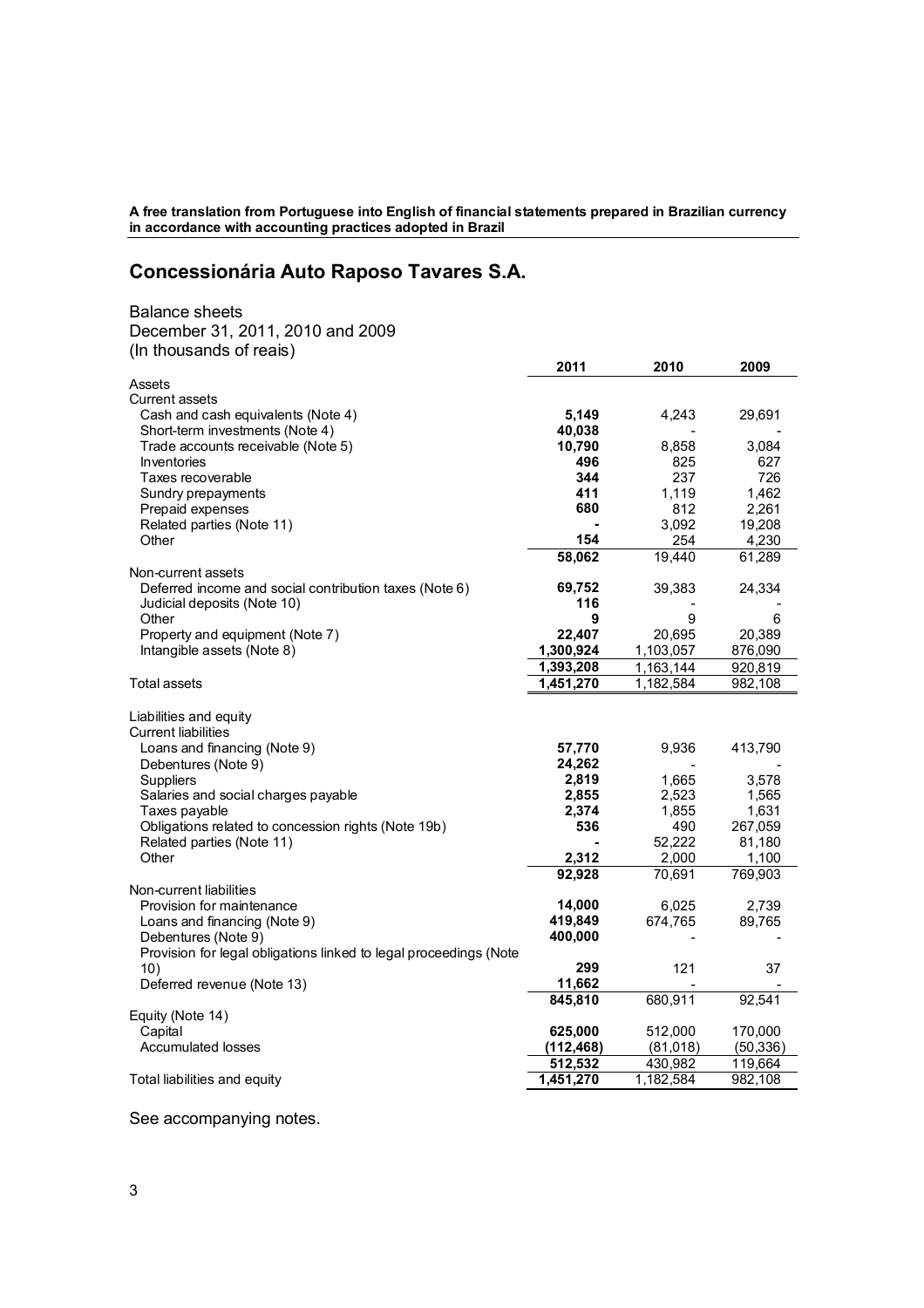Statements of operations

December 31, 2011, 2010 and 2009

(In thousands of reais, except for basic loss per thousand shares)

|                                                                                                           | 2011                    | 2010                    | 2009                    |
|-----------------------------------------------------------------------------------------------------------|-------------------------|-------------------------|-------------------------|
| Toll collection and additional revenue (Note 15)<br>Construction revenue                                  | 177,830<br>218,189      | 159,122<br>243,091      | 23,715<br>259,389       |
| Net revenue                                                                                               | 396,019                 | 402,213                 | 283,104                 |
| Cost of services provided (Note 16)<br>Construction costs                                                 | (128, 688)<br>(211,834) | (119, 071)<br>(235,798) | (53, 351)<br>(251, 608) |
| Gross profit                                                                                              | 55,497                  | 47,344                  | (21, 855)               |
| Operating income (expenses)                                                                               |                         |                         |                         |
| General and administrative expenses<br>Management compensation (Note 12)                                  | (27, 976)<br>(1,086)    | (26, 896)<br>(1, 475)   | (12,007)<br>(969)       |
| Depreciations                                                                                             | (6, 523)                | (4,897)                 | (1,365)                 |
| Financial income (Note 17)                                                                                | 5,401                   | 1,044                   | 3,811                   |
| Financial expenses (Note 17)<br>Other operating revenue, net                                              | (87, 733)<br>601        | (60, 851)               | (42, 285)               |
| Loss before income and social contribution taxes                                                          | (61,819)                | (45, 731)               | (74, 670)               |
| Deferred income and social contribution taxes (Note 6)                                                    | 30,369                  | 15,049                  | 24,334                  |
| Loss for the year                                                                                         | (31, 450)               | (30, 682)               | (50, 336)               |
| Loss per common share (basic and diluted) $-$ R\$<br>Loss per preferred share (basic and diluted) $-$ R\$ | (0.0414)<br>(0.0414)    | (0.0726)<br>(0.0726)    | (0.3602)<br>(0.3602)    |

The Company has no other comprehensive income which should be stated herein.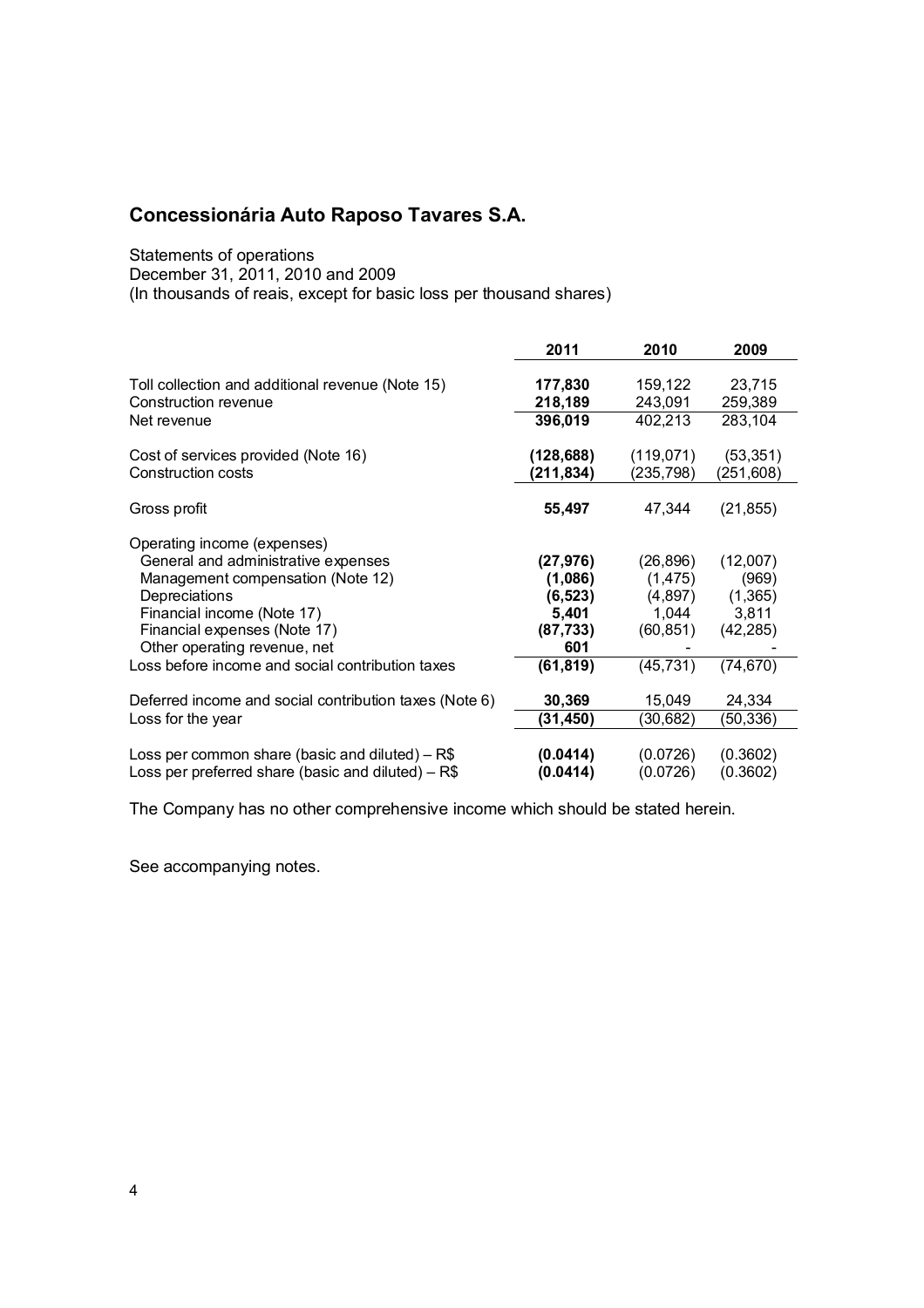Statements of changes in equity December 31, 2011, 2010 and 2009 (In thousands of reais)

| <b>Accumulated</b> |           |                      |
|--------------------|-----------|----------------------|
| Capital            | losses    | Total                |
| 2                  |           | 2                    |
| 169,998            | (50, 336) | 169,998<br>(50, 336) |
| 170,000            | (50,336)  | 119,664              |
| 342,000            | (30,682)  | 342,000<br>(30,682)  |
| 512,000            | (81, 018) | 430,982              |
| 113,000            | (31, 450) | 113,000<br>(31, 450) |
| 625,000            | (112,468) | 512,532              |
|                    |           |                      |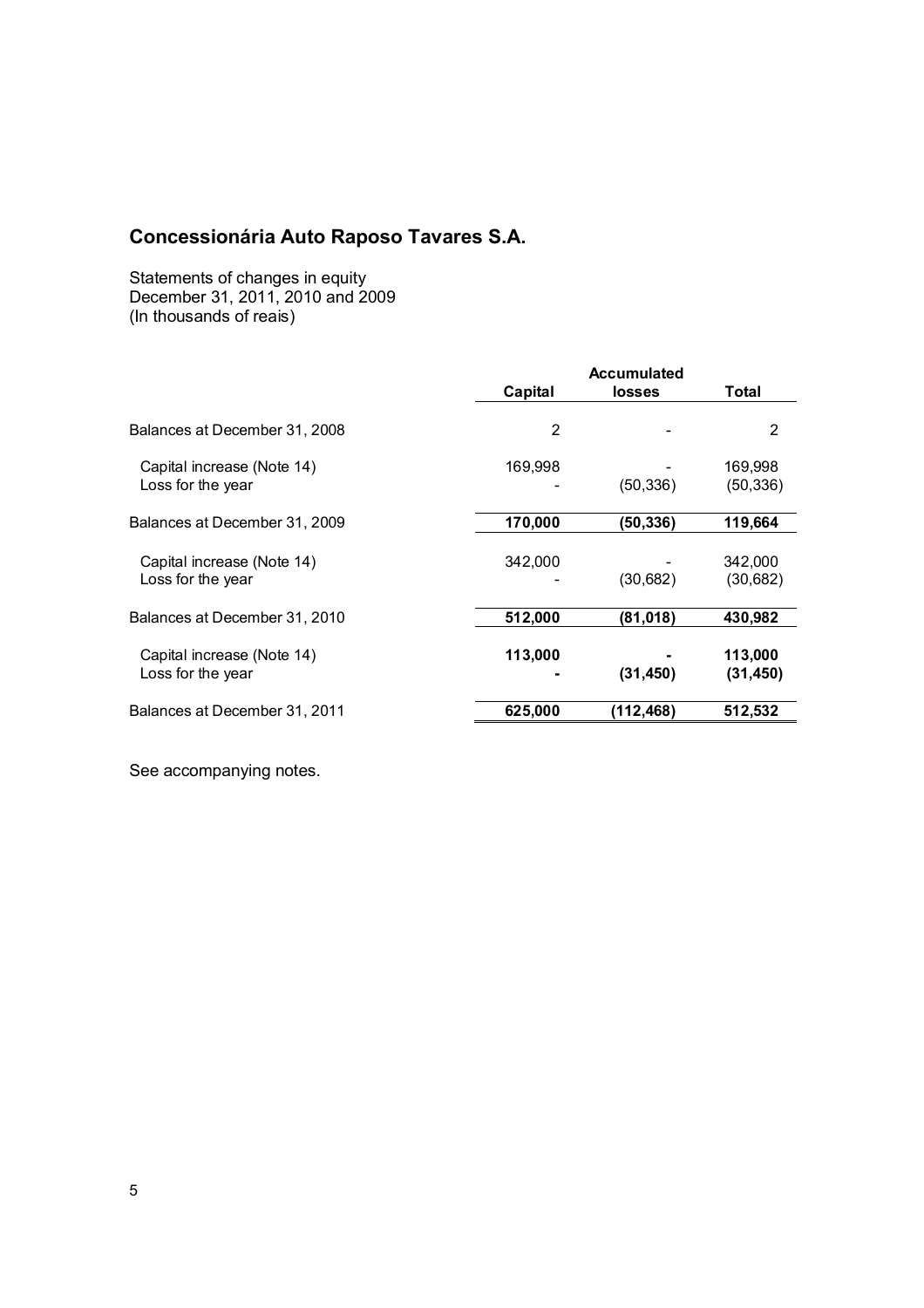Cash flow statements December 31, 2011, 2010 and 2009 (In thousands of reais)

|                                                                   | 2011            | 2010         | 2009             |
|-------------------------------------------------------------------|-----------------|--------------|------------------|
|                                                                   | <b>Restated</b> | Restated     | <b>Restated</b>  |
| Operating activities                                              |                 |              |                  |
| Loss before income and social contribution taxes                  | (61, 819)       | (45, 731)    | (74, 670)        |
| Adjustments to reconcile loss with cash from operating activities |                 |              |                  |
| Construction gross margin                                         | (6, 355)        | (7, 293)     | (7, 781)         |
| Depreciation and amortization                                     | 50,167          | 40,274       | 18,664           |
| Disposal of assets and intangible assets                          | 365             |              |                  |
| Currency and foreign exchange variations and charges, net         | 85,265          | 54,553       | 17,035           |
|                                                                   | 67,623          | 41.803       | (46, 752)        |
| (Increase) decrease in assets                                     |                 |              |                  |
| Accounts receivable from third parties                            | (1, 932)        | (5,774)      | (3,084)          |
| Inventories                                                       | 329             | (198)<br>489 | (627)            |
| Taxes recoverable<br>Other accounts receivable                    | (107)<br>101    | 3,976        | (726)<br>(4,236) |
| Advances                                                          | 708             | 343          | (1, 462)         |
| <b>Related parties</b>                                            | 3.092           | 16,116       | (19, 208)        |
| Judicial deposits                                                 | (116)           |              |                  |
| Prepaid expenses                                                  | 132             | 1,449        | (2, 261)         |
|                                                                   | 2,207           | 16,401       | (31, 604)        |
| Increase (decrease) in liabilities                                |                 |              |                  |
| Suppliers                                                         | 1,154           | (1, 913)     | 3,578            |
| Taxes payable                                                     | 519             | 224          | 1,631            |
| Salaries and social charges payable                               | 332             | 958          | 1,565            |
| Provision for maintenance                                         | 7,975           | 3,286        | 2,739            |
| Deferred income                                                   | 11,662          |              |                  |
| Other liabilities and accounts payable                            | 536             | 984          | 1,137            |
|                                                                   | 22,178          | 3,539        | 10,650           |
| Net cash from (used in) operating activities                      | 92,008          | 61.743       | (67, 706)        |
|                                                                   |                 |              |                  |
| Investing activities                                              |                 |              |                  |
| Short-term investments                                            | (40, 038)       |              |                  |
| Acquisition of fixed assets                                       | (7, 783)        | (5,202)      | (22, 654)        |
| Acquisition of intangible assets                                  | (235, 973)      | (521, 623)   | (617, 649)       |
| Net cash used in investing activities                             | (283, 794)      | (526, 825)   | (640, 303)       |
|                                                                   |                 |              |                  |
| Financing activities                                              |                 |              |                  |
| Loans and intercompany loans raised                               | 590,110         | 1,158,933    | 607,700          |
| Payment of loans and intercompany loans                           | (841, 669)      | (1,021,190)  | (40,000)         |
| Interest paid                                                     | (68, 749)       | (40, 109)    |                  |
| Debentures issued                                                 | 400,000         |              |                  |
| Capital increase                                                  | 113,000         | 342,000      | 169,998          |
| Net cash from financing activities                                | 192,692         | 439,634      | 737,698          |
| Increase (decrease) in cash and cash equivalents                  | 906             | (25, 448)    | 29,689           |
|                                                                   |                 |              |                  |
| Cash and cash equivalents at the beginning of the year            | 4,243           | 29,691       | $\overline{c}$   |
| Cash and cash equivalents at the end of the year                  | 5,149           | 4,243        | 29,691           |
| Increase (decrease) in cash and cash equivalents                  | 906             | (25, 448)    | 29,689           |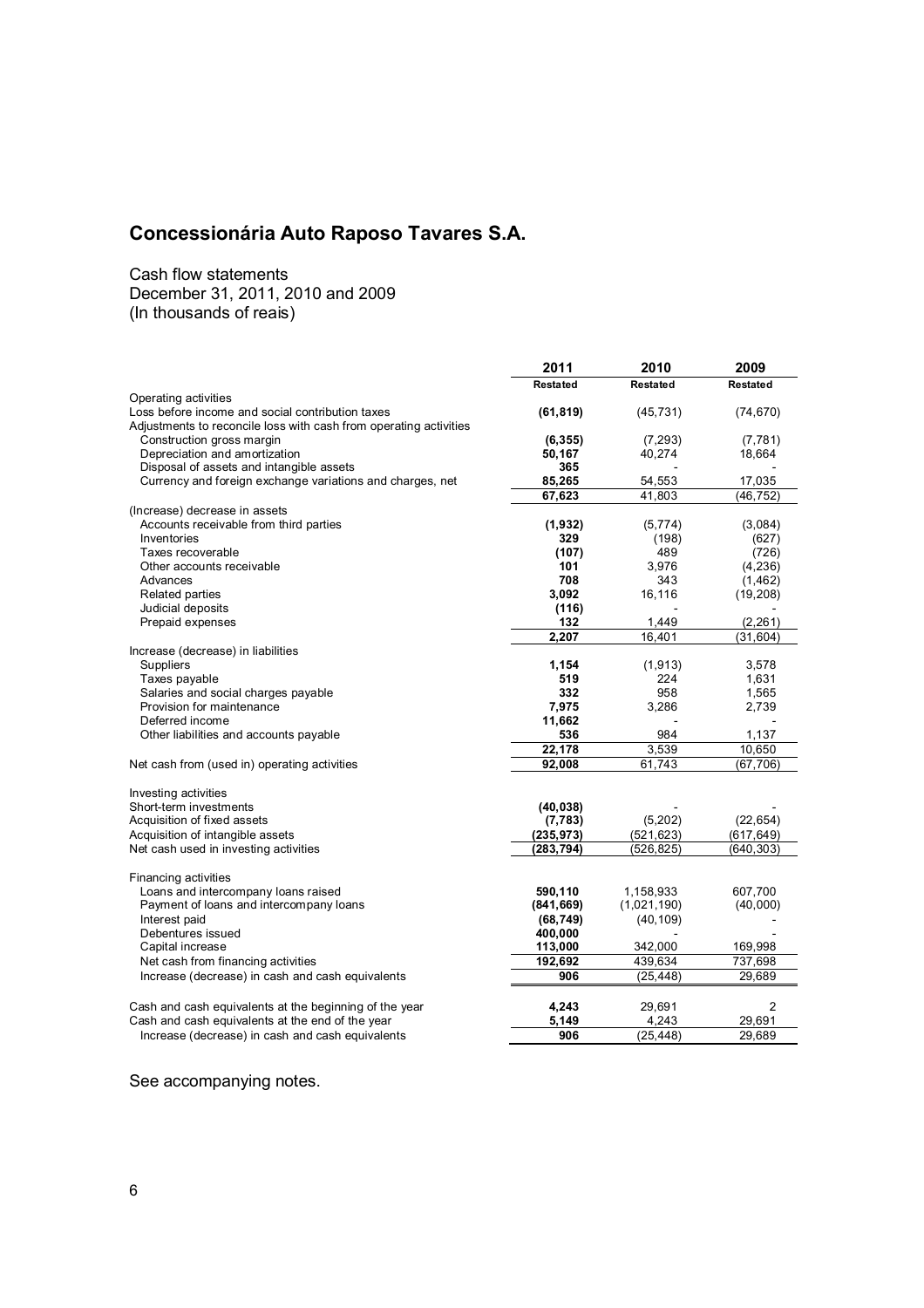Statement of value added December 31, 2011, 2010 and 2009 (In thousands of reais)

| 2011       | 2010      | 2009       |
|------------|-----------|------------|
|            |           |            |
| 194,418    | 173,717   | 23,715     |
| 218,189    | 243,091   | 259,389    |
| 601        |           |            |
| 413,208    | 416,808   | 283,104    |
|            |           |            |
| (211, 834) | (235,798) | (251, 608) |
| (86, 278)  | (85,938)  | (36, 052)  |
| (298,112)  | (321,736) | (287,660)  |
| 115,096    | 95,072    | (4, 556)   |
|            |           |            |
| (50,167)   | (40,274)  | (18, 664)  |
| 64,929     | 54,798    | (23, 220)  |
|            |           |            |
| 5,401      | 1,044     | 3,836      |
| 70,330     | 55,842    | (19,384)   |
|            |           |            |
|            | 26,184    | 12,976     |
| (13,072)   | 1,148     | (24, 334)  |
| 86,997     | 59,192    | 42,310     |
| (31,450)   | (30,682)  | (50,336)   |
| 70,330     | 55,842    | (19, 384)  |
|            | 27,855    |            |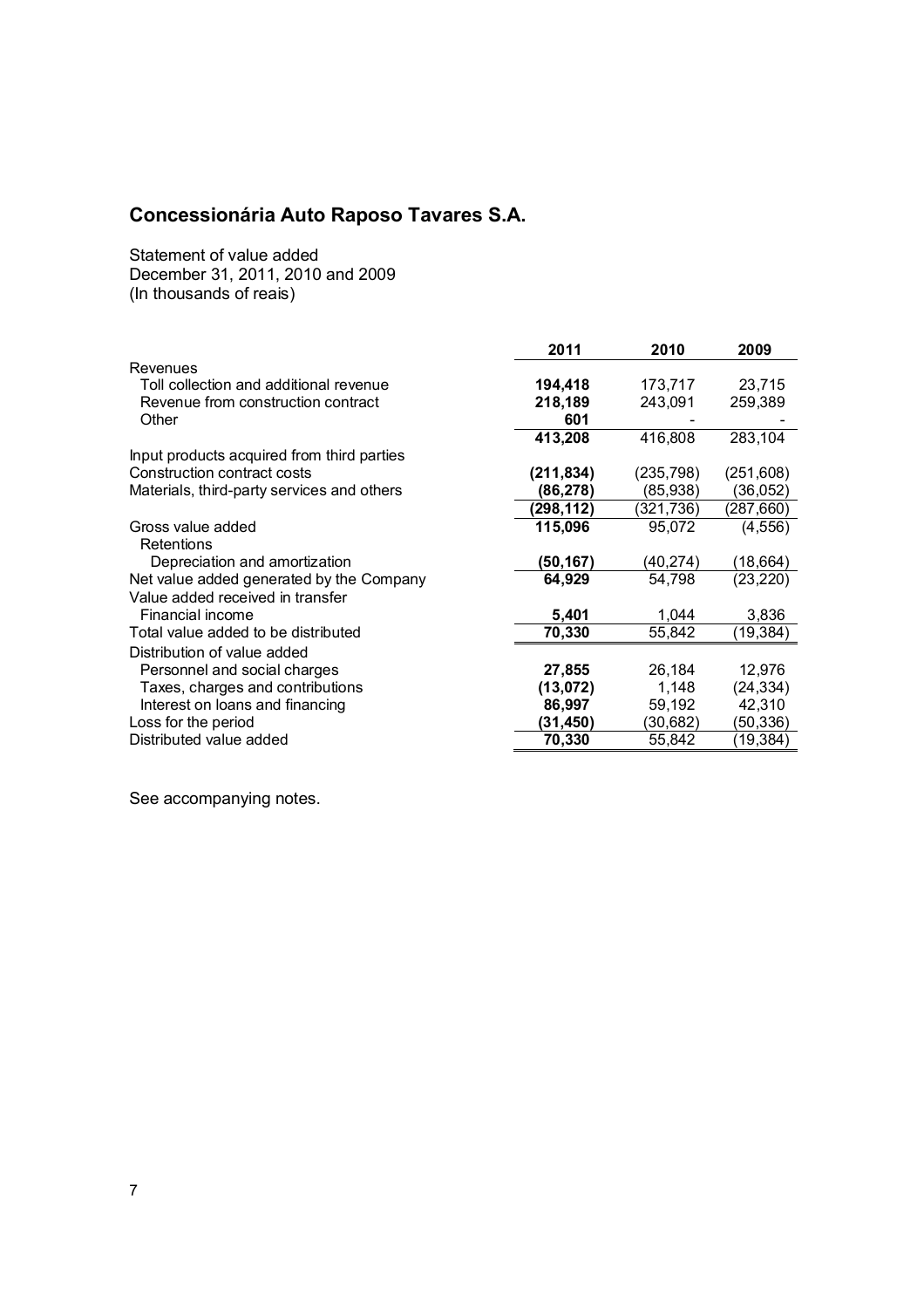Notes to financial statements December 31, 2011, 2010 and 2009 (In thousands of reais, except when otherwise indicated)

### **1. Operations**

Concessionária Auto Raposo Tavares S.A. ("CART" or "Company") is a publicly-held entity incorporated on November 12, 2008, the sole activity of which is operating Raposo Tavares highway system under a concession regime, in accordance with Public Bidding No. 4 of São Paulo State Highway Concession Program. The Company does not publicly trade shares or other publicly-traded securities issued by it. The Company's principal place of business is located at Avenida Getúlio Vargas 20-59, city of Bauru, state of São Paulo.

The concession objective comprises implementation, management and monitoring of services rendered, support to implement services not yet rendered and control of complementary services, for a fixed period, through the collection of annually adjusted toll fees, with data base of July based on the Extended Consumer Price Index (IPCA) variation then effective and on alternative sources of revenue, provided that these are previously approved by São Paulo State Transport Agency (ARTESP), which may arise from activities relating to the operation of the highway, its right-of-way and advertising.

Public Bid No. 004/2008 is currently a set of road lanes of the highway system and its respective right-of-way and buildings, facilities and equipment, including:

- I. SP-270: Raposo Tavares Highway : beginning at Kilometer 381, at junction with SP-327, Kilometer 32, Ourinhos; ending at Kilometer 654, Presidente Epitácio, at the border with the state of Mato Grosso do Sul;
- II. SP-225: beginning at Kilometer 235+040, at junction with SP-300, Kilometer 336+735, Bauru; ending at Kilometer 317+800, at junction with SP-327, Kilometer 0+000, Santa Cruz do Rio Pardo;
- III. SP-327: beginning at Kilometer 0+000, at junction with SP-225, Kilometer 317+800, Santa Cruz do Rio Pardo; ending at Kilometer 32+443, with junction with SP-270, Kilometer 381+703, and junction with BR-153, Kilometer 338+361, Ourinhos.

The Concession Contract was executed on March 16, 2009, after approval of results by the Granting Authority.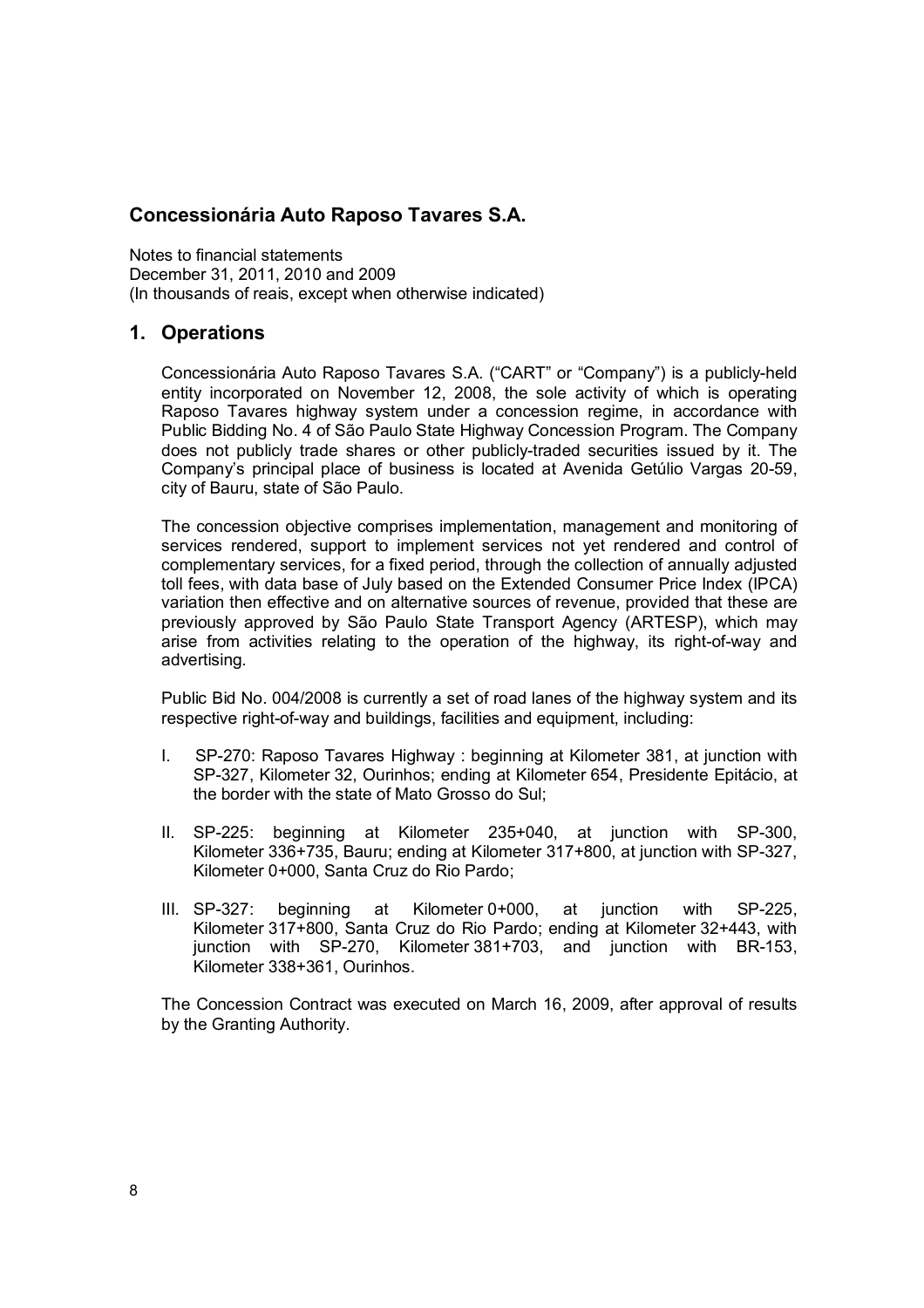Notes to financial statements (Continued) December 31, 2011, 2010 and 2009 (In thousands of reais, except when otherwise indicated)

## **1. Operations** (Continued)

The concession term is 30 (thirty) years from the date control of the existing system is granted, and it can be extended according to the law and under the provisions of the Concession Contract. In the event that the concession is terminated, all reversible goods, rights and privileges related to the road system operation shall be returned to the Granting Authority. The Company, however, shall be entitled to indemnification corresponding to unamortized balance or the balance not subject to depreciation of assets or investments made in the last five years within the concession term, the acquisition or execution of which is duly authorized by the Granting Authority.

#### **Equalization of net negative current capital**

At December 31, 2011, the Company has negative working capital of R\$ 34,866 (R\$ 51,251 and R\$ 708,614 at December 31, 2010 and 2009, respectively) from commitments related to payment of principal and interest of loans, financing and debentures raised for investments undertaken upon execution of the Concession Contract. The Company understands that these funds shall be obtained from capital increases and investments as provided for in the Senior Loan Agreement with the Brazilian Development Bank (BNDES) and other financing sources, as well as increase in road traffic after the improvements being performed and obtainment of accessory revenues, which increases generation of operating cash, thus enabling the settlement of liabilities. As mentioned in Note 9, the Company's shares are held by INVEPAR and are given in guarantee for debentures issued.

## **2. Basis of preparation and presentation of financial statements**

These financial statements were prepared in accordance with accounting practices adopted in Brazil, which comprise the Brazilian Securities and Exchange Commission (CVM) and the Brazilian FASB (CPC) standards, guidelines and technical interpretations.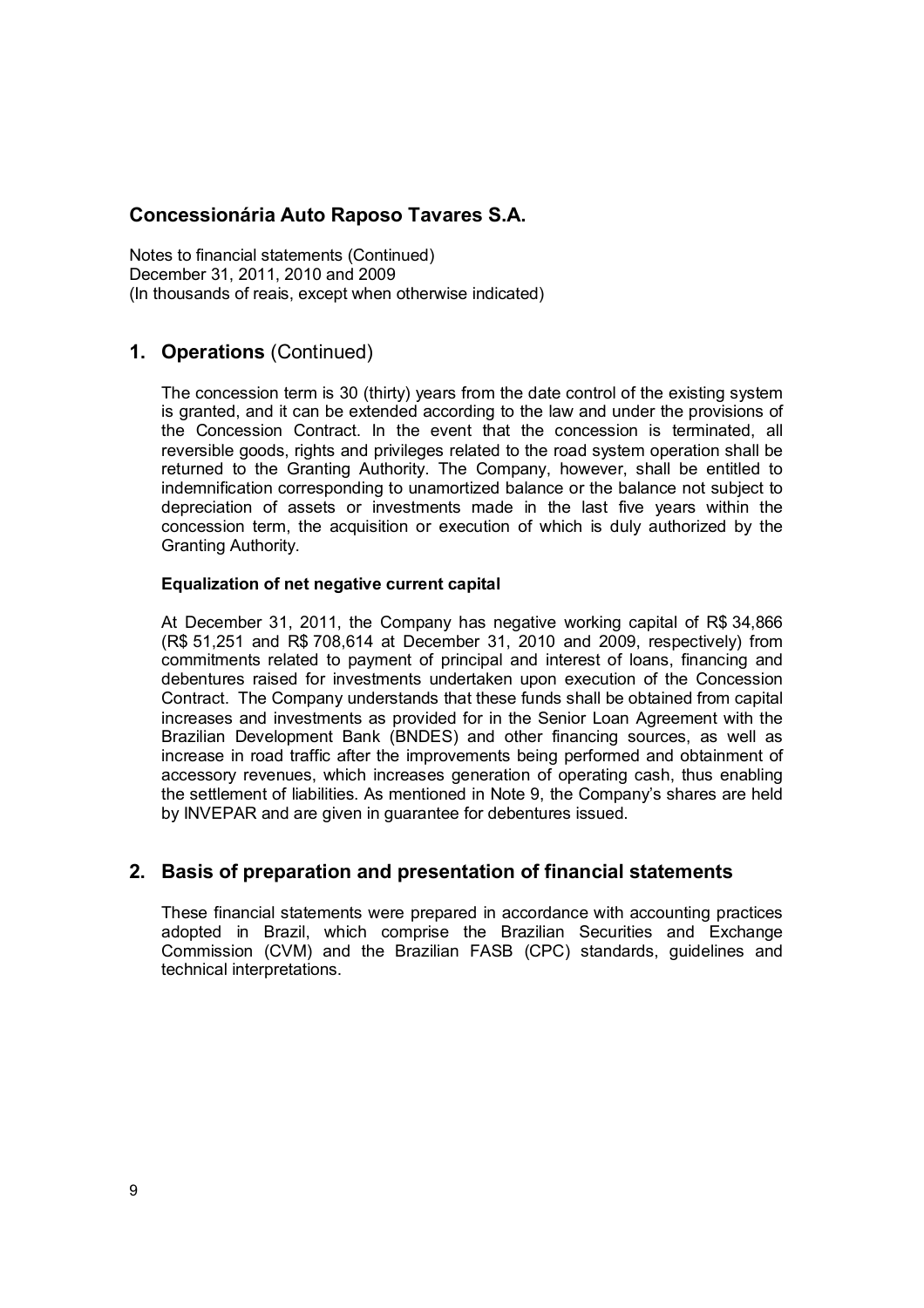Notes to financial statements (Continued) December 31, 2011, 2010 and 2009 (In thousands of reais, except when otherwise indicated)

## **2. Basis of preparation and presentation of financial statements**  (Continued)

The Company adopted all standards, review of standards and interpretations issued by the Brazilian FASB (CPC) and regulatory bodies in effect at December 31, 2011.

These financial statements were prepared based on historical cost.

The Company's functional currency is the Brazilian real (R\$), which is the same currency used for preparation and presentation of these financial statements. Financial statements are presented in thousands of reais, except when otherwise indicated – including in the notes to financial statements.

In 2012, the Company's management observed that, for the years ended December 31, 2010 and 2009, the fixed concession fees paid to the Granting Authority were stated in cash flow statements as operating activities instead of investment activities, since they represent investments for acquisition of intangible assets. Furthermore, in cash flow statements for the year ended December 31, 2011, short-term investments were reclassified from operating activities to investing activities. The following table presents a summary of balances originally stated under operating activities and the restated amounts for years ended December 31, 2011, 2010 and 2009:

|                                                     |                             | 2011                     |                 |
|-----------------------------------------------------|-----------------------------|--------------------------|-----------------|
|                                                     | <b>Originally</b><br>stated | <b>Adjustment</b><br>(a) | <b>Restated</b> |
| Operating activities                                | 51,970                      | 40,038                   | 92,008          |
| Investing activities                                | (243, 756)                  | (40, 038)                | (283, 794)      |
| <b>Financing activities</b>                         | 192,692                     |                          | 192,692         |
| Increase (decrease) in cash<br>and cash equivalents | 906                         |                          | 906             |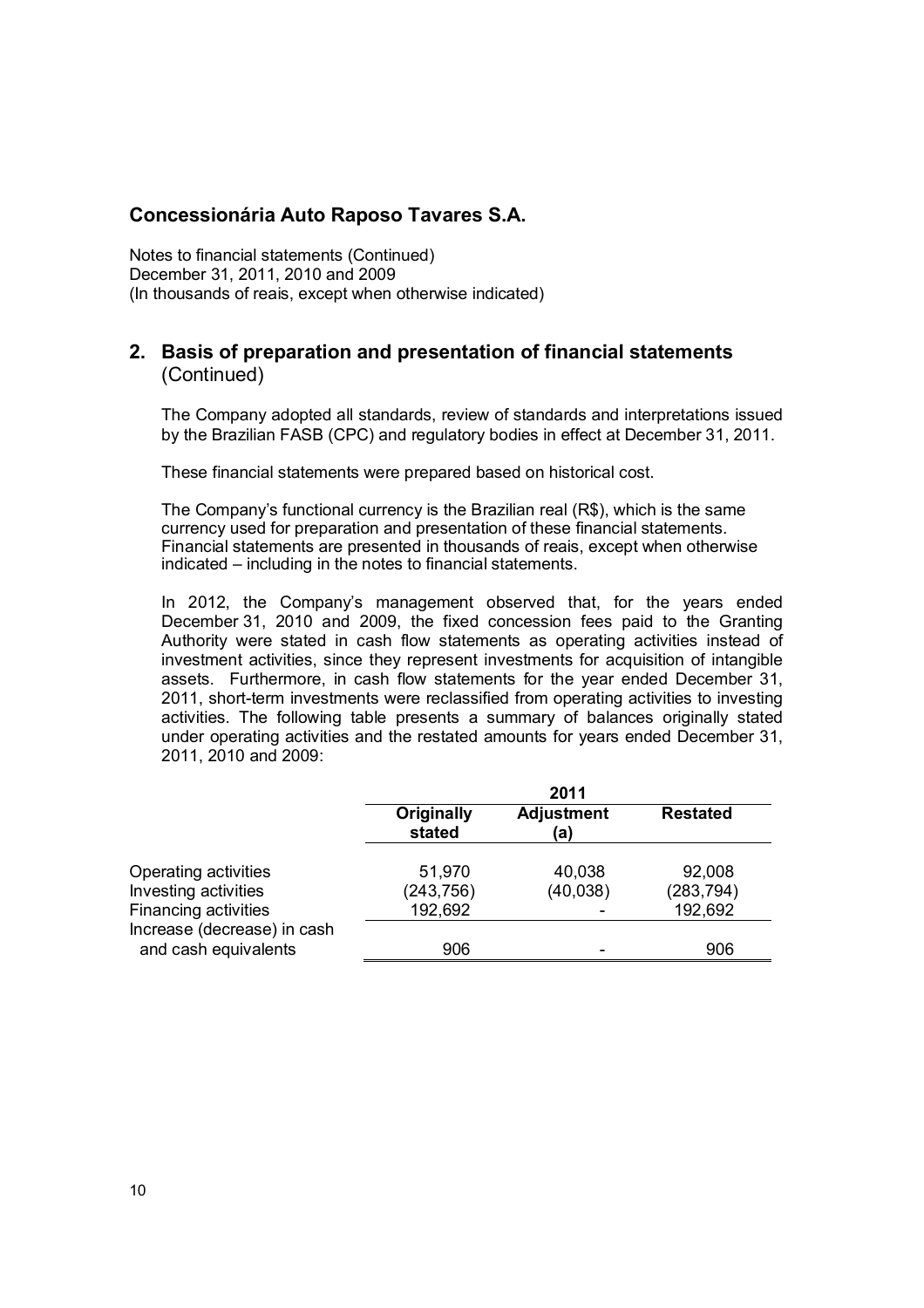Notes to financial statements (Continued) December 31, 2011, 2010 and 2009 (In thousands of reais, except when otherwise indicated)

## **2. Basis of preparation and presentation of financial statements**  (Continued)

|                                 |                      | 2010                     |                 |
|---------------------------------|----------------------|--------------------------|-----------------|
|                                 | Originally<br>stated | <b>Adjustment</b><br>(b) | <b>Restated</b> |
|                                 |                      |                          |                 |
| Operating activities            | (204, 826)           | 266,569                  | 61,743          |
| Investing activities            | (260, 256)           | (266, 569)               | (526, 825)      |
| Financing activities            | 439,634              |                          | 439,634         |
| Increase (decrease) in cash and |                      |                          |                 |
| cash equivalents                | (25, 448)            |                          | (25,448)        |

|                                                     |                      | 2009                     |                 |
|-----------------------------------------------------|----------------------|--------------------------|-----------------|
|                                                     | Originally<br>stated | <b>Adjustment</b><br>(b) | <b>Restated</b> |
| Operating activities                                | 199,353              | (267,059)                | (67, 706)       |
| Investing activities                                | (907,362)            | 267,059                  | (640, 303)      |
| Financing activities                                | 737,698              |                          | 737,698         |
| Increase (decrease) in cash and<br>cash equivalents | 29,689               |                          | 29,689          |

(a) Short-term investments reclassified from operating activities to investing activities due to their nature.

(b) Payment of concession fees stated under operating activities was reclassified to investing activities since it represents investment in intangible assets.

The financial statements were modified to better state cash flows in relation to the accounting practices adopted in Brazil, as well as the improvement of certain notes to the financial statements, which were extended to improve their presentation and include comparative financial information for the year ended December 31, 2009, and are hereby restated. The aforementioned notes to financial statements, complementarily to the inclusion of comparative financial information for the year ended December 31, 2009, in relation to those previously presented, were Note 1, 2, 3, 7, 9, 11, 14, 18, 19 and 21, and Note 22 was included, stating events that took place after December 31, 2011.

The Company's management authorized the preparation of these financial statements on October 24, 2012.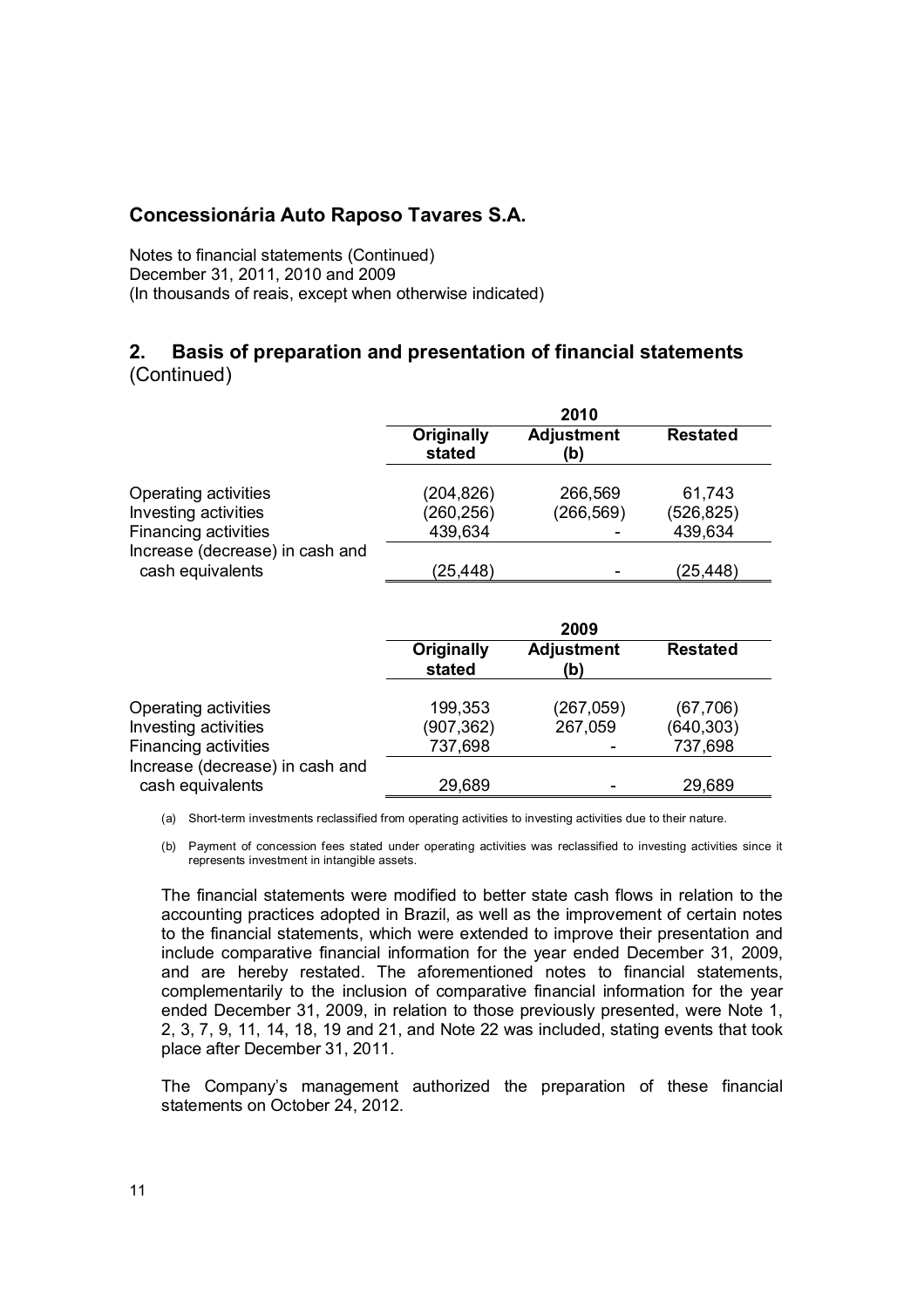Notes to financial statements (Continued) December 31, 2011, 2010 and 2009 (In thousands of reais, except when otherwise indicated)

## **3. Summary of significant accounting practices**

#### a) Service concession contracts – ICPC 01 and OCPC 05

These standards provide guidance to concessionaires on how to record public service concessions to private entities and set general principles for the recognition and measurement of obligations and rights related to service concession contracts. Upon adoption of this interpretation and based on the highway concession contracts granting the right to charge fees for the use of the concession infrastructure, the Company recognized: (i) an intangible asset corresponds to granting the use of assets that comprise infrastructure required to carry out public services. In addition, due to the nature of its concession contracts, the Company did not recognize a financial asset corresponding to the amount that could be due – whether directly or indirectly – by the Granting Authority. The intangible asset recognized as compensation for construction or improvement services rendered is measured by fair value upon initial recognition. Following initial recognition, the intangible asset is measured at cost, which includes loans costs capitalized and deducted from accumulated amortization.

#### b) Cash and cash equivalents

These are valued at fair value upon initial recognition and comprise cash on hand, bank deposits, short-term investments maturing within three months or less which are immediately convertible into a known amount of cash with insignificant risk of change in their value, plus earnings up to balance sheet date, not exceeding their market value.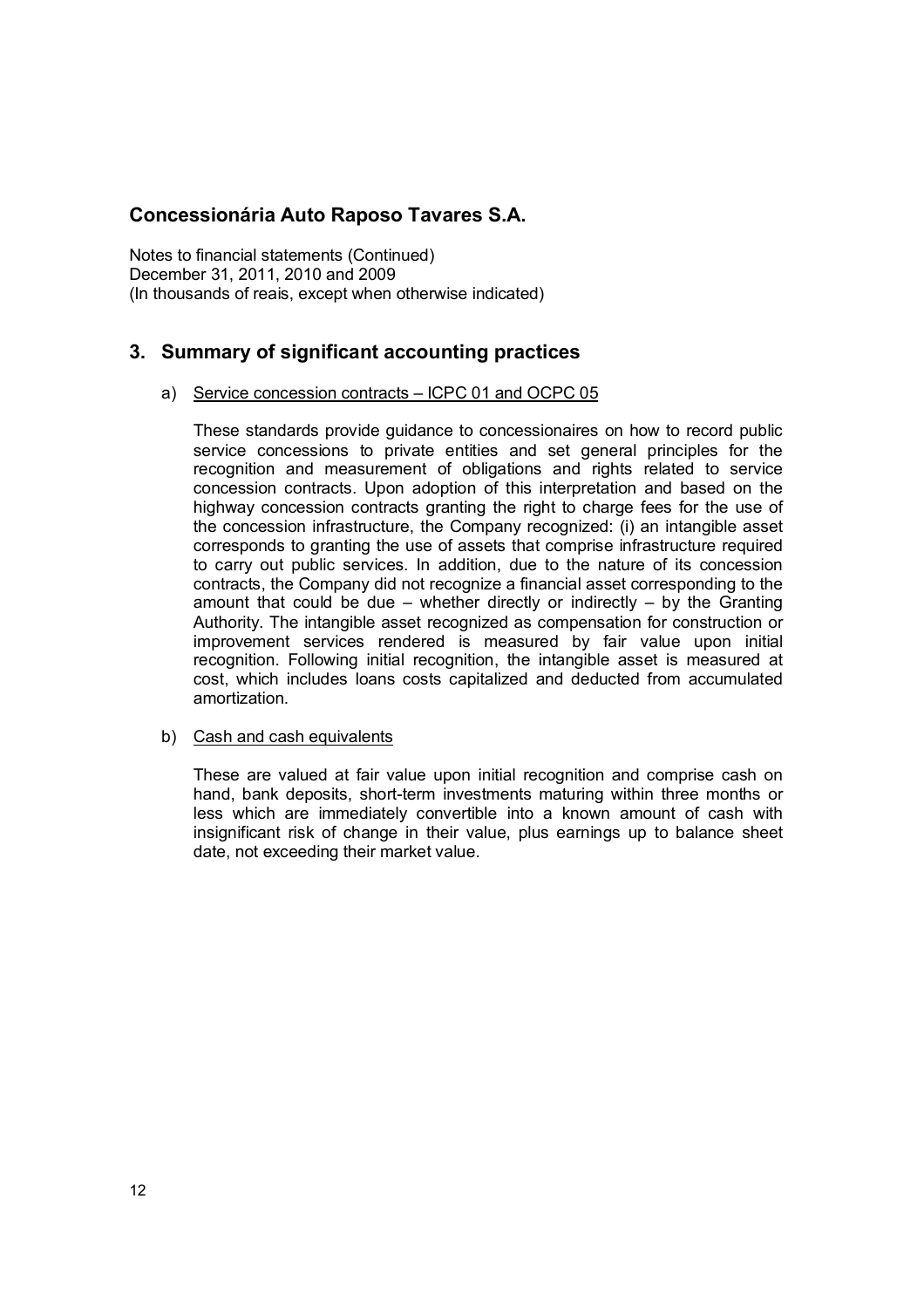Notes to financial statements (Continued) December 31, 2011, 2010 and 2009 (In thousands of reais, except when otherwise indicated)

## **3. Summary of significant accounting practices** (Continued)

- c) Financial instruments
	- i) Classification and measurement

Company classifies its financial assets under the following categories: measured at fair value through profit or loss, loans and receivables, investments held to maturity and available for sale. This classification depends on the purpose for which the financial assets were acquired. The Company's management determines the classification of its financial assets upon initial recognition. At December 31, 2011, the Company did not record any financial assets as held to maturity or available for sale.

ii) Financial assets measured at fair value through profit or loss

These are held for active and frequent trading classified under current assets. Gains and losses resulting from variations in fair value are stated under financial income (expenses) in P&L for the period they occur, unless they are contracted for other transactions. In this case, variations are recognized under the same account affected by said transaction.

iii) Loans and receivables

These include loans granted and receivables that are non-derivative financial assets with fixed or determinable payments, not traded in an active market. These are included in current assets, except for those with maturity of over 12 months from the balance sheet date (which are classified as non-current). Loans and receivables include trade accounts receivable and related parties, other assets and cash and cash equivalents, except for short-term investments. Loans and receivables are recorded at amortized cost using the effective interest rate method.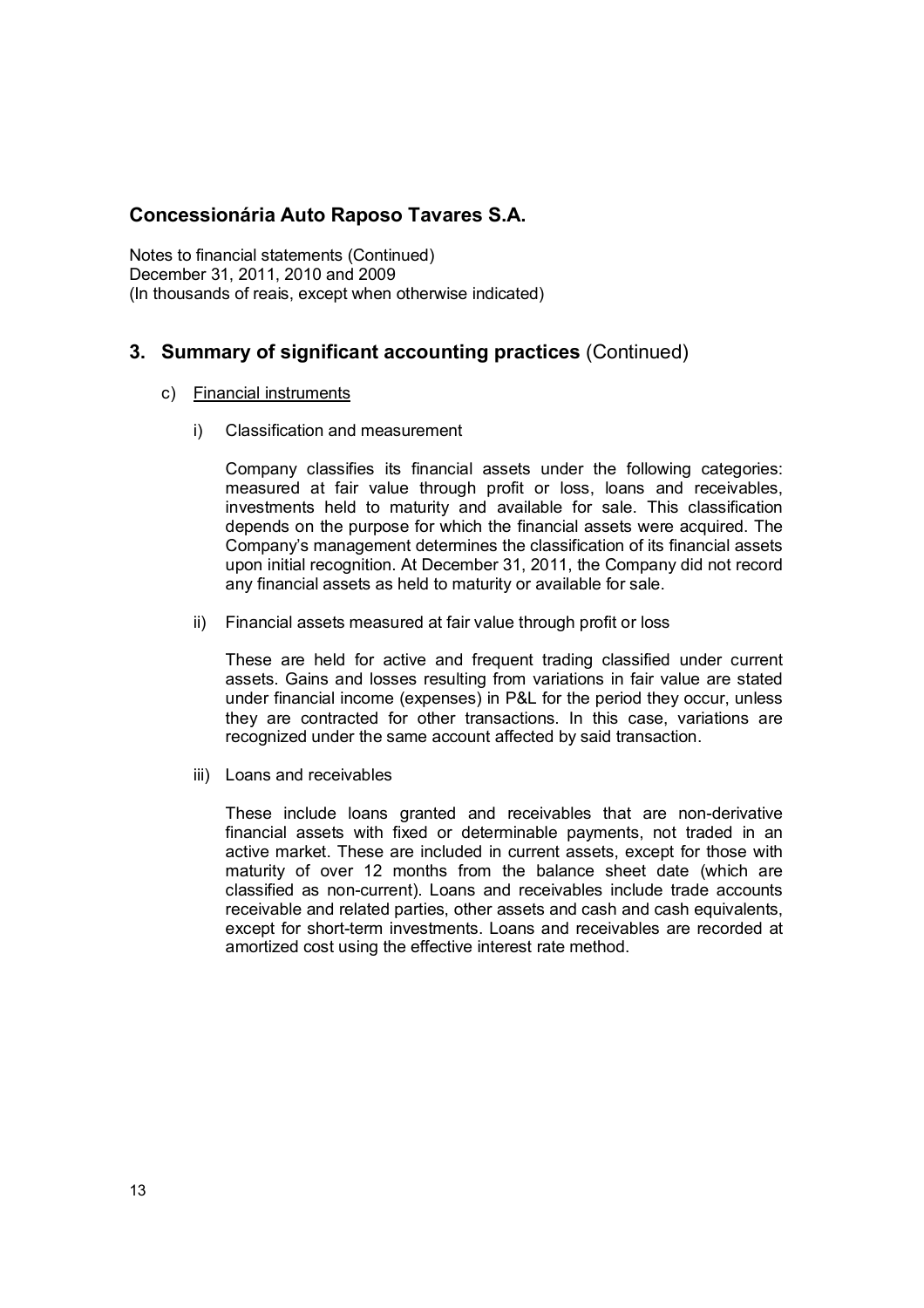Notes to financial statements (Continued) December 31, 2011, 2010 and 2009 (In thousands of reais, except when otherwise indicated)

## **3. Summary of significant accounting practices** (Continued)

- c) Financial instruments (Continued)
	- iv) Financial liabilities

These are classified under the following categories in accordance with the nature of the financial instruments contracted:

Financial liabilities not measured at fair value: non-derivative financial liabilities not usually traded before their maturity date. Following their initial recognition, they are measured at their amortized cost at the effective interest rate. Interest, monetary restatement and foreign exchange variations are recognized in P&L when incurred, where applicable.

The main financial liabilities recognized by the Company are: Trade accounts payable, loans and financing, debentures and payables to related parties.

v) Market value

The market value of financial instruments actively traded in organized markets is determined based on market value at balance sheet date. In the event that there is no active market, the market value is determined through valuation techniques. These techniques include recent market transactions between independent parties, reference to market value of similar financial instruments, analysis of discounted cash flows or other valuation models.

d) Accounts receivable from third parties

Accounts receivable substantially refer to electronic toll collection and accessory revenue, which are recorded at their billed amount, including the corresponding direct taxes, payable by the Company, received within 45 days, less withheld taxes, which are treated as tax credits.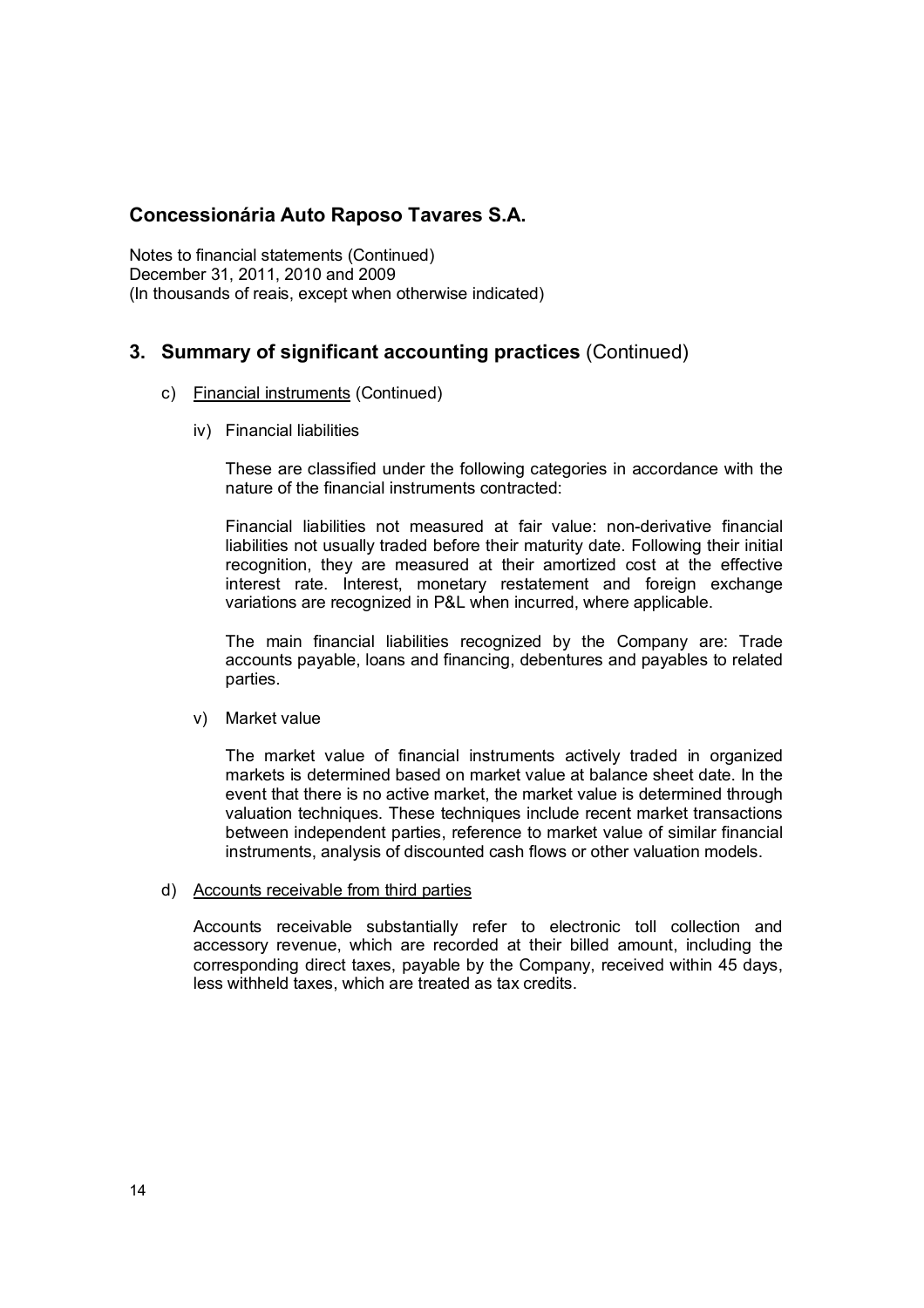Notes to financial statements (Continued) December 31, 2011, 2010 and 2009 (In thousands of reais, except when otherwise indicated)

## **3. Summary of significant accounting practices** (Continued)

#### e) Inventories

Inventories are stated by their cost or realizable net value, whichever is lower. Cost is determined based on the average acquisition cost, not exceeding its market value. Provisions for slow-moving or obsolete inventories are set up when considered necessary by the Company's management.

#### f) Prepaid expenses

These are stated at amounts effectively disbursed by still not incurred. Prepaid expenses are allocated to P&L to the extent that related services are rendered and economic benefits obtained.

#### g) Property and equipment

These are recorded at their acquisition, buildup or construction cost, which is not directly linked to the concession contract, less the respective accumulated depreciation determined on a straight-line basis at rates that consider the assets' estimated useful lives (Note 7).

Property and equipment items are written-off when sold or when no future economic benefit is expected from their use or sale. Any gains or losses arising from disposal of property and equipment items (calculated as the difference between the net disposal amount and the asset's residual value) are recognized in the statements of operations for the period when the asset is written-off.

The net book value and useful lives of assets and depreciation methods are reviewed at the end of each year, and prospectively adjusted, as the case may be.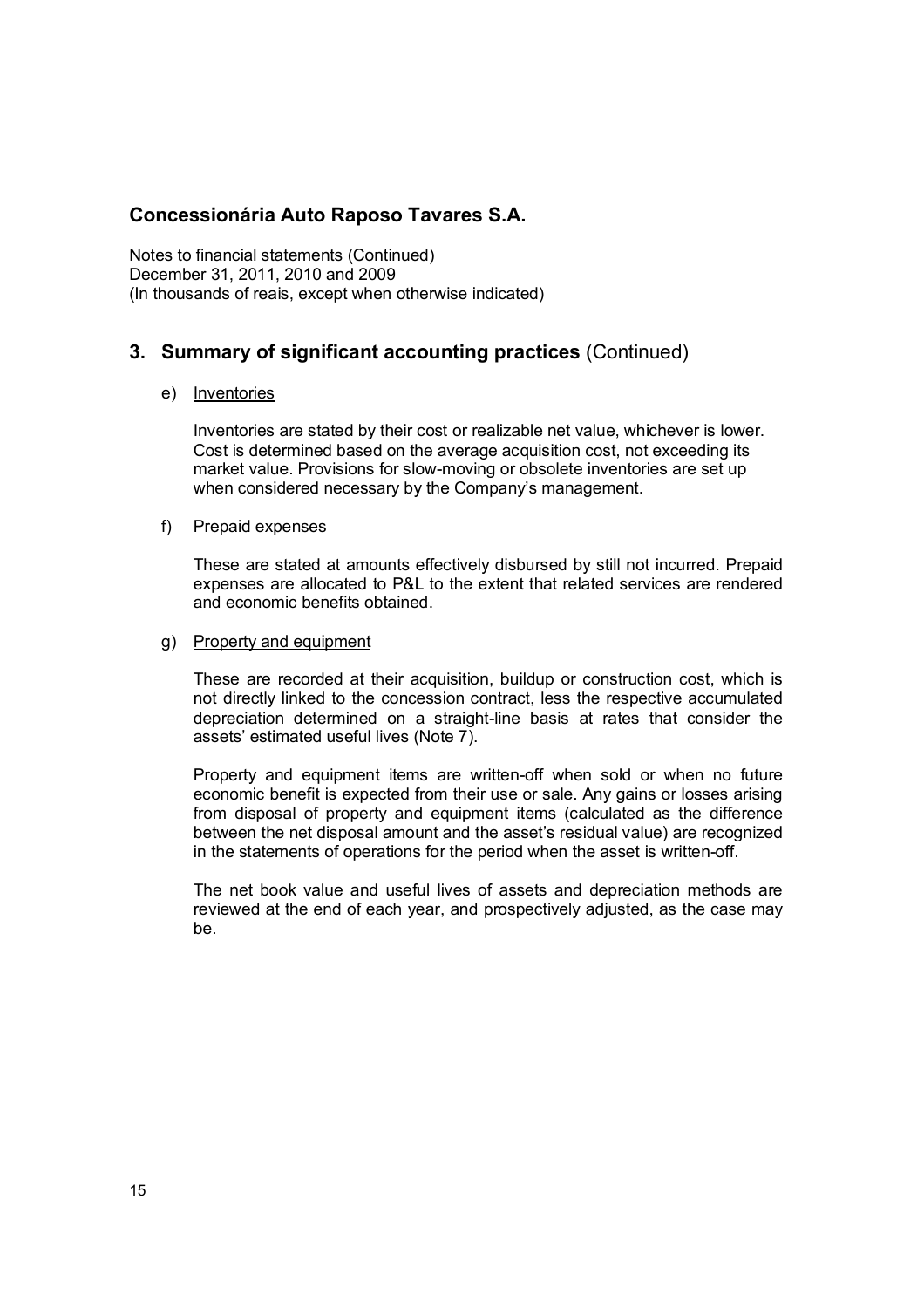Notes to financial statements (Continued) December 31, 2011, 2010 and 2009 (In thousands of reais, except when otherwise indicated)

## **3. Summary of significant accounting practices** (Continued)

#### h) Intangible assets

Intangible assets acquired separately are measured upon their initial recognition at acquisition cost plus financial charges incurred until facilities are constructed or when the equipment enters into operation, and subsequently deducted from their accumulated amortization and impairment losses, where applicable. These are substantially represented by the concession rights and fixed concession fees, in compliance with ICPC 01 – Concession contracts.

Intangible assets with defined useful lives are amortized in accordance with to their estimate economic useful lives and, when evidence of impairment losses is found, they are subject to impairment testing (Note 8).

#### i) Provision for recovery of assets

Management annually reviews the net book value of its assets in order to evaluate events or changes in economic or technological circumstances that may indicate impairment. Up to the present date, no evidence indicating that the net book value exceeds the recoverable value was found. Therefore, no provision for recovery of assets were set up.

#### j) Loans and financing and debentures

Loans and financing and debentures are recorded at their original value plus interest and monetary restatement through balance sheet date (Note 9). Loans costs attributable to concession contract are capitalized during the construction phase in accordance with CPC 20 – Loan costs.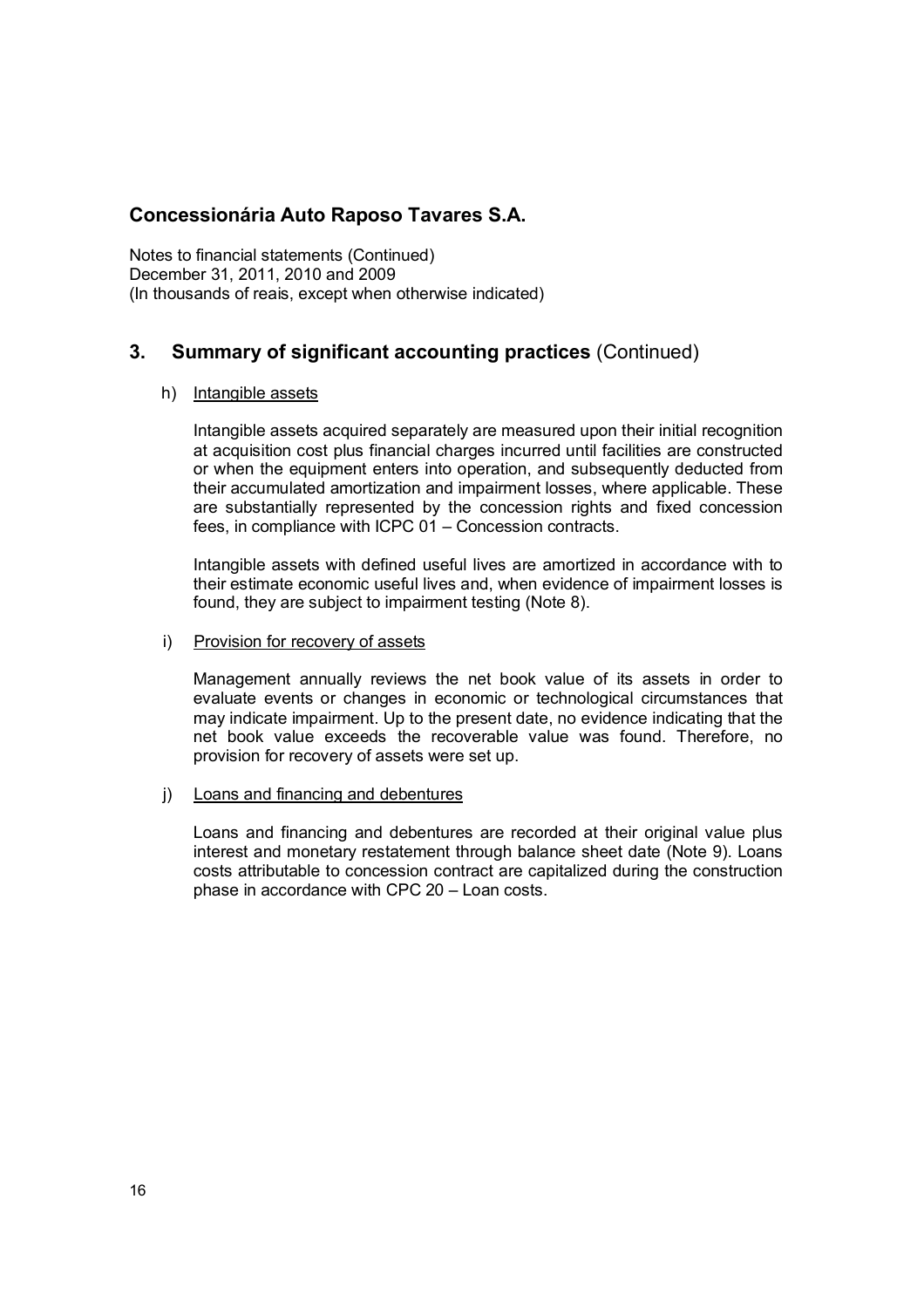Notes to financial statements (Continued) December 31, 2011, 2010 and 2009 (In thousands of reais, except when otherwise indicated)

## **3. Summary of significant accounting practices** (Continued)

#### k) Legal obligations linked to legal proceedings

The Company is party to various legal and administrative proceedings. Provisions are set up for all contingencies relating to judicial proceedings where it is likely that an outflow of resources shall be required to settle that contingency or obligation and a reasonable estimate of its value can be made. The assessment of likelihood of loss includes analysis on available evidence, hierarchy of laws, available jurisdiction, recent court decisions and their relevance on legislation in force, as well as evaluation by the Company's legal counsel. These provisions are reviewed and adjusted to consider changes in circumstances, such as applicable limitation period, conclusions of tax audits or additional exposures found based on new issues or court decisions (Note 10).

l) Provision for maintenance

When applicable, the Company provisions expenses with maintenance for wear and tear caused by infrastructure use, based on the best estimate to settle the present liability at balance sheet date, in consideration of expenses for maintenance period with adjustment to present value of said liability.

Settlement of transactions involving these estimates may result in amounts materially different from those recorded in financial statements due to inaccuracies inherent to their determination process. The Company reviews its estimates and assumption at least on a yearly basis.

m) Other assets and liabilities

Assets are recognized in the balance sheet when it is likely that their future economic benefits shall flow into the Company, and their cost or value can be reliably measured.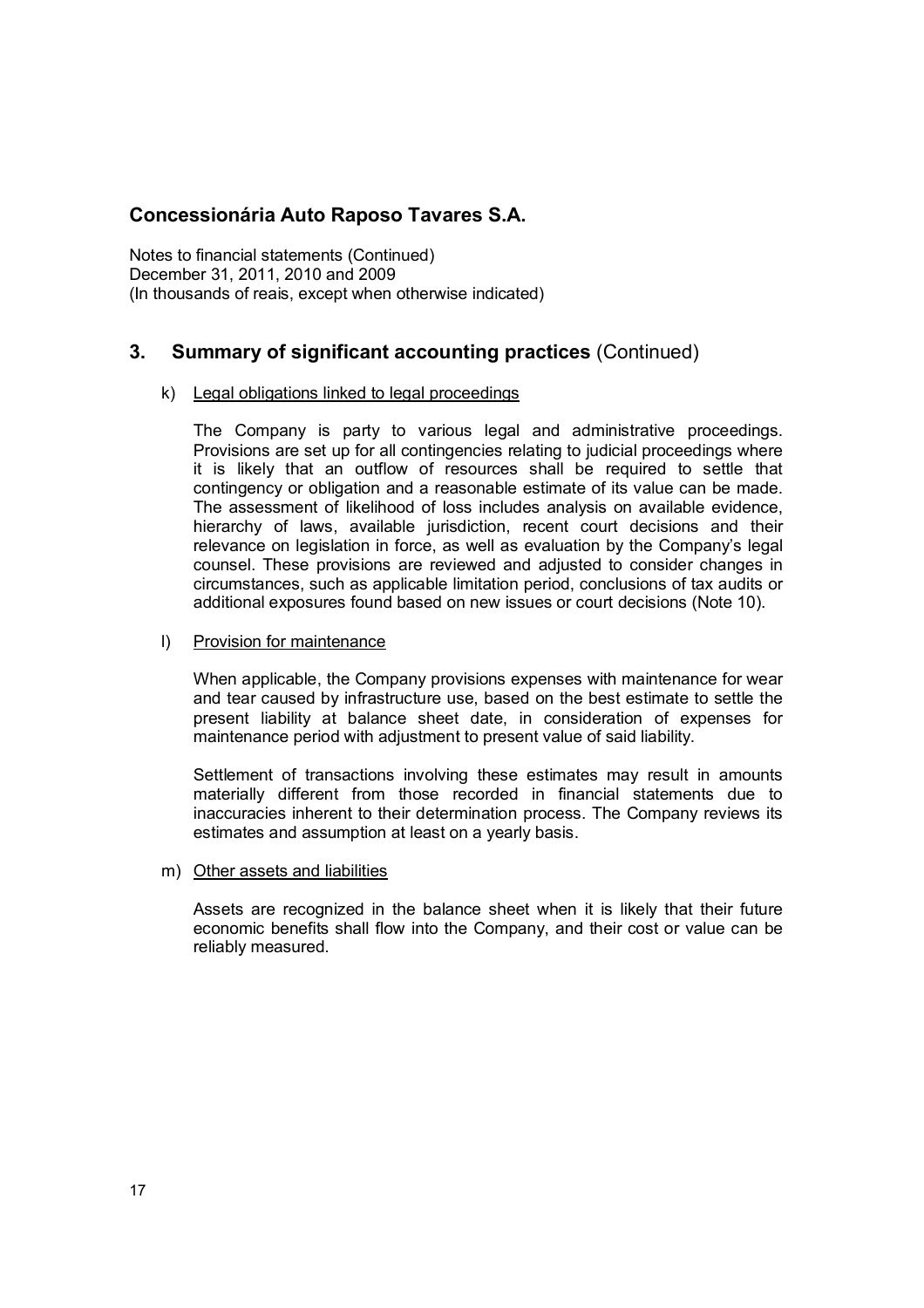Notes to financial statements (Continued) December 31, 2011, 2010 and 2009 (In thousands of reais, except when otherwise indicated)

## **3. Summary of significant accounting practices** (Continued)

#### m) Other assets and liabilities

Liabilities are recognized in balance sheets when the Company has legal or constructive obligations arising from past events, requiring economic benefits to settle certain liabilities involving uncertainties related to term and amount, which are estimated when incurred and recorded through provision. Provisions are recorded based on the best estimates of risks involved. Assets and liabilities are classified as current when realized or settled within the following 12 months; otherwise, they are classified as non-current.

#### n) Determination of profit and loss

Revenues and expenses are recorded on an accrual basis. Interest income and expenses are recognized under the effective interest rate method under Financial income (expenses) account. Operating revenue is recognized when highways are used and services provided. Revenue is not recognized if there are uncertainties as to its realization. Concession infrastructure expenses are recorded according to CPC 17 – Construction Contracts, i.e. all concession infrastructure expenses are recorded as construction costs in P&L for the year, and then the construction revenue is determined with a margin, which – considering that this company outsources construction services – is sufficiently calculated to cover the concessionaire's primary liabilities and any management and/or construction monitoring costs. Construction revenue is matched against intangible assets.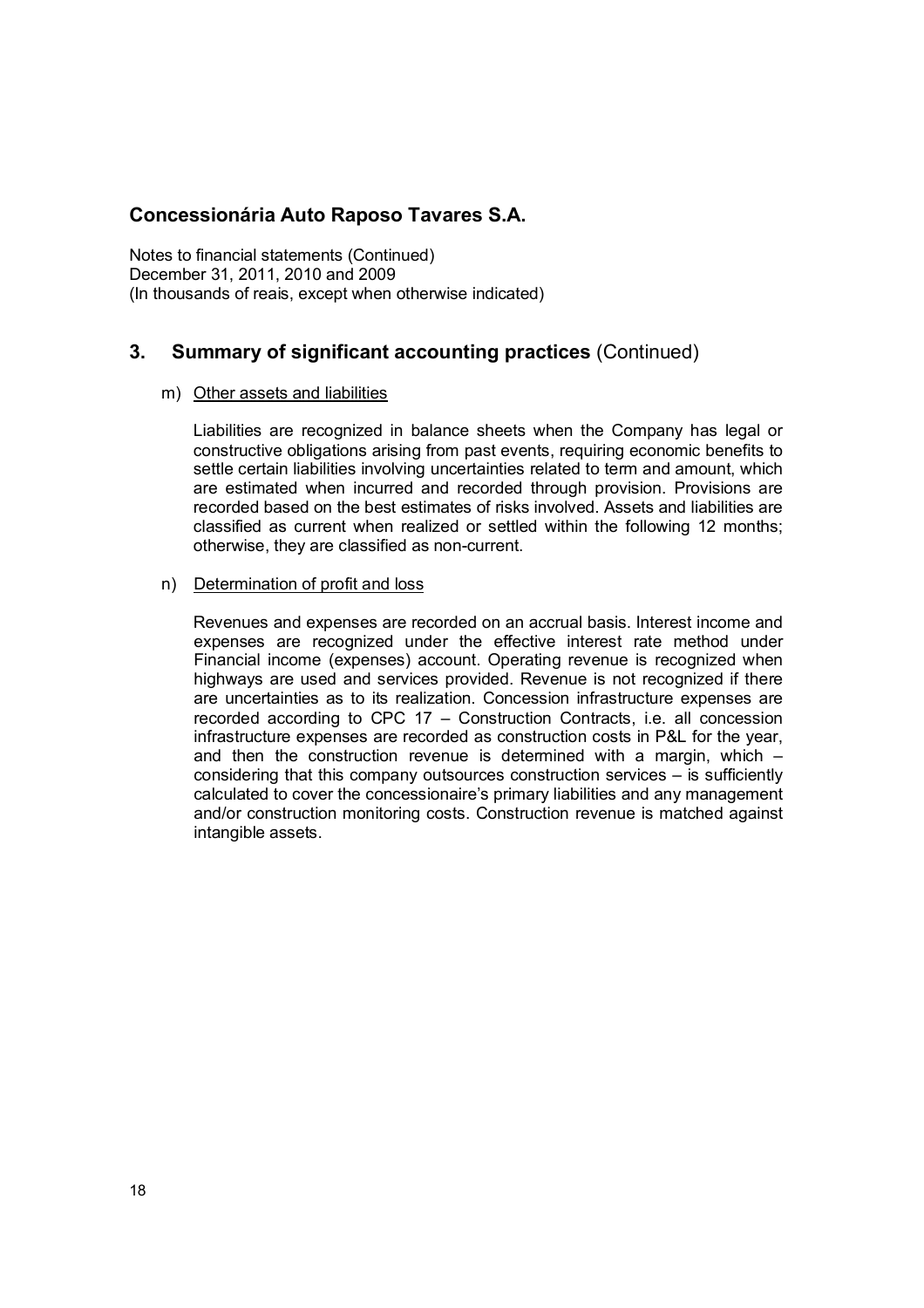Notes to financial statements (Continued) December 31, 2011, 2010 and 2009 (In thousands of reais, except when otherwise indicated)

## **3. Significant accounting practices** (Continued)

#### o) Taxation

Sales revenues are subject to the following taxes and contributions at the statutory rates below:

|                                                                     |               | Rates                |                          |  |  |  |
|---------------------------------------------------------------------|---------------|----------------------|--------------------------|--|--|--|
| Tax                                                                 | Acronym       | <b>Toll revenues</b> | <b>Other</b><br>revenues |  |  |  |
| Contribution Tax on Gross Revenue for<br>Social Integration Program | <b>PIS</b>    | 0.65%                | 1.65%                    |  |  |  |
| Contribution Tax on Gross Revenue for<br>Social Security Financing  | <b>COFINS</b> | 3%                   | 7.6%                     |  |  |  |
| Service tax                                                         | <b>ISS</b>    | $3\% - 5\%$          | $3\% - 5\%$              |  |  |  |

The Company adopts the hybrid scheme for calculation of PIS and COFINS, with such charges presented as deductions of gross revenue in statements of operations jointly with ISS.

The Company's qualification for Special incentive regime for infrastructure development (REIDI) was recognized as provided for in Ordinance MT No. 245 of September 27, 2010 and in Executive Declaratory Statute No. 59 issued by the internal revenue service office (DRF) of the city of Bauru dated October 4, 2010. The legal entities under REIDI are authorized to purchase of goods and services to be used in infrastructure construction works not subject to PIS and COFINS.

Income taxes comprise both income and social contribution taxes. Income tax is computed at the rate of 15%, plus a surtax of 10% on taxable profit exceeding R\$ 240 over 12 months, whereas social contribution tax is computed at the rate of 9% on taxable profit, both recognized on an accrual basis, therefore additions to book income deriving from temporarily non-deductible expenses or exclusions from temporarily nontaxable profit upon determination of current taxable profit generate deferred tax assets or liabilities.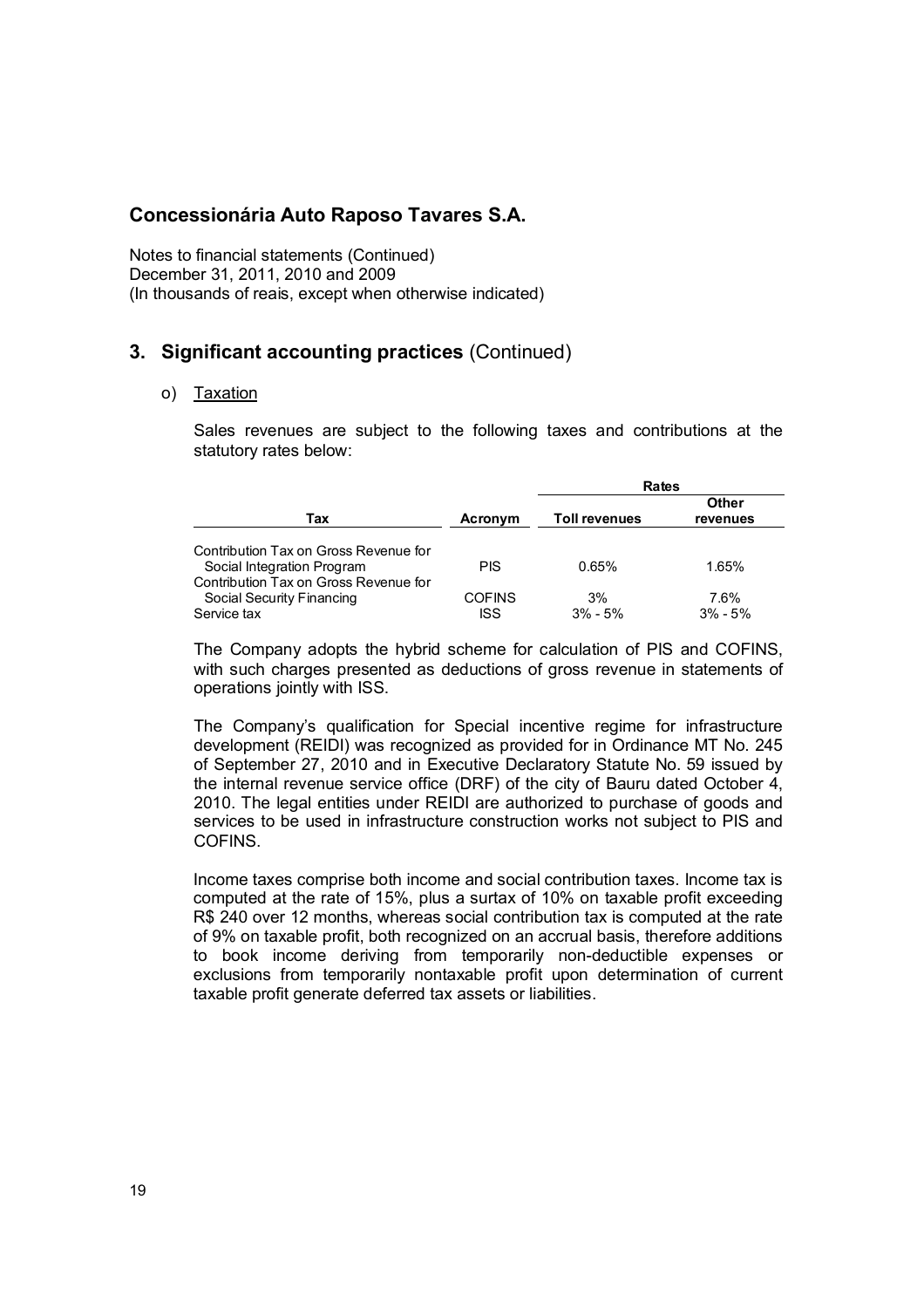Notes to financial statements (Continued) December 31, 2011, 2010 and 2009 (In thousands of reais, except when otherwise indicated)

## **3. Significant accounting practices** (Continued)

#### o) Taxation (Continued)

The deferred tax asset is constituted on the basis of effective rates, on income and social contribution tax losses and temporary differences, considering the probable realization amounts pursuant to estimated generation of future taxable profits based on technical feasibility study approved by the Board of Directors (Note 6).

The Transition Tax Regime (RTT) will be in force until a law governing tax effects from adoption of the new accounting methods becomes effective, aiming at preserving tax neutrality of changes in Brazilian corporation law, introduced by Law No. 11638/07 and Provisional Executive Order (MP) No. 449/08 converted into Law No. 11941/09 of May 27, 2009. The regime is optional in the calendar years 2008 and 2009, if: (i) it is adopted for biennium 2008-2009, not only for one of these calendar years; and (ii) the option is disclosed in the Corporate Income Tax Return (DIPJ).

The Company expressed its option to adopt of RTT upon delivery of the Corporate Income Tax Return (DIPJ 2009) for calendar year 2008. Consequently, for purposes of income and social contribution taxes calculation for the period ended December 31, 2009, the Company used the prerogatives established in RTT.

#### p) Accounting estimates

The preparation of the Company's financial statements require Management to make judgments and estimates and adopt assumptions that affect the presented revenues, expenses, assets and liabilities as well as the disclosures of contingent liabilities at the reporting date. However, uncertainties related to these assumptions and estimates may lead to results requiring significant adjustment to the book value of the affected asset or liability in future periods.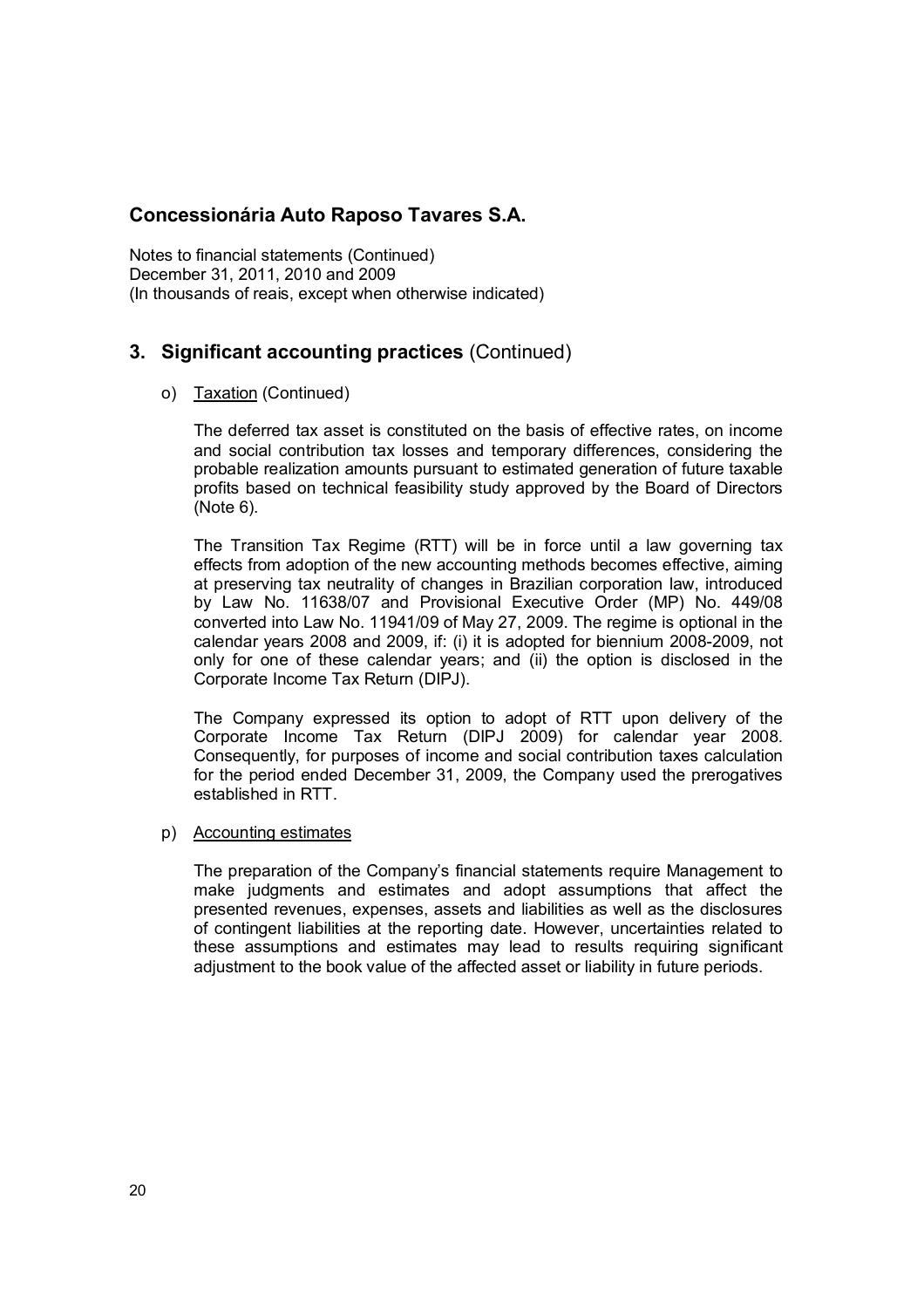Notes to financial statements (Continued) December 31, 2011, 2010 and 2009 (In thousands of reais, except when otherwise indicated)

## **3. Significant accounting practices** (Continued)

#### p) Summary of significant accounting policies (Continued)

In determining the judgment and estimates, the Company's management considered experience from past and current events, assumptions in respect of future events, and other objective and subjective factors. Significant items subject to these estimates include: the selection of the useful life of property and equipment items and intangible assets and their recoverability in operations; rates and terms used in determining the present value adjustment of certain assets and liabilities; when applicable; provisions for maintenance, the deferred income and social contribution taxes, and the legal obligations bound to legal proceedings.

Settlement of transactions involving these estimates may result in amounts significantly different from those recorded in the financial statements due to the probabilistic treatment inherent to the estimate process. The Company reviews its estimates and assumptions at least on a quarterly basis.

#### q) Present value adjustment

Noncurrent monetary assets and liabilities are adjusted to present value, as are current monetary assets and liabilities considered that have a significant effect on the overall financial statements. Present value adjustment is calculated by considering contractual cash flows and the express interest rate and, in certain cases, the implicit interest rate of the related assets and liabilities. As such, the interest rates accrued on revenues, expenses and costs associated with these assets and liabilities are discounted with a view to recognize them on an accrual basis. Subsequently, this interest is reallocated to financial income and expenses in the statements of operations by using the effective interest rate method in relation to the contractual cash flows. Implicit interest rates applied were determined based on assumptions and are considered accounting estimates.

#### r) Information by segment

The Company concentrates its activities on the exploration of services foreseen in the concession agreement. The Company was established with a specific purpose, with sole concession and is organized under a sole business unit.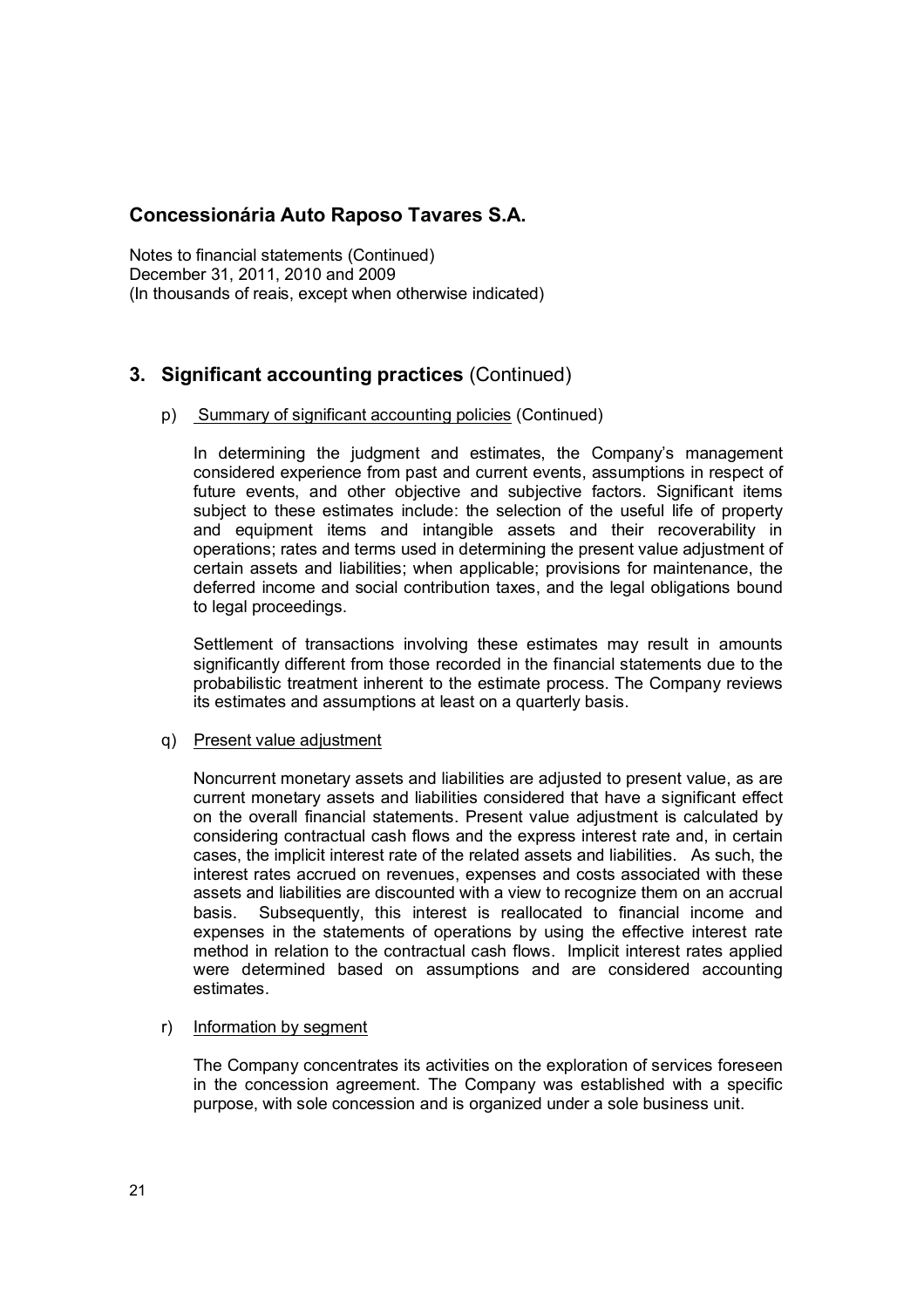Notes to financial statements (Continued) December 31, 2011, 2010 and 2009 (In thousands of reais, except when otherwise indicated)

## **3. Significant accounting practices** (Continued)

#### s) Earnings per share

The calculation of earnings per share is based on CPC 41. The calculation of basic earnings per share is made by dividing income for the period, attributable to Company's common and preferred shareholders by the weighted average number of common and preferred shares outstanding in the period.

The diluted earnings per share are calculated by dividing income attributable to Company's common and preferred shareholders by the weighted average number of common and preferred shares, respectively, which would be issued in the conversion of all common and preferred shares potentially dilutive into their respective shares. The Company does not have instruments that could dilute the earnings per share.

#### t) Cash flow statements

The cash flow statement was prepared and is being presented in accordance with accounting pronouncement CPC 03 (R2) – Cash flow statements issued by the Brazilian FASB (CPC).

u) Statements of Value Added

The statement of value added was prepared and is being presented in accordance with accounting pronouncement CPC 09 – Statement of Value Added issued by the Brazilian FASB (CPC).

#### v) New accounting pronouncements

Some accounting pronouncements and interpretations issued by Brazilian FASB (CPC) were revised with mandatory initial adoption in the year ended January 1, 2011.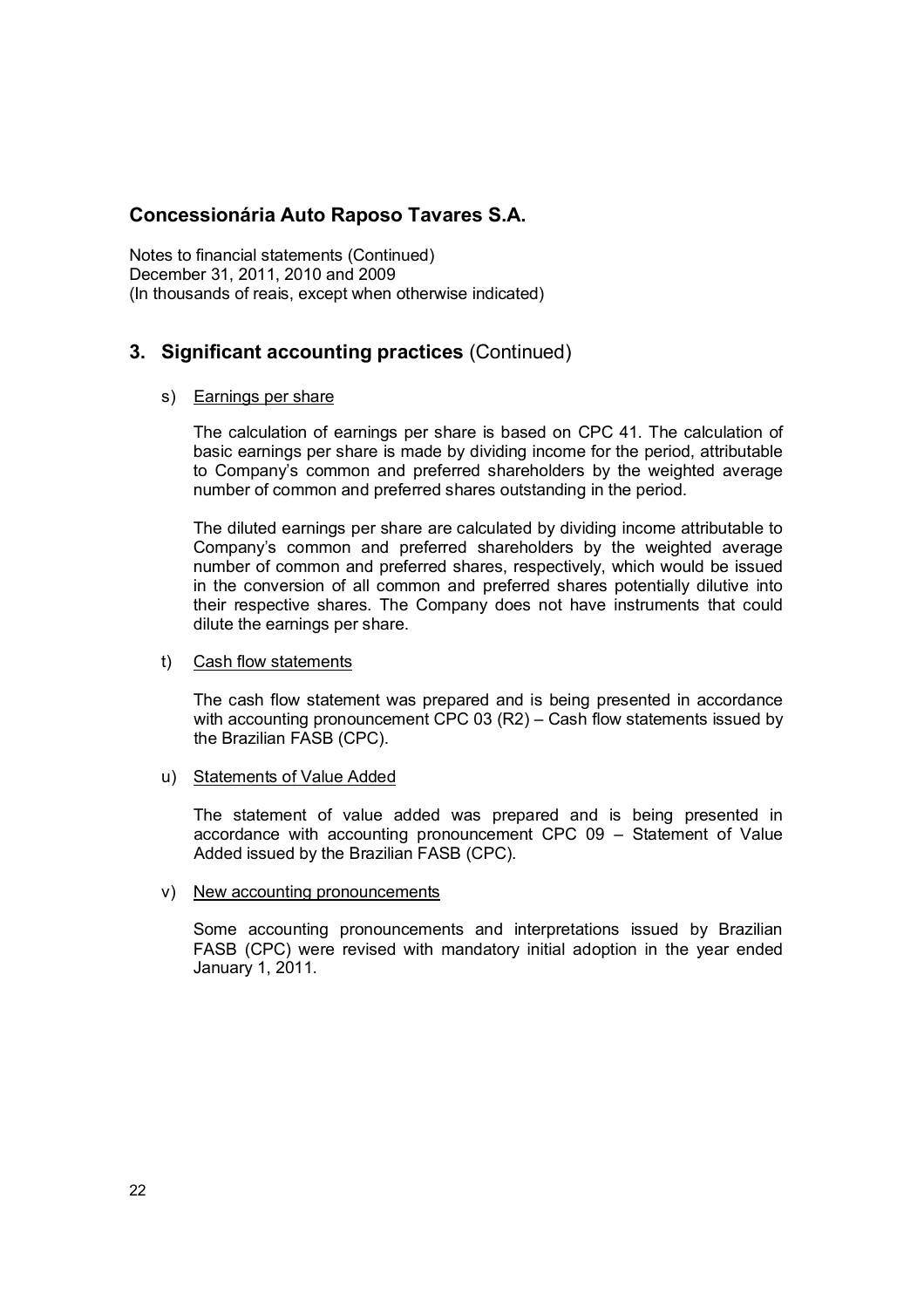Notes to financial statements (Continued) December 31, 2011, 2010 and 2009 (In thousands of reais, except when otherwise indicated)

## **3. Significant accounting practices** (Continued)

#### v) New accounting pronouncements (Continued)

See below the Company's evaluation of the impacts of the aforesaid new procedures and interpretations:

CPC 00 - The Conceptual Framework for Financial Reporting (R1) - Business combination, approved by CVM Rule No.675 of December 13, 2011. The revision of the standard did not impact the Company's statements of operations.

CPC 15 (R1) - Business combination - approved by CVM Rule 665 dated August 4, 2011. The revision of the standard did not impact the Company's financial statements.

CPC 19 (R1) - Investments in joint ventures - approved by CVM Rule No.666, of August 4, 2011. The revision of the standard did not impact the Company's financial statements.

CPC 20 (R1) – Borrowing Costs - approved by CVM Rule No.672, of October 20, 2011. The revision of the standard did not impact the Company's financial statements.

CPC 26 (R1) - Presentation of Financial Statements - approved by CVM Rule No.676, of December 13, 2011. The revision of the standard clarifies that companies should present analyses of each item of other comprehensive income in the statements of changes in equity or in the explanatory notes.

Accounting interpretation "ICPC 01(R1)" and Accounting interpretation "ICPC 17" – Accounting for and Disclosure of Service Concession Agreement approved by CVM Rule 677, of December 13, 2011. The revision of the standard did not impact the Company's financial statement, once the requirements established by these interpretations have already been adopted by the Company in the preparation of its financial statements.

There are no other standards and interpretations issued but not yet adopted that may, in the management's opinion, have a significant impact on the income or equity disclosed by the Company.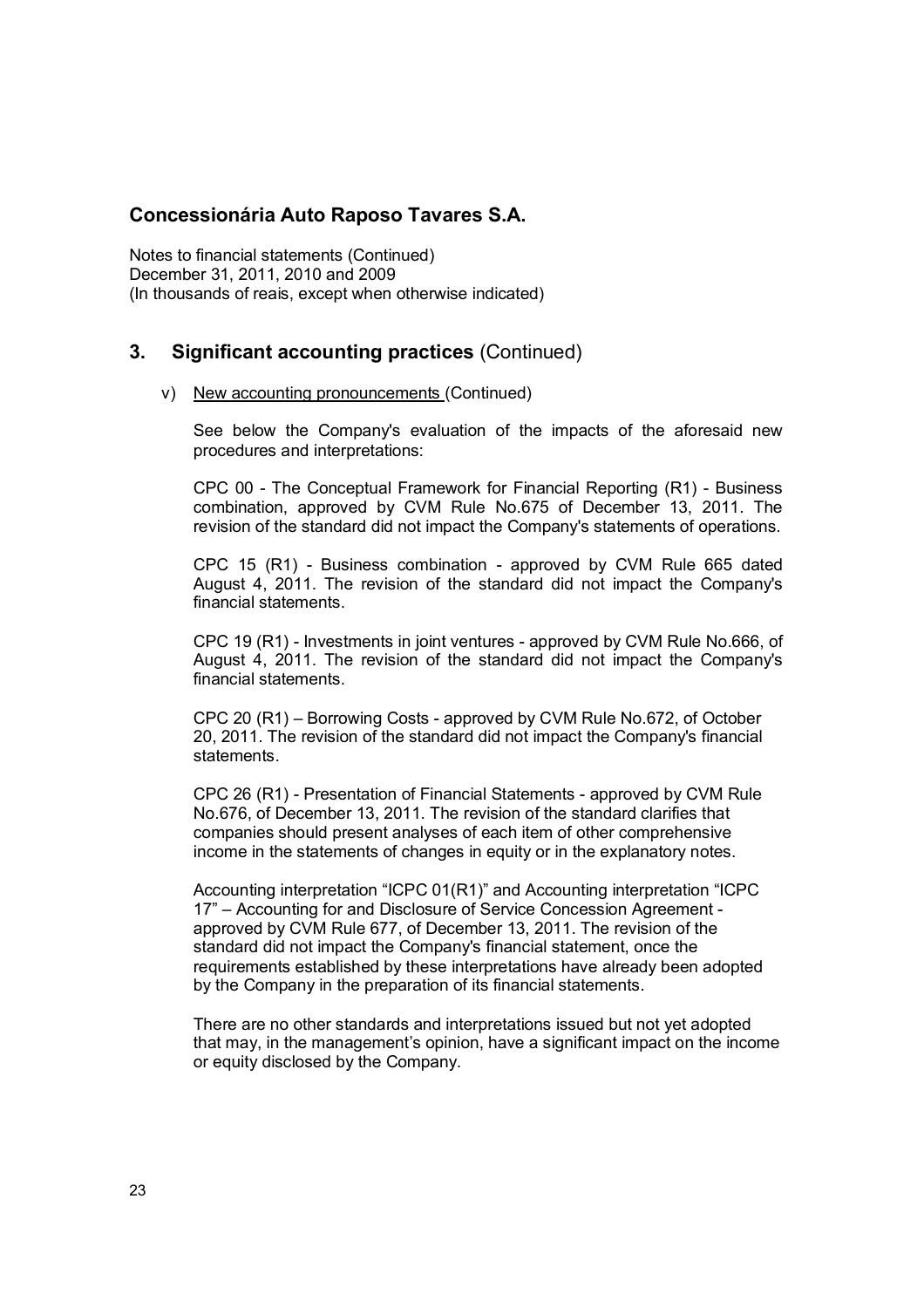Notes to financial statements (Continued) December 31, 2011, 2010 and 2009 (In thousands of reais, except when otherwise indicated)

## **4. Cash and cash equivalents and short-term investments**

|                                 | 2011   | 2010  | 2009   |
|---------------------------------|--------|-------|--------|
| Cash and cash equivalents       |        |       |        |
| General cash                    | 3      | 3     | 3      |
| Cash in transit                 | 1,186  | 1.072 | 1,503  |
| Checking accounts               | 550    | 1.131 | 7.498  |
| Small change fund               | 120    | 137   | 114    |
| Repurchase agreements           | 3,290  | 1,900 | 20,573 |
| Cash and cash equivalents       | 5,149  | 4,243 | 29,691 |
| Short-term investments          |        |       |        |
| Bank deposit certificates (CDB) | 40,038 |       |        |
| Short-term investment balance   | 40,038 |       |        |
|                                 |        |       |        |

Short-term investments substantially refer to fixed-income transactions held with top-tier institutions, backed by Bank Deposit Certificates (CDB) indexed to 103.50% and repurchase agreements backed by debentures at 75% of Interbank Deposit Certificate (CDI).

Short-term investments amounting to R\$40,038 at December 31, 2011 were made pursuant to clause provided for in the loan agreement with BNDES, under which the Company should set up a reserve account, in which funds should be deposited in an amount equivalent to: (i) 6 (six) months of amortization installments of principal falling due and debt charged of Sub loans "A", "B-1", "B-2", "C", "D", "E" and "F" until August 2013; (ii) 7 (seven) months of amortization installments of principal falling due and debt charged of Sub loans "A", "B-1", "B-2", "C", "D", "E" and "F" as from September 2013; and (iii) 8 (eight) amortization installments of principal falling due and debt charged of Sub loans "A", "B-1", "B-2", "C", "D", "E" and "F" as from September 2015."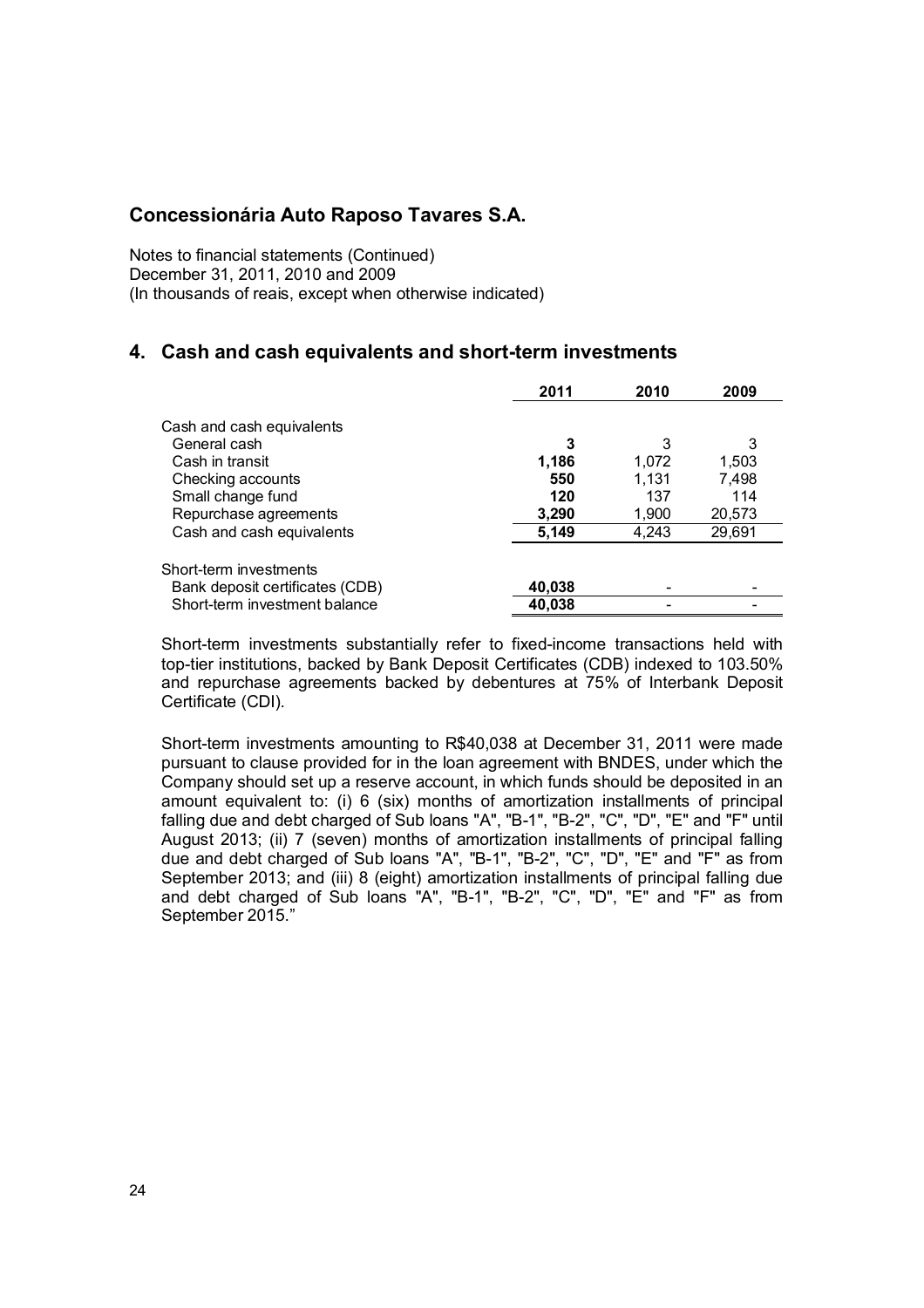Notes to financial statements (Continued) December 31, 2011, 2010 and 2009 (In thousands of reais, except when otherwise indicated)

## **5. Trade accounts receivable**

|                                              | 2011   | 2010  | 2009  |
|----------------------------------------------|--------|-------|-------|
| AVI - Electronic Toll Collection System (Sem |        |       |       |
| Parar) (i)                                   | 9.877  | 7.410 | 2.492 |
| VISA - toll voucher (i)                      | 476    | 1.058 | 519   |
| DBTRANS - toll voucher (i)                   | 260    | 182   | 10    |
| Other                                        | 177    | 208   | 63    |
|                                              | 10.790 | 8.858 | 3.084 |

(i) Trade accounts receivable for the use of electronic tags in automatic lanes. At December 31, 2011, 2010 and 2009, there were no outstanding values on the Company's trade accounts receivable. The average receipt term is 20 days (16 days and 10 days in 2010 and 2009, respectively).

## **6. Deferred income and social contribution taxes**

The main components of income and social contribution taxes are as follows:

|                                              | <b>Balance sheet</b> |                        |                   |                        |               |                        |  |
|----------------------------------------------|----------------------|------------------------|-------------------|------------------------|---------------|------------------------|--|
|                                              |                      | 12/31/2011             |                   | 12/31/2010             | 12/31/2009    |                        |  |
|                                              | Income<br>tax        | Social<br>Contribution | Income<br>tax     | Social<br>Contribution | Income<br>tax | Social<br>Contribution |  |
| Income and social contribution<br>tax losses | (208,860)            | (208, 860)             | (122, 902)        | (122,902)              | 58.655        | 58.655                 |  |
| Temporary differences                        | 3.708                | 3.708                  | 7.070             | 7.070                  | 12.917        | 12,917                 |  |
| Tax base<br>Rate                             | (205, 152)<br>25%    | (205, 152)<br>9%       | (115, 832)<br>25% | (115,832)<br>9%        | 71.572<br>25% | 71.572<br>9%           |  |
| Deferred income tax                          | 51,288               | 18.464                 | 28.958            | 10.425                 | 17.893        | 6.441                  |  |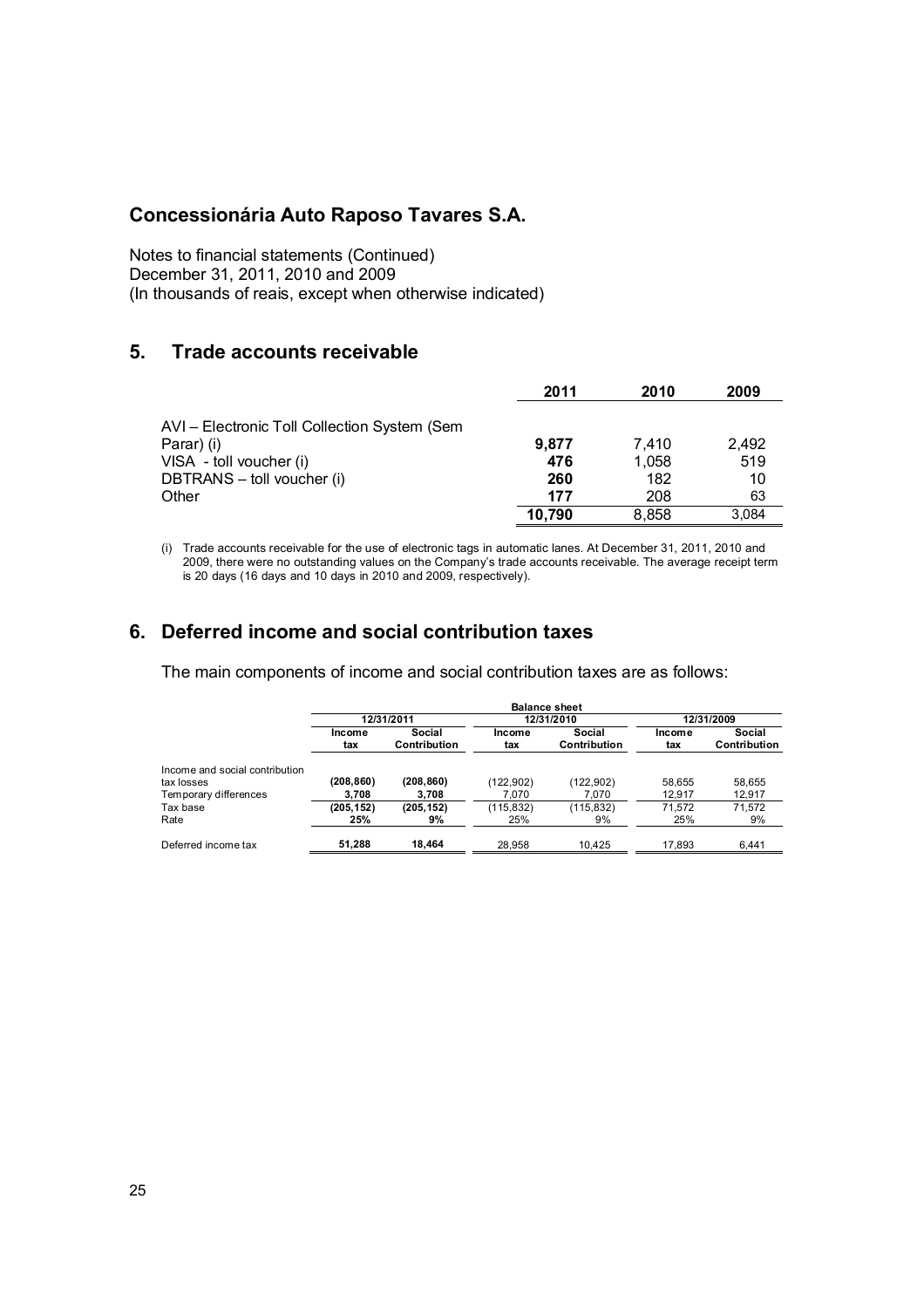Notes to financial statements (Continued) December 31, 2011, 2010 and 2009 (In thousands of reais, except when otherwise indicated)

## **6. Deferred income and social contribution taxes** (Continued)

|                                               | P&L       |            |           |                     |                       |       |
|-----------------------------------------------|-----------|------------|-----------|---------------------|-----------------------|-------|
|                                               |           | Income tax |           | Social contribution |                       |       |
|                                               | 2011      | 2010       | 2009      | 2011                | 2010                  | 2009  |
| Loss before income and social contribution    |           |            |           |                     |                       |       |
| taxes                                         | (61, 819) | (45, 731)  | (74, 670) | (61, 819)           | $(45,731)$ $(74,670)$ |       |
| Income and social contribution taxes combined |           |            |           |                     |                       |       |
| rate                                          | 25%       | 25%        | 25%       | 9%                  | 9%                    | 9%    |
| Income and social contribution taxes at       |           |            |           |                     |                       |       |
| effective rates                               | 15,455    | 11.433     | 18,668    | 5,564               | 4,116                 | 6,720 |
| Adjustments to net income affecting P&L for   |           |            |           |                     |                       |       |
| the year                                      |           |            |           |                     |                       |       |
| Permanent additions                           | 8,325     | (122)      | (34)      | 2,997               | (44)                  | (12)  |
| Temporary differences                         | (24, 743) | (16, 950)  | (741)     | (8,907)             | (6, 102)              | (267) |
| Permanent exclusions                          | 500       | 5,639      |           | 180                 | 2,030                 |       |
| Other                                         | 678       |            |           | 244                 |                       |       |
| Exclusion of negative tax bases               | 22,115    | 11,066     |           | 7,961               | 3,983                 |       |
| Total taxes                                   | 22.330    | 11.066     | 17.893    | 8.039               | 3.983                 | 6.441 |

The Company has tax credits from IRPJ and CSLL losses. The offset of tax losses, limited to 30% of taxable income for the year, involves a considerable increase in the tax credit recovery period.

Deferred tax credits were set up based on their future realization, which establishes essential conditions for the accounting recognition and maintenance of deferred charges, arising from tax loss carryforwards and temporary differences.

The technical studies conducted by the Company, to support the maintenance of amounts accounted for, confirm the probable capacity of generating taxable profits and the full realization of these assets within the estimated deadline. These studies correspond to the best estimates of the management on the Company's future results. In this sense, and due to the very nature of the financial projections and the uncertainties inherent to information based on future expectations, especially in markets in which the Company operates, there may be differences between the estimated and actual results.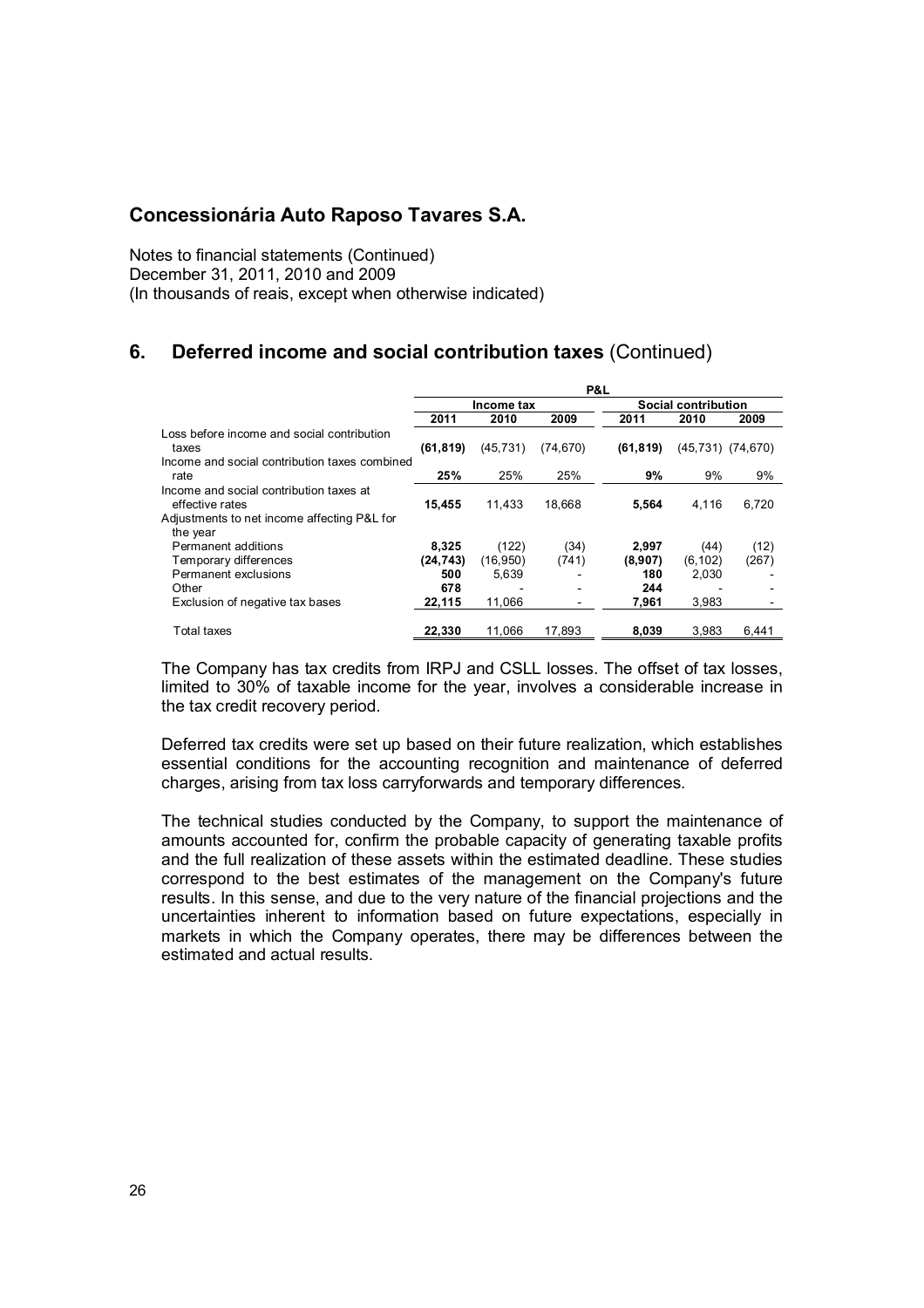Notes to financial statements (Continued) December 31, 2011, 2010 and 2009 (In thousands of reais, except when otherwise indicated)

## **6. Deferred income and social contribution taxes** (Continued)

The table below presents the estimated schedule for total realization of recorded deferred tax assets:

| Years        | 2011   |
|--------------|--------|
| 2014         | 430    |
| 2015         | 2,081  |
| 2016         | 6,115  |
| 2017         | 10,344 |
| 2018 onwards | 50,782 |
|              | 69,752 |

## **7. Property and equipment**

| <b>Depreciation</b><br>period<br>in years | <b>Balance at</b><br>12/31/2010 | <b>Additions</b> | Write-offs | <b>Balance at</b><br>12/31/2011 |
|-------------------------------------------|---------------------------------|------------------|------------|---------------------------------|
| 5                                         | 1.330                           | 1,835            | (2)        | 3,163                           |
| 5                                         | 2.040                           | 452              | (13)       | 2,479                           |
| 5                                         | 924                             | 654              | (158)      | 1,420                           |
| 5                                         | 22.473                          | 4,799            | (14)       | 27,258                          |
| 5                                         | 189                             | 43               |            | 232                             |
|                                           | 26,956                          | 7,783            | (187)      | 34,552                          |
|                                           | (6,261)                         | (5,957)          | 73         | (12, 145)                       |
|                                           | 20,695                          | 1.826            | (114)      | 22,407                          |
|                                           |                                 |                  |            |                                 |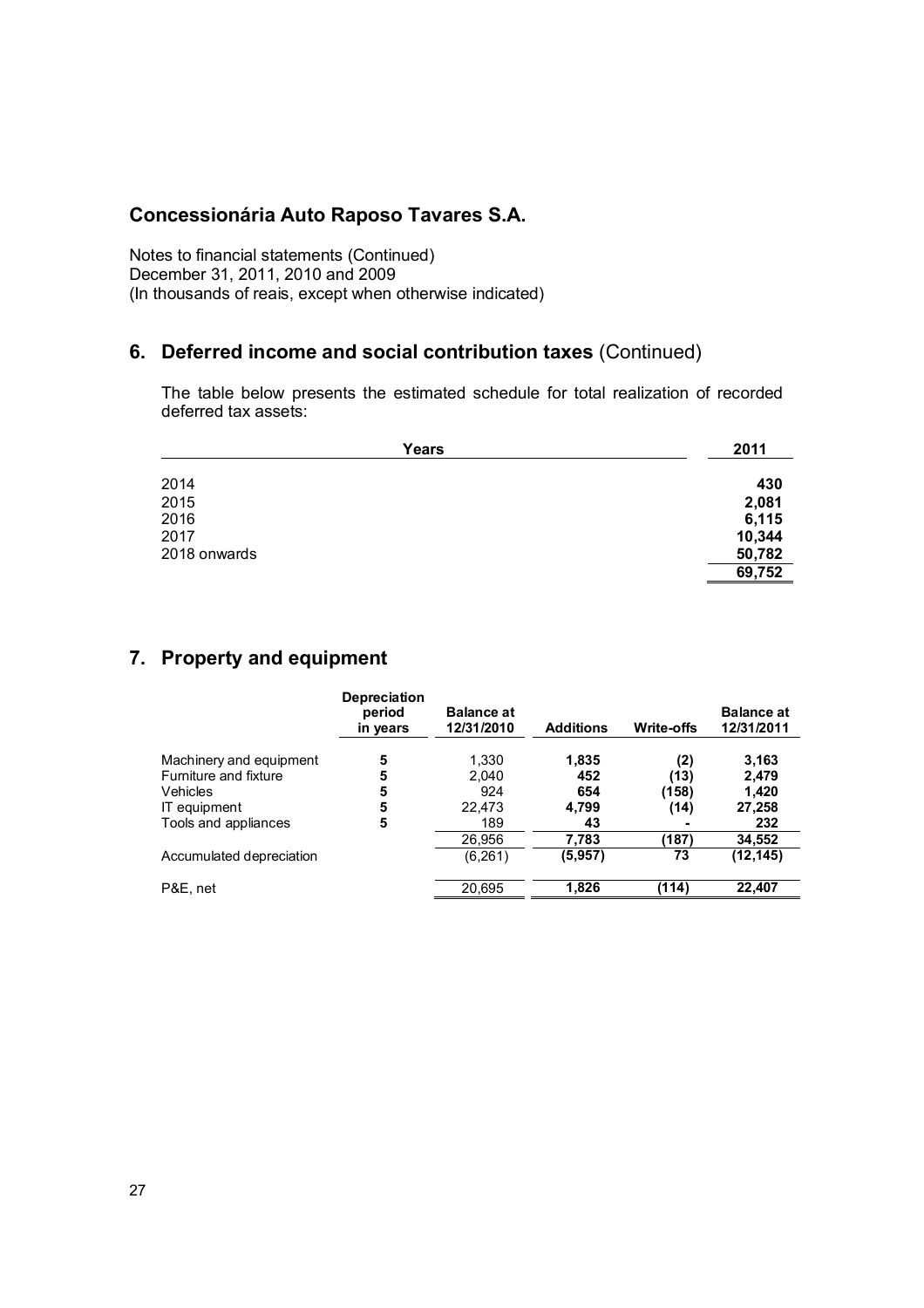Notes to financial statements (Continued) December 31, 2011, 2010 and 2009 (In thousands of reais, except when otherwise indicated)

## **7. Property and equipment** (Continued)

|                          | <b>Depreciation</b><br>period<br>in years | <b>Balance at</b><br>12/31/2009 | <b>Additions</b> | Write-offs | <b>Balance at</b><br>12/31/2010 |
|--------------------------|-------------------------------------------|---------------------------------|------------------|------------|---------------------------------|
| Machinery and equipment  | 5                                         |                                 | 1,330            |            | 1,330                           |
| Furniture and fixture    | 5                                         | 1.301                           | 739              |            | 2.040                           |
| Vehicles                 | 5                                         | 316                             | 608              |            | 924                             |
| IT equipment             | 5                                         | 19.957                          | 2,516            |            | 22,473                          |
| Tools and appliances     | 5                                         | 180                             | 9                |            | 189                             |
|                          |                                           | 21,754                          | 5,202            |            | 26,956                          |
| Accumulated depreciation |                                           | (1,365)                         | (4,896)          |            | (6, 261)                        |
| P&E, net                 |                                           | 20.389                          | 306              |            | 20,695                          |
|                          | <b>Depreciation</b>                       |                                 |                  |            |                                 |

|                         | <b>Depleciation</b><br>period<br>in years | <b>Balance at</b><br>12/31/2008 | <b>Additions</b> | Write-offs | <b>Balance at</b><br>12/31/2009 |
|-------------------------|-------------------------------------------|---------------------------------|------------------|------------|---------------------------------|
| Machinery and equipment | 5                                         |                                 |                  |            |                                 |
| Furniture and fixture   | 5                                         |                                 | 1.301            |            | 1.301                           |
| Vehicles                | 5                                         |                                 | 316              |            | 316                             |
| IT equipment            | 5                                         |                                 | 19,957           |            | 19.957                          |
| Tools and appliances    | 5                                         |                                 | 180              |            | 180                             |
|                         |                                           |                                 | 21,754           |            | 21,754                          |
|                         |                                           |                                 | (1,365)          |            | (1,365)                         |
| P&E, net                |                                           |                                 | 20,389           |            | 20,389                          |
|                         |                                           |                                 |                  |            |                                 |

At December 31, 2011, 2010 and 2009, there were no fixed assets pledged as collateral for loans or proceedings of any kind.

Given the nature of the goods comprising its fixed assets for years ended December 31, 2011, 2010 and 2009, no qualifying assets for capitalization of borrowing costs were identified.

Annually, the P&E items are subject to impairment analyses. At December 31, 2011, 2010 and 2009, after the analysis of external and internal sources of information, the assets did not present any evidence of impairment, depreciation, or physical damage that could undermine the Company's future cash flow.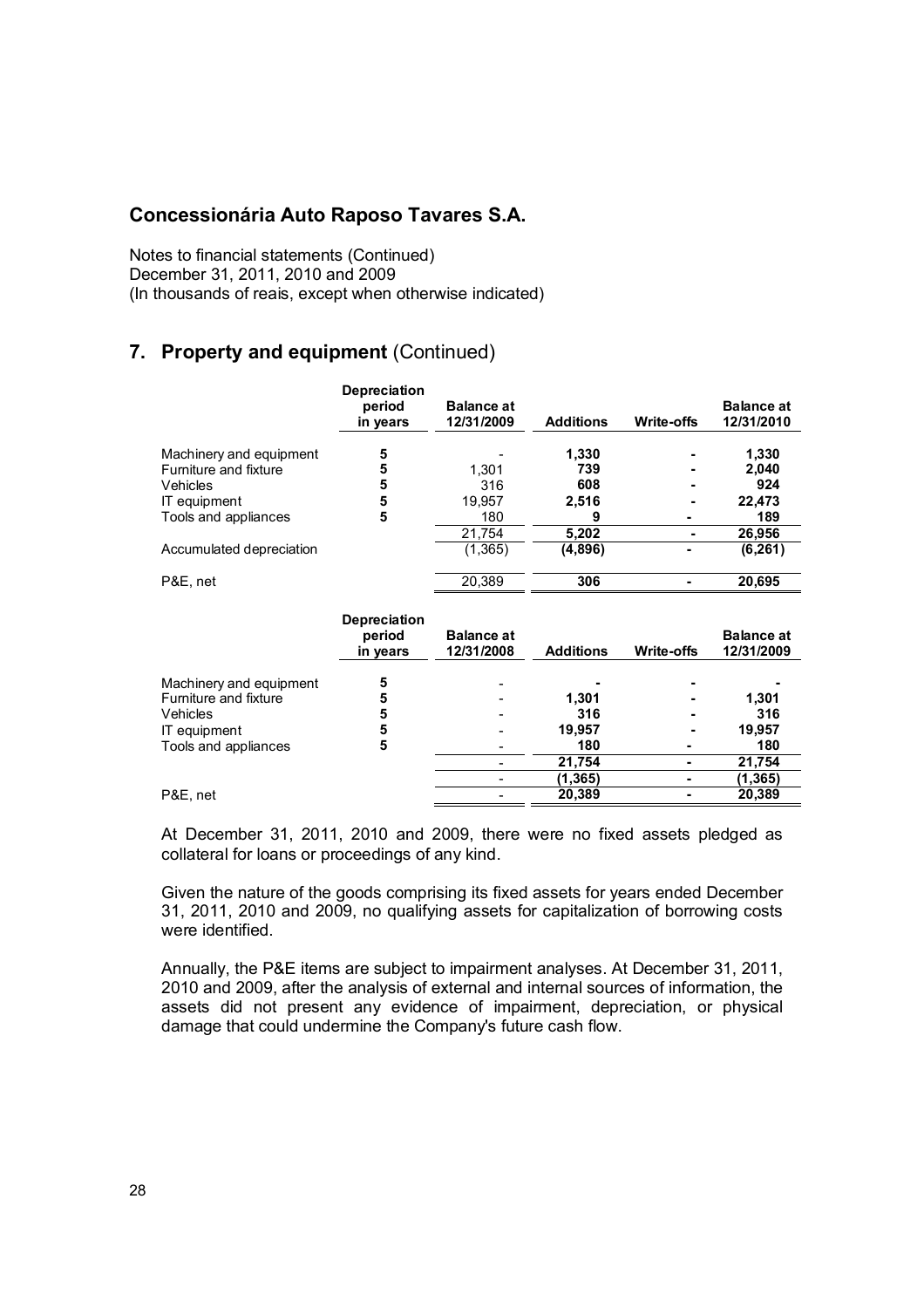Notes to financial statements (Continued) December 31, 2011, 2010 and 2009 (In thousands of reais, except when otherwise indicated)

## **8. Intangible assets**

|                          | <b>Balance at</b><br>12/31/2010 | <b>Additions</b> | <b>Write-offs</b> | <b>Balance at</b><br>12/31/2011 |
|--------------------------|---------------------------------|------------------|-------------------|---------------------------------|
| Software usage rights    | 3.663                           | 977              | ٠                 | 4,640                           |
| Trademarks and patents   | 6                               | 14               | -                 | 20                              |
| Concession rights        | 518,064                         | 241,337          | (1,242)           | 758,159                         |
| Fixed fees               | 634,000                         |                  |                   | 634,000                         |
|                          | 1,155,733                       | 242.328          | (1,242)           | 1,396,819                       |
| Accumulated amortization | (52, 676)                       | (44, 210)        | 991               | (95, 895)                       |
| Intangible assets, net   | 1,103,057                       | 198,118          | (251)             | 1,300,924                       |

|                          | <b>Balance at</b><br>12/31/2009 | <b>Additions</b> | <b>Write-offs</b> | <b>Balance at</b><br>12/31/2010 |
|--------------------------|---------------------------------|------------------|-------------------|---------------------------------|
| Software usage right     |                                 | 3,663            | ۰                 | 3,663                           |
| Trademarks and patents   |                                 | 6                | $\blacksquare$    | 6                               |
| Concession rights        | 259,389                         | 258,675          | $\blacksquare$    | 518,064                         |
| Fixed fees               | 634,000                         |                  | ٠                 | 634,000                         |
|                          | 893,389                         | 262.344          |                   | 1,155,733                       |
| Accumulated amortization | (17, 299)                       | (35, 377)        |                   | (52, 676)                       |
| Intangible assets, net   | 876,090                         | 226.967          |                   | 1,103,057                       |

|                                             | <b>Balance at</b><br>12/31/2008 | <b>Additions</b>     | Write-offs | <b>Balance at</b><br>12/31/2009 |
|---------------------------------------------|---------------------------------|----------------------|------------|---------------------------------|
| Software usage right                        |                                 |                      | -          |                                 |
| Trademarks and patents<br>Concession rights | -                               | 259,389              |            | 259,389                         |
| Fixed fees                                  |                                 | 634,000              |            | 634,000                         |
| Accumulated amortization                    |                                 | 893,389<br>(17, 299) |            | 893,389<br>(17, 299)            |
| Intangible assets, net                      |                                 | 876,090              |            | 876,090                         |
|                                             |                                 |                      |            |                                 |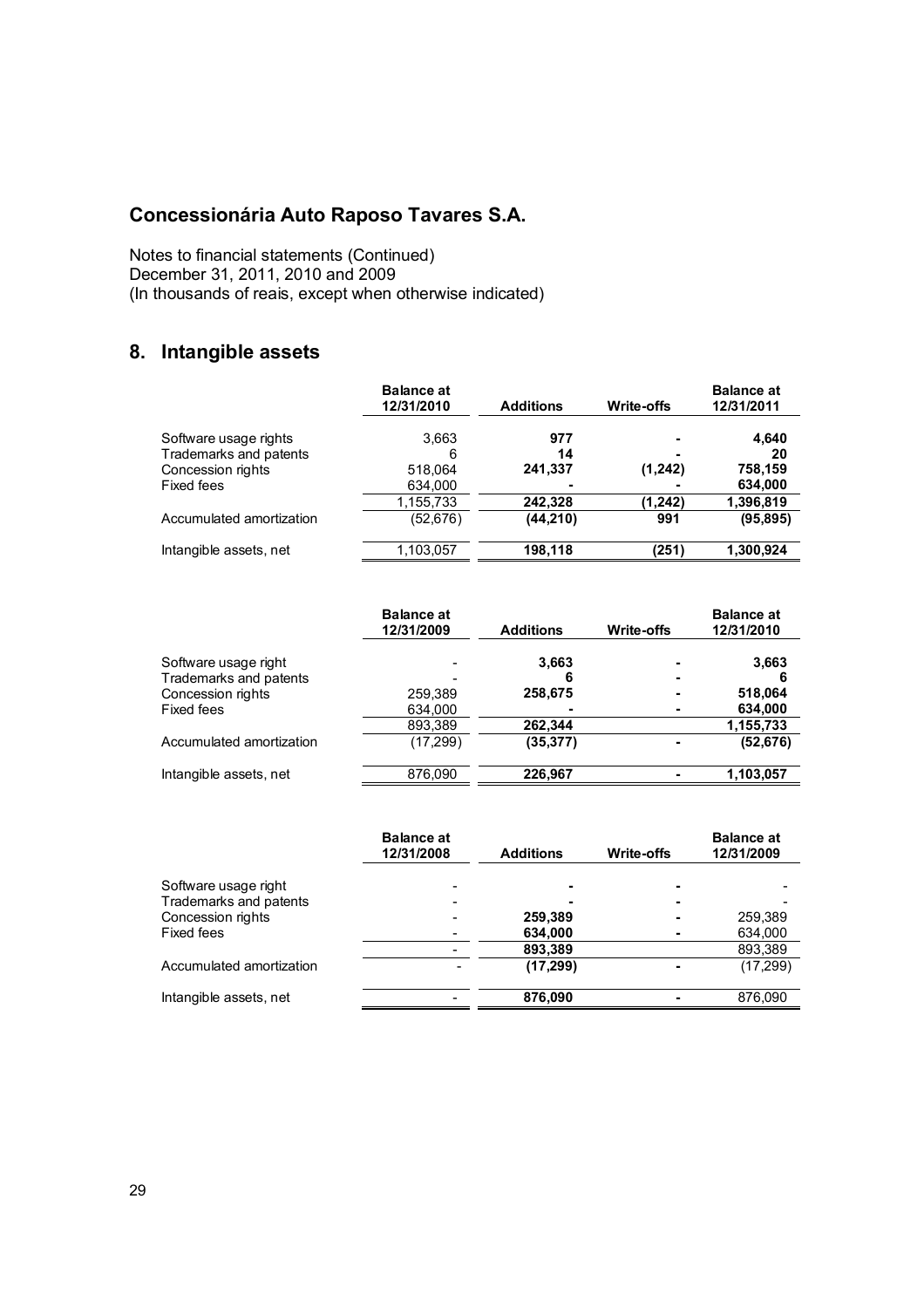Notes to financial statements (Continued) December 31, 2011, 2010 and 2009 (In thousands of reais, except when otherwise indicated)

## **8. Intangible assets** (Continued)

The right to fixed fees refers to highway system operation rights for the Raposo Tavares corridor, as mentioned in Note 1. Amortization is performed by the straightline method according to the concession terms.

In accordance with CPC 1 (R1), "Impairment of Assets", the intangible assets items showing evidence that their recorded costs exceed the recoverable value are reviewed to determine the need for a provision to reduce book value to realizable value. The management performed the annual analyses of the corresponding financial and operational performance of its assets. At December 31, 2011, 2010 and 2009 no evidence of intangible assets recorded with costs exceeding their recoverable value was found.

In fiscal year ended December 31, 2011, the Company capitalized financial charges incurred on the financing of the acquisition of operation rights in the amount of R\$37,099 (R\$49,213 in 2010 and R\$24,796 in 2009). The Company believes there is no need for capitalization of interest on new loans, as a result of the construction works listed in its investment program to be executed within the short term.

At December 31, 2011, 2010 and 2009, there were no intangible assets pledged as collateral for loans or proceedings of any kind.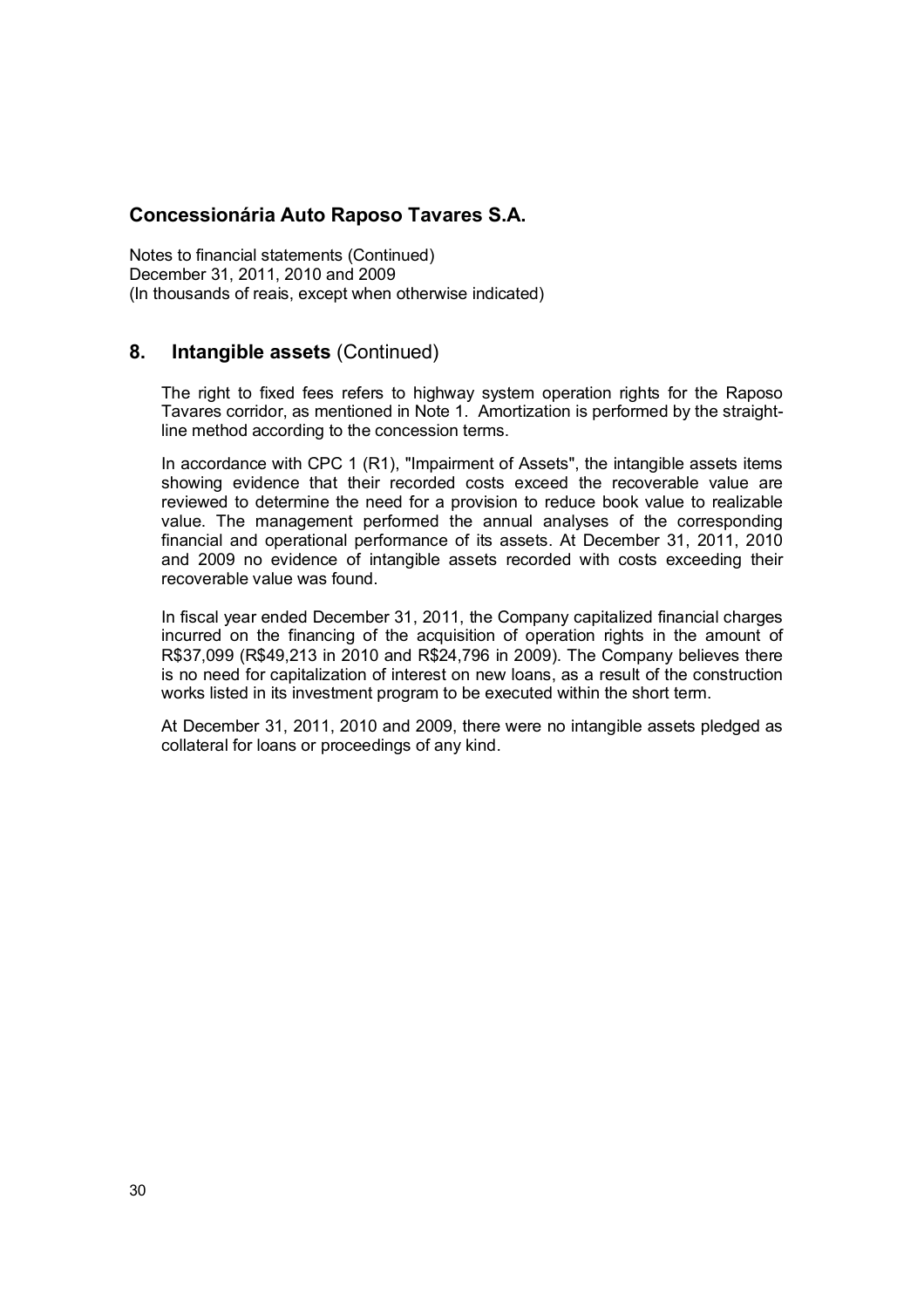Notes to financial statements (Continued) December 31, 2011, 2010 and 2009 (In thousands of reais, except when otherwise indicated)

## **9. Loans, financing and debentures**

At December 31, 2011, 2010 and 2009, the breakdown of the loans, financing and debenture account was as follows:

|                                     | 12/31/2011   |                            |                 |                |  |
|-------------------------------------|--------------|----------------------------|-----------------|----------------|--|
| Object                              | <b>Index</b> | Interest rates             | <b>Maturity</b> | <b>Balance</b> |  |
| <b>BNDES Direct</b>                 | TJLP         | 2.45% p.y.                 | 3/15/2021       | 173,989        |  |
| <b>BNDES Direct</b>                 | <b>TJLP</b>  | 2.45% p.v.                 | 3/15/2021       | 101,758        |  |
| <b>BNDES Direct</b>                 | TJLP         | 2.45% p.y.                 | 3/15/2021       | 93,220         |  |
| <b>BNDES Direct</b>                 | <b>TJLP</b>  | 2,45% p.y.                 | 3/15/2021       | 8,744          |  |
| <b>BNDES Direct</b>                 | <b>TJLP</b>  | 2.45% p.y.                 | 3/15/2023       | 51,106         |  |
| <b>BNDES Direct</b>                 | TJLP         | 2.45% p.y.                 | 3/15/2021       | 856            |  |
| <b>BNDES Direct</b>                 | TJLP         | 2.45% p.v.                 | 3/15/2023       | 20,356         |  |
| <b>BNDES Direct</b>                 | <b>IPCA</b>  | 2.45% p.y.                 | 3/15/2024       | 12,361         |  |
| Bradesco (Debentures)               | <b>CDI</b>   | 116.5%                     | 1/18/2013       | 318,197        |  |
| HSBC (Debentures)                   | CDI          | 116.5%                     | 1/18/2013       | 106,066        |  |
| Overdraft facility                  | <b>CDI</b>   | CDI + 2.43% p.y. 6/20/2012 |                 | 15,228         |  |
| Total                               |              |                            |                 | 901,881        |  |
| Short-term installments             |              |                            |                 | 82,032         |  |
| Long term installments              |              |                            |                 | 819,849        |  |
|                                     |              | 12/31/2010                 |                 |                |  |
|                                     |              | <b>Interest</b>            |                 |                |  |
| <b>Object</b>                       | Index        | rates                      | <b>Maturity</b> | <b>Balance</b> |  |
| <b>BNDES Direct</b>                 | TJLP         | $3.12%$ p.y.               | 4/15/2011       | 176,074        |  |
| <b>BNDES Direct</b>                 | <b>IPCA</b>  | 10.73% p.y.                | 3/15/2011       | 93,202         |  |
| Bradesco (Promissory notes)         | <b>CDI</b>   | 111% p.y.                  | 2/23/2011       | 311,569        |  |
| HSBC (Promissory notes)             | <b>CDI</b>   | 111% p.y.                  | 2/23/2011       | 103,856        |  |
|                                     |              |                            |                 | 684,701        |  |
| Short-term                          |              |                            |                 | 9,936          |  |
| Long-term                           |              |                            |                 | 674,765        |  |
|                                     |              |                            | 12/31/2009      |                |  |
| Object                              | Index        | <b>Interest rates</b>      | <b>Maturity</b> | <b>Balance</b> |  |
| <b>BNDES Direct</b>                 | TJLP         | $3.12\%$ p.y.              | 3/15/2011       | 89,765         |  |
| Banco do Brasil (Promissory notes)  | CDI.         | 129%                       | 2/3/2010        | 103,447        |  |
| <b>BNB</b> (Promissory notes)       | <b>CDI</b>   | 129%                       | 2/3/2010        | 103,447        |  |
| Banco Santander (Promissory notes)  | <b>CDI</b>   | 129%                       | 2/3/2010        | 103,447        |  |
| Banco Votorantim (Promissory notes) | <b>CDI</b>   | 129%                       | 2/3/2010        | 103,449        |  |
|                                     |              |                            |                 | 503,555        |  |
|                                     |              |                            |                 |                |  |
| Short-term                          |              |                            |                 | 413.790        |  |
| Long-term                           |              |                            |                 | 89,765         |  |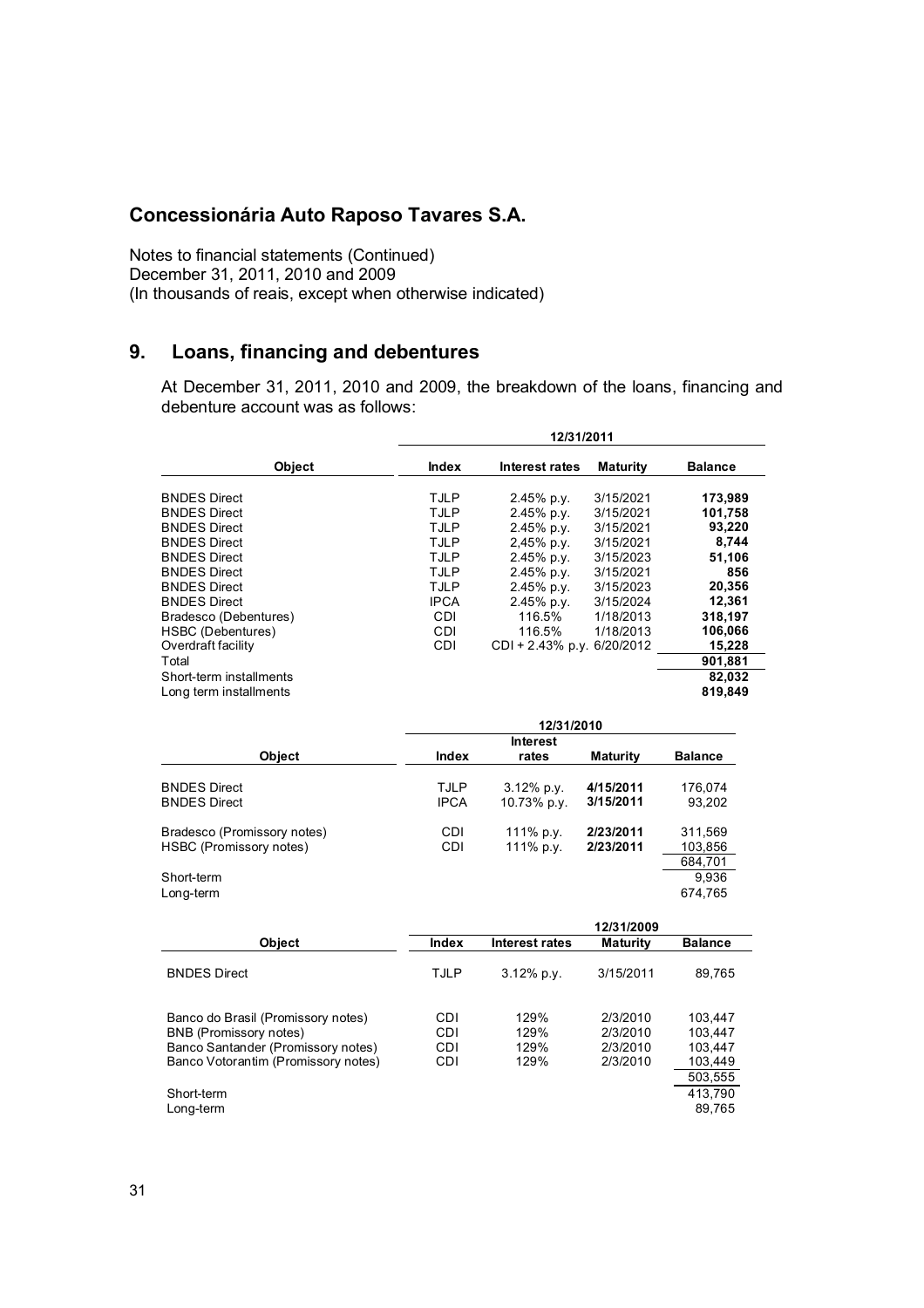Notes to financial statements (Continued) December 31, 2011, 2010 and 2009 (In thousands of reais, except when otherwise indicated)

## **9. Loans and financing and debentures** (Continued)

#### **Promissory notes**

In the first quarter of 2009, the Company issued 37 commercial payable to order promissory notes in the amount of R\$370,000, maturing within 180 days with remuneration at 100% of CDI and bearing interest of 4% p.y. This transaction was settled on September 3, 2009.

On August 25, 2009, the Company issued 40 commercial payable to order promissory notes in the amount of R\$400,000, maturing within 180 days with remuneration of 129% of CDI. This transaction was settled on March 2, 2010.

On December 28, 2009, the Company took out R\$89,700 loan with BNDES, with financial charges at the effective Brazilian long-term interest rate (TJLP) and a spread of 2% p.y. This agreement matures on April 4, 2011. This transaction was settled on March 15, 2011.

#### Promissory notes  $-4<sup>th</sup>$  Issue

The Board of Directors' meeting of August 13, 2010 approved the fourth issue ("Issue") of Company's commercial promissory notes ("Promissory Notes"), in the amount of R\$400,000, restricted for public distribution under the terms of CVM Ruling No. 476 dated January 16, 2009.

The issue was coordinated by Banco Bradesco BBI (lead coordinator) and HSBC Corretora de Títulos Mobiliários S.A., and composed of forty Promissory Notes issued in single-series, with par value of R\$10,000, totaling the amount subscribed and paid up.

The funds raised through the Issue were used for main and accessory obligations offset of the third issue of promissory notes, represented by forty commercial promissory notes, issued in single-series, with par value of R\$10,000, totaling R\$400,000.

The Promissory Notes were entitled to compensation equivalent to the accumulation of 111% of daily average rate of a single day interbank deposits (DI), *o*ver extra group, expressed as percentage per annum.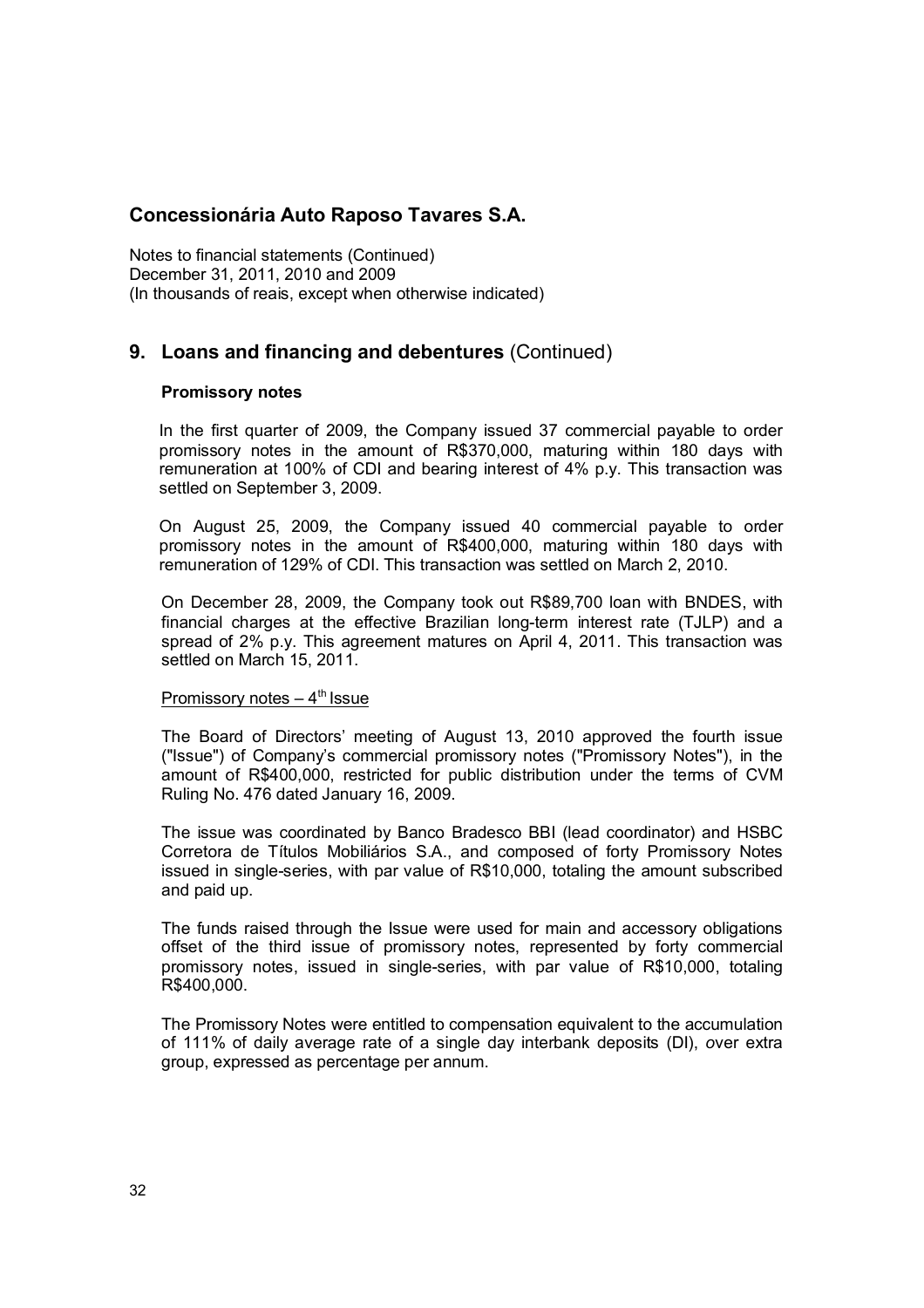Notes to financial statements (Continued) December 31, 2011, 2010 and 2009 (In thousands of reais, except when otherwise indicated)

## **9. Loans and financing** (Continued)

#### **Promissory Notes – 4th Issue (Continued)**

Promissory Notes' term up to 180 (one hundred and eighty) days as from the issue date and were settled in advance on January 18, 2011.

#### **Debentures**

The Extraordinary General Meeting held on December 23, 2010, approved the first public issue of common non-convertible debentures amounting to R\$ 400,000 for public distribution with restrictive placement efforts under the terms of CVM Rule No. 476/09 of January 16, 2009.

The issue was coordinated by Banco Bradesco BBI (lead coordinator) and HSBC Corretora de Títulos Mobiliários S.A., and composed of forty Debentures, issued nominative debentures, without certificates with par value of R\$10,000, totaling R\$ 400,000.

As mentioned above, funds raised through issue of debentures were used to settle principal and accessory obligations of the fourth issue of promissory notes..

Debentures are entitled to a remuneration equivalent to 116.5% of the variation of average daily rates of Interbank Deposits (DI) in a single-day, over extra group, expressed as a percentage per annum, based on a year of 252 (two hundred and fifty-two) business days, calculated and disclosed by OTC clearing house (CETIP).

Issue of debentures took place on January 18, 2011 and will fall due within 24 (twenty-four) months as from issue date, therefore, on January 18, 2013.

Remuneration will be paid on a half-yearly basis as from issue date, on the 18 $^{\text{th}}$  day from January to July of every year. The first payment will be made on July 18, 2011, and the last on January 18, 2013.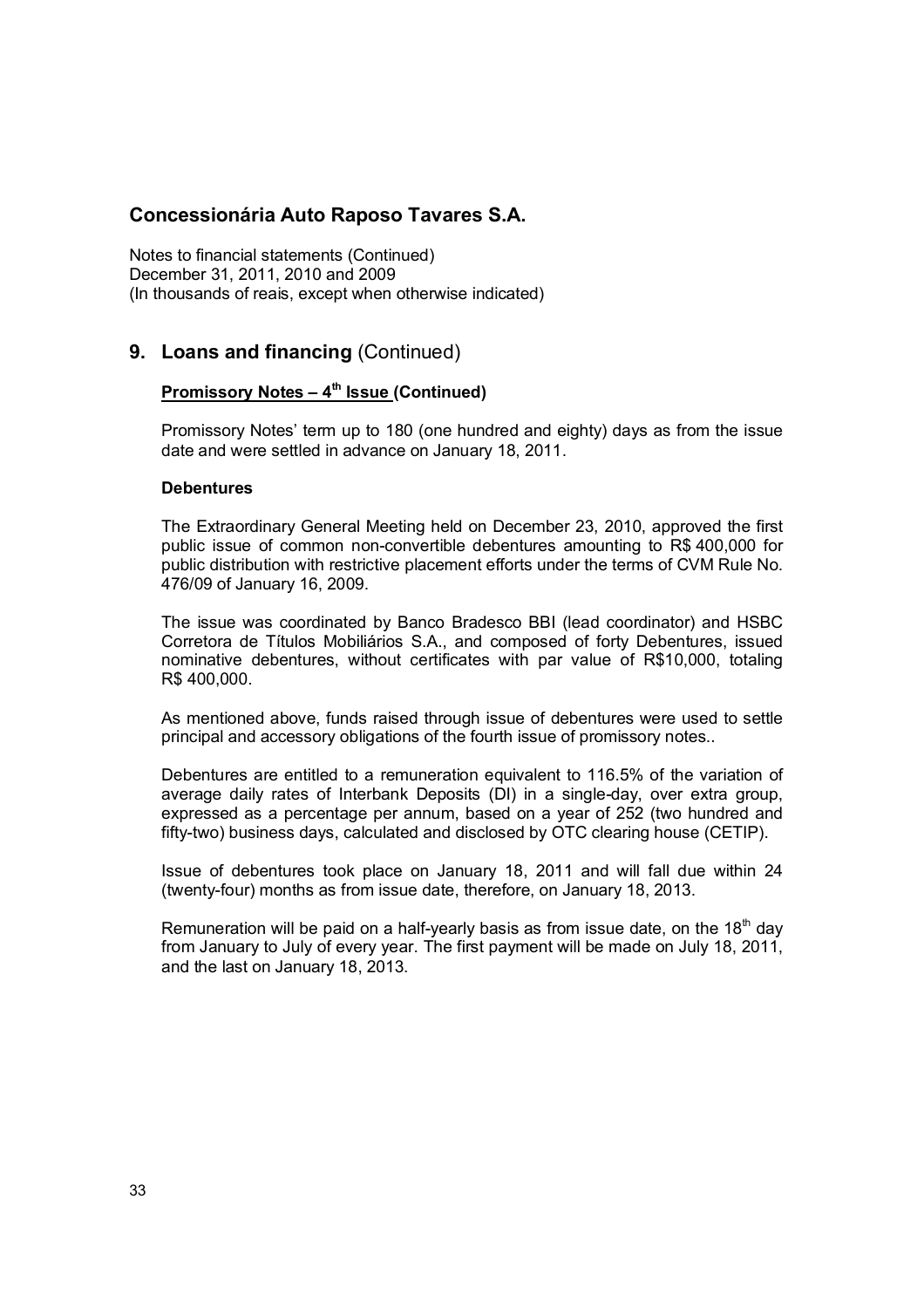Notes to financial statements (Continued) December 31, 2011, 2010 and 2009 (In thousands of reais, except when otherwise indicated)

## **9. Loans and financing** (Continued)

#### **Debentures** (Continued)

Debentures are guaranteed by pledge of all the Company's shares held by Investimentos e Participações em Infraestrutura S.A (INVEPAR), which currently holds the capital of Issue except for (5) five shares held by members of Company's Board of Directors (Pledged Shares), fiduciary assignment of all the issuer's rights arising from the Concession Contract and Fiduciary Assignment Term referring to all Issuer's credit rights.

#### **BNDES**

On December 10, 2009, the Company entered into a financing agreement with BNDES upon granting of loan facility, totaling R\$279,493, divided in 3 (three) sub loan equally divided; with the following amounts:

- i.Sub loan A: R\$192,618 designated to the implementation of improvements; acquisition of equipment, vehicles and control systems; special conservation and expenses on minor roads of Raposo Tavares Corridor.
- ii. Sub loan B: R\$7,020 designated to the duplication of stretches of highways SP-327 and SP-270 and/or , interchange devices and improvements to intersections safety devices in SP-327 and SP-270 highway.
- iii. Sub loan C: R\$79,855 designated to the implementation of improvements; acquisition of equipment, vehicles and control systems; special conservation and expenses on local roads of Raposo Tavares Corridor.

The credit was made available to the Company as evidence of use of previously released resources is presented. Of the total amount (R\$279,493) taken out, BNDES has released R\$255,252 until December 31, 2010.

|                    |            | Balance of Sub Ioans - BNDES Bridge Ioan |            |           |  |  |  |  |
|--------------------|------------|------------------------------------------|------------|-----------|--|--|--|--|
| <b>BNDES</b>       | Sub Ioan A | Sub Ioan B                               | Sub Ioan C | Total     |  |  |  |  |
| Contractual amount | 192.618    | 7.020                                    | 79.855     | 279.493   |  |  |  |  |
| Release Dec/09     | (89,700)   |                                          |            | (89,700)  |  |  |  |  |
| Release Jan/10     |            |                                          | (79, 855)  | (79,855)  |  |  |  |  |
| Release May/10     | (45, 914)  | -                                        |            | (45, 914) |  |  |  |  |
| Release Sep/10     | (35, 635)  | -                                        |            | (35, 635) |  |  |  |  |
| Release Dec/10     | (4, 148)   |                                          |            | (4, 148)  |  |  |  |  |
|                    | (175, 397) |                                          | (79, 855)  | (255,252) |  |  |  |  |
| Sub loans balance  | 17.221     | 7,020                                    |            | 24.241    |  |  |  |  |
|                    |            |                                          |            |           |  |  |  |  |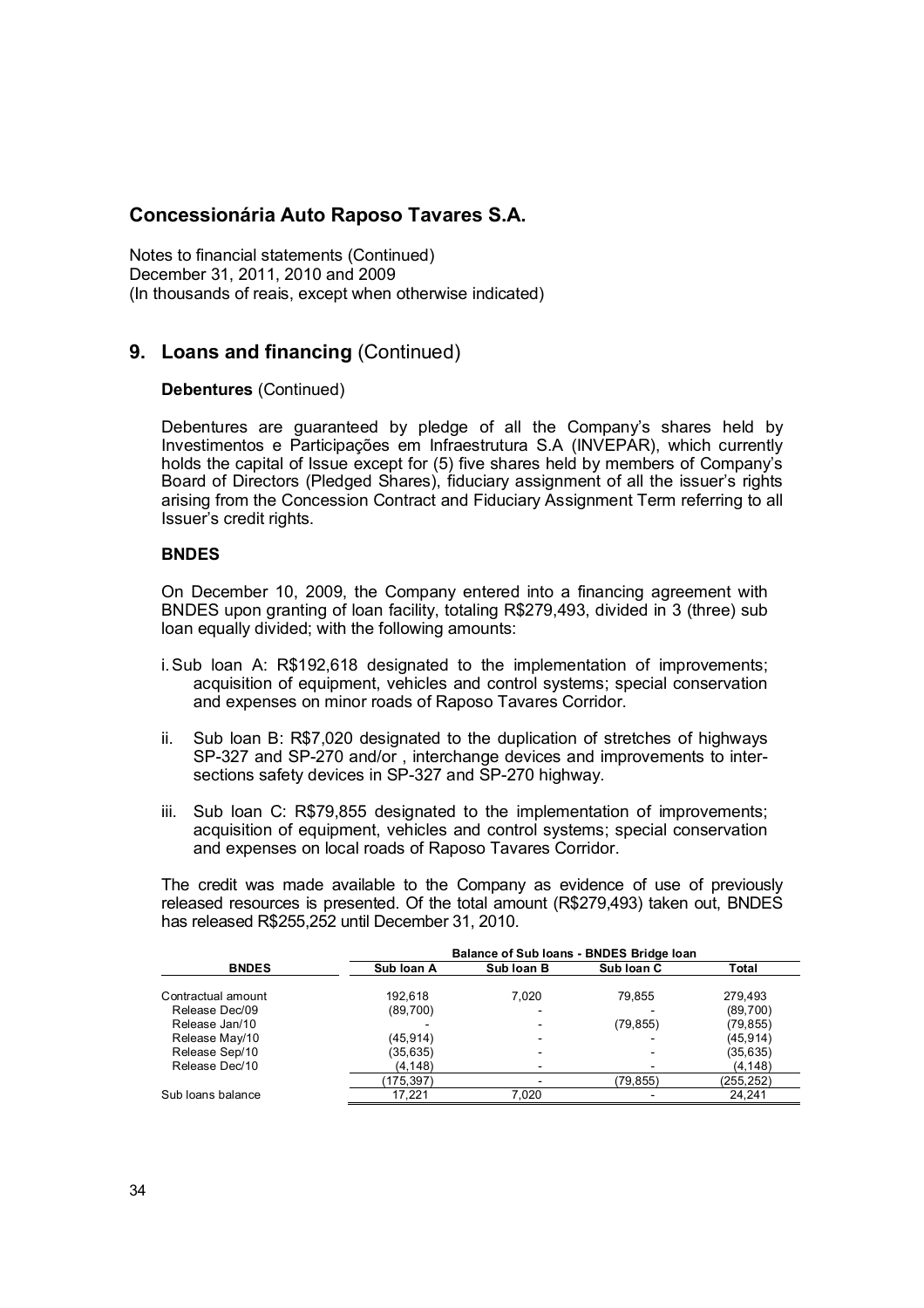Notes to financial statements (Continued) December 31, 2011, 2010 and 2009 (In thousands of reais, except when otherwise indicated)

## **9. Loans and financing** (Continued)

#### **BNDES** (Continued)

The debt arising from each Sub loan of this agreement must be paid to BNDES as follows:

- i.Sub loan A and B: settled in advance in a sole installment in amount corresponding to principal and interest of the debt on February 15, 2011.
- ii. Sub loan C: settled in advance in a sole installment in amount corresponding to principal and interest of the debt on February 15, 2011.

At December 31, 2010, CART, as provided for in item 73 of CPC 26, the BNDES bridge loans and of the  $4<sup>th</sup>$  issuance of promissory notes were reclassified from short- to long-term, based on the following:

- i)The BNDES approved at the Board of Directors' meeting held on December 16, 2010, the long-term financing for CART, in the amount of R\$1,052,242. Out of this amount, R\$751,601 are subject to the TJLP financial cost plus 2.45% p.y. spread and R\$300,641 at IPCA cost plus Reference rate plus BNDES benchmark rate and 2.45 spread p.y. The first cash outlay of R\$377,575 took place in February 2011. The financing is secured by pledge of all shares of CART and fiduciary assignment of credit rights and concession related rights, which will be shared with the debentures to be issued in January 2011, as well as collateral signature by Invepar during the period of 2 years. This financing was used to settle two bridge loans of CART with BNDES, as well as to perform works foreseen provided for in the concession agreement.
- ii) The extraordinary general meeting held on December 23, 2010 approved the issue of 400 debentures in the amount of R\$10,000 each, bearing 116.5% interest of CDI. As a consequence, the Company performed on January 11, 2011 the debenture issue indenture with the fiduciary agent.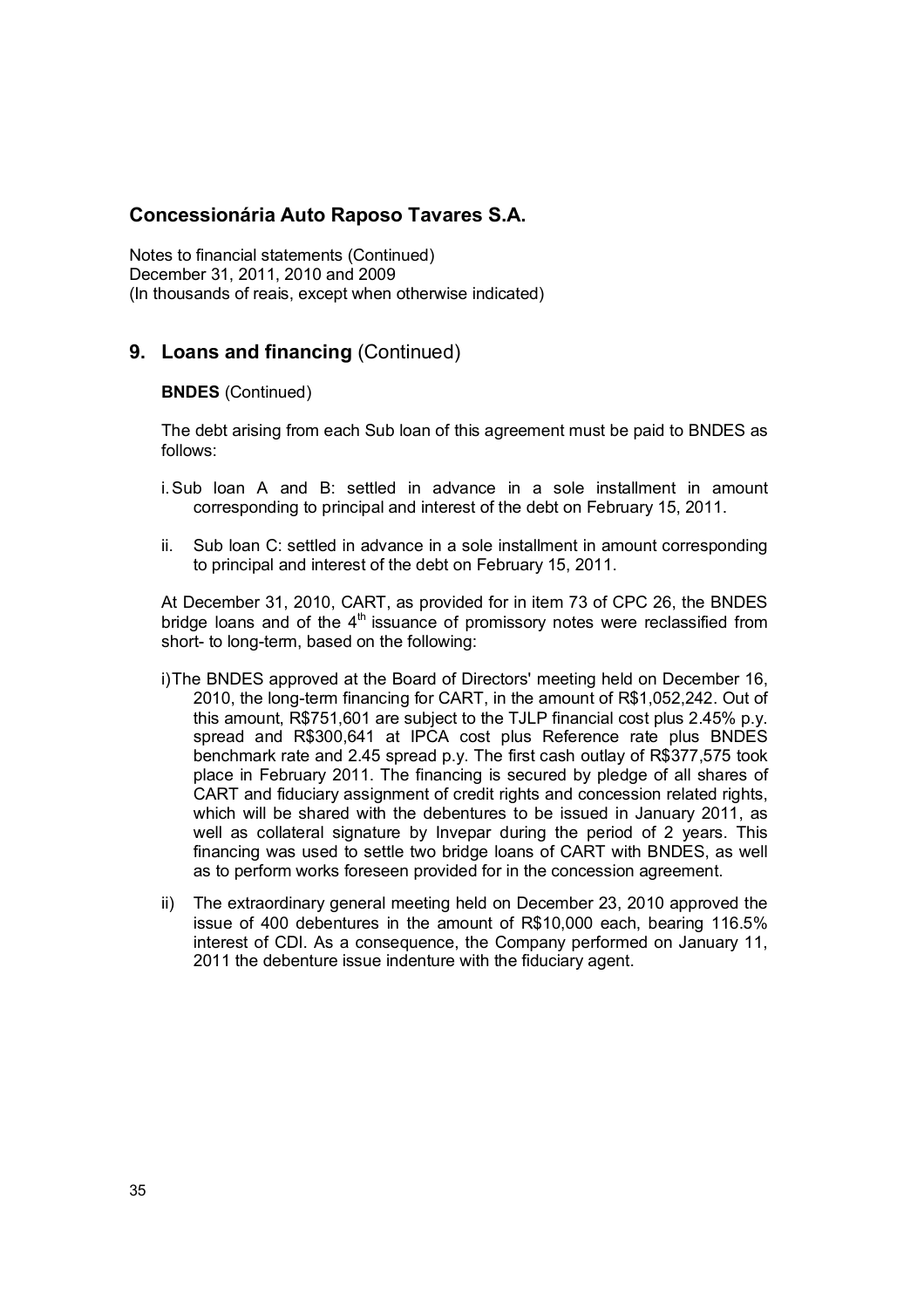Notes to financial statements (Continued) December 31, 2011, 2010 and 2009 (In thousands of reais, except when otherwise indicated)

## **9. Loans and financing** (Continued)

#### **BNDES – Senior loan**

On February 10, 2011, Auto Raposo Tavares S.A. entered into an agreement with BNDES converting the initial issuance from bridge loan to senior loan category.

The first release of the "Sub loan A" amount of R\$377,575 was held on February 15, 2011, when the amount of R\$273,637 (original amount of interest and commission on bridge loan) was fully discounted, leaving a remaining net balance of R\$ 103,938.

The amount of R\$ 377,575 shall be paid in 114 consecutive and monthly installments, the first one on October 15, 2011. Interest of 2.45% p.y. above longterm interest rate (TJLP) is applied thereon.

The senior loan, in addition to extending debt, poses a lower cost to the Concession than bridge loan.

Credit is granted to the Company to the extent that evidence that the funds previously granted were effectively invested is provided. Out of the total amount (R\$1,052,242) taken out, BNDES has released R\$470,721 until December 31, 2011.

|         | Balance of BNDES Sub loans - Senior loans (R\$ - thousands) |                     |                |               |                            |                |                |  |
|---------|-------------------------------------------------------------|---------------------|----------------|---------------|----------------------------|----------------|----------------|--|
|         |                                                             |                     | ⊿st<br>release | $2nd$ release | $3^{\text{rd}}$<br>release | release<br>4   |                |  |
|         | Sub Ioan                                                    | Sub Ioan.<br>amount | 02/15/2011     | 07/15/2011    | 10/27/2011                 | 11/16/2011     | <b>Balance</b> |  |
|         |                                                             |                     |                |               |                            |                |                |  |
| A       | <b>TJLP</b>                                                 | 377.575             | 377.575        |               | -                          |                |                |  |
| $B - Z$ | TJLP                                                        | 9.817               |                | 8.949         | 868                        |                |                |  |
| C       | TJLP                                                        | 174.285             | $\blacksquare$ | 50.922        | 20,283                     | $\blacksquare$ | 103.080        |  |
| $D - Z$ | <b>IPCA</b>                                                 | 12.123              | ٠              |               |                            | 12.123         |                |  |
| Total   |                                                             | 573,575             | 377.575        | 59.871        | 21.151                     | 12.123         | 103,080        |  |

As a restrictive condition, the Company shall neither use these funds for purposes other than those of the subject matter of this financing nor incur new debts exceeding 15% (fifteen percent) of the gross revenue for the last twelve months. The Company's management understands this condition was complied with. Additionally, this financing agreement has covenants providing for certain financial ratios, in case of noncompliance shall accelerate the maturity of the financing. The financial index of senior BNDES loan contract is as follows: Debt Service Coverage Ratio (DSCR) – adjusted EBITDA /(amortizations + interest of short- and long-term financial debts) should be higher or equal to 1.2. The Company met the aforesaid covenants at December 31, 2011.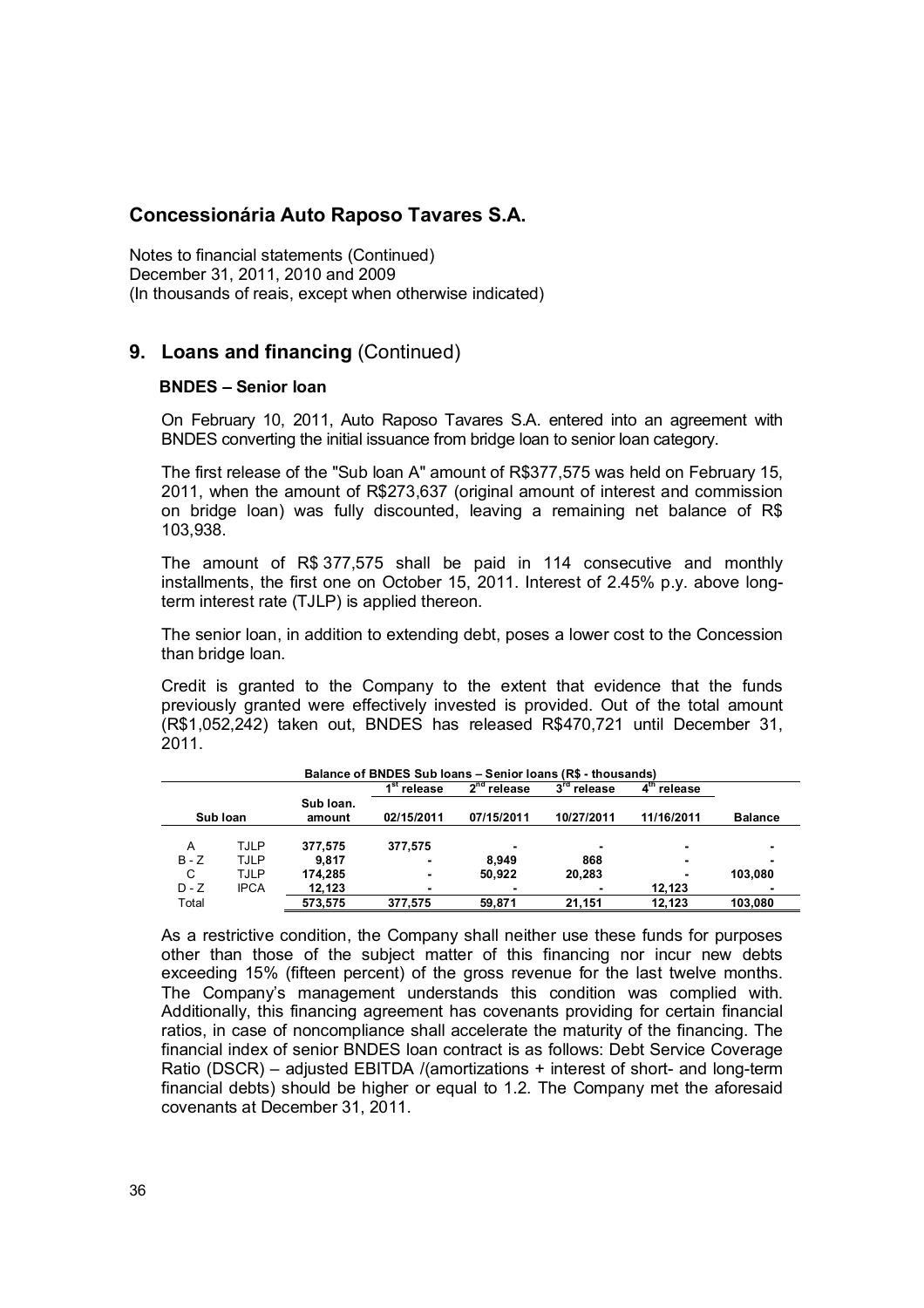Notes to financial statements (Continued) December 31, 2011, 2010 and 2009 (In thousands of reais, except when otherwise indicated)

## **9. Loans and financing** (Continued)

## **BNDES – Senior loan** (Continued)

The total amount granted amounts to R\$ 1,052,242, and is divided into sub-loans as follows:

| Sub Ioan                      |                                           | Value (R\$)                | Term                                                                               | Interest rate                                                     |  |
|-------------------------------|-------------------------------------------|----------------------------|------------------------------------------------------------------------------------|-------------------------------------------------------------------|--|
| Α<br>$B - 1$<br>B - 2         | <b>TJLP</b><br>TJLP<br>TJLP               | 377,575<br>1,787<br>9,817  | 114 monthly installments as from 10/15/2011 Interest of 2.45% p.y. above TJLP      |                                                                   |  |
| С<br>D                        | TJLP<br>TJLP                              | 174,285<br>15,310          | 114 monthly installments as from 10/15/2013                                        |                                                                   |  |
| $D - 1$<br>$D - 2$<br>$D - 3$ | <b>IPCA</b><br><b>IPCA</b><br><b>IPCA</b> | 11,077<br>12,124<br>15,363 | 10 annual installments as from 03/15/2014                                          | Interest of 2.45% p.y. above benchmark rate<br>disclosed by BNDES |  |
| $D - 4$<br>$D - 5$            | <b>IPCA</b><br><b>IPCA</b><br><b>IPCA</b> | 10,227<br>6,388            |                                                                                    |                                                                   |  |
| $D - 6$<br>$D - 7$<br>D - 8   | <b>IPCA</b><br><b>IPCA</b>                | 25,784<br>44,048<br>17,753 |                                                                                    |                                                                   |  |
| e<br>F                        | TJLP<br>TJLP                              | 138,839<br>33,988          | 114 monthly installments as from 10/15/2015 Bear interest of 2.45% p.y. above TJLP |                                                                   |  |
| $F - 1$<br>$F - 2$            | <b>IPCA</b><br><b>IPCA</b>                | 19,575<br>28,159           | 10 annual installments as from 03/15/2016                                          | Interest of 2.45% p.y. above benchmark rate<br>disclosed by BNDES |  |
| $F - 3$<br>$F - 4$<br>$F - 5$ | <b>IPCA</b><br><b>IPCA</b><br><b>IPCA</b> | 34,354<br>38,316<br>15,454 |                                                                                    |                                                                   |  |
| $F - 6$                       | <b>IPCA</b>                               | 22,019<br>052,242. ا       |                                                                                    |                                                                   |  |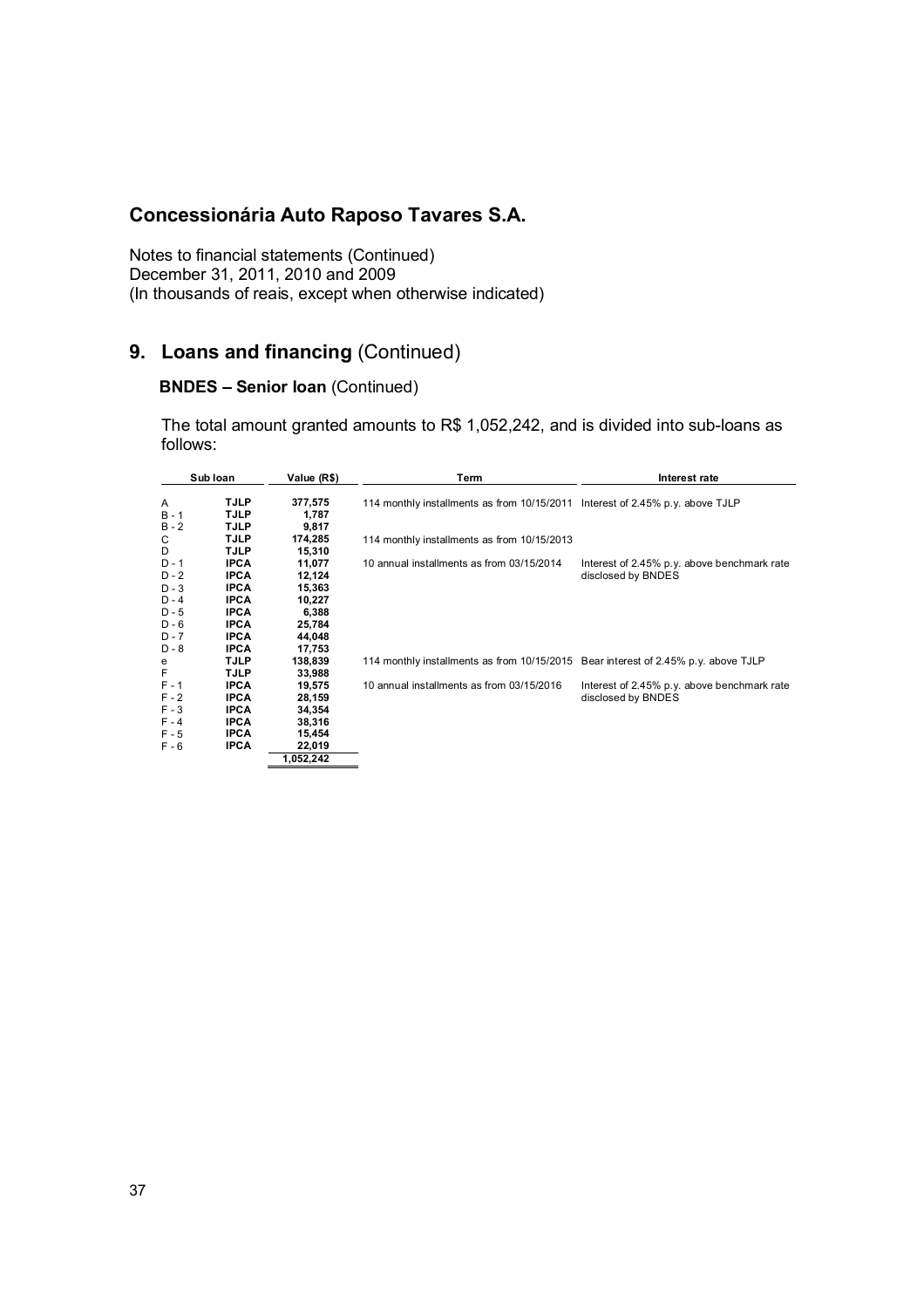Notes to financial statements (Continued) December 31, 2011, 2010 and 2009 (In thousands of reais, except when otherwise indicated)

## **10. Legal obligations linked to judicial proceedings**

The legal situation of the Company encompasses civil and labor proceedings. The management, based on the opinion of legal counselors, believes that the applicable legal actions that have already been taken in each situation are sufficient to preserve the Company's equity, and there is no indication of any need to recognize additional provisions for contingencies in relation to those recorded.

#### a) Breakdown of risk

|               | 12/31/2011      |                 |                           |         |                  |  |
|---------------|-----------------|-----------------|---------------------------|---------|------------------|--|
|               |                 |                 | Likelihood of loss        |         |                  |  |
| <b>Nature</b> | <b>Probable</b> | <b>Possible</b> | <b>Remote</b>             | Total   | <b>Allowance</b> |  |
|               |                 |                 |                           |         |                  |  |
| Labor         | 239             | 2,640           | 9                         | 2,888   | 239              |  |
| Civil         | 60              | 6,174           | 634,046<br>(a)            | 640,280 | 60               |  |
|               | 299             | 8,814           | 634,055                   | 643,168 | 299              |  |
|               |                 |                 |                           |         |                  |  |
|               |                 |                 | 12/31/2010                |         |                  |  |
|               |                 |                 | <b>Likelihood of loss</b> |         |                  |  |
| <b>Nature</b> | <b>Probable</b> | <b>Possible</b> | Remote                    | Total   | <b>Allowance</b> |  |
|               |                 |                 |                           |         |                  |  |
| Labor         | 78              | 916             | 5                         | 999     | 78               |  |
| Civil         | 43              | 635             | 54                        | 732     | 43               |  |
|               | 121             | 1.551           | 59                        | 1.731   | 121              |  |
|               |                 |                 |                           |         |                  |  |
| 12/31/2009    |                 |                 |                           |         |                  |  |
| <b>Nature</b> |                 |                 | <b>Likelihood of loss</b> |         | <b>Allowance</b> |  |
|               | Probable        | <b>Possible</b> | Remote                    | Total   |                  |  |
| Civil         | 37              | 553             |                           | 590     | 37               |  |

(b) Class action suit filed against the Company inquiring the existence of the concession. Suit deemed groundless and cancelled in 2012, without losses to the Company.

37 553 - 590 37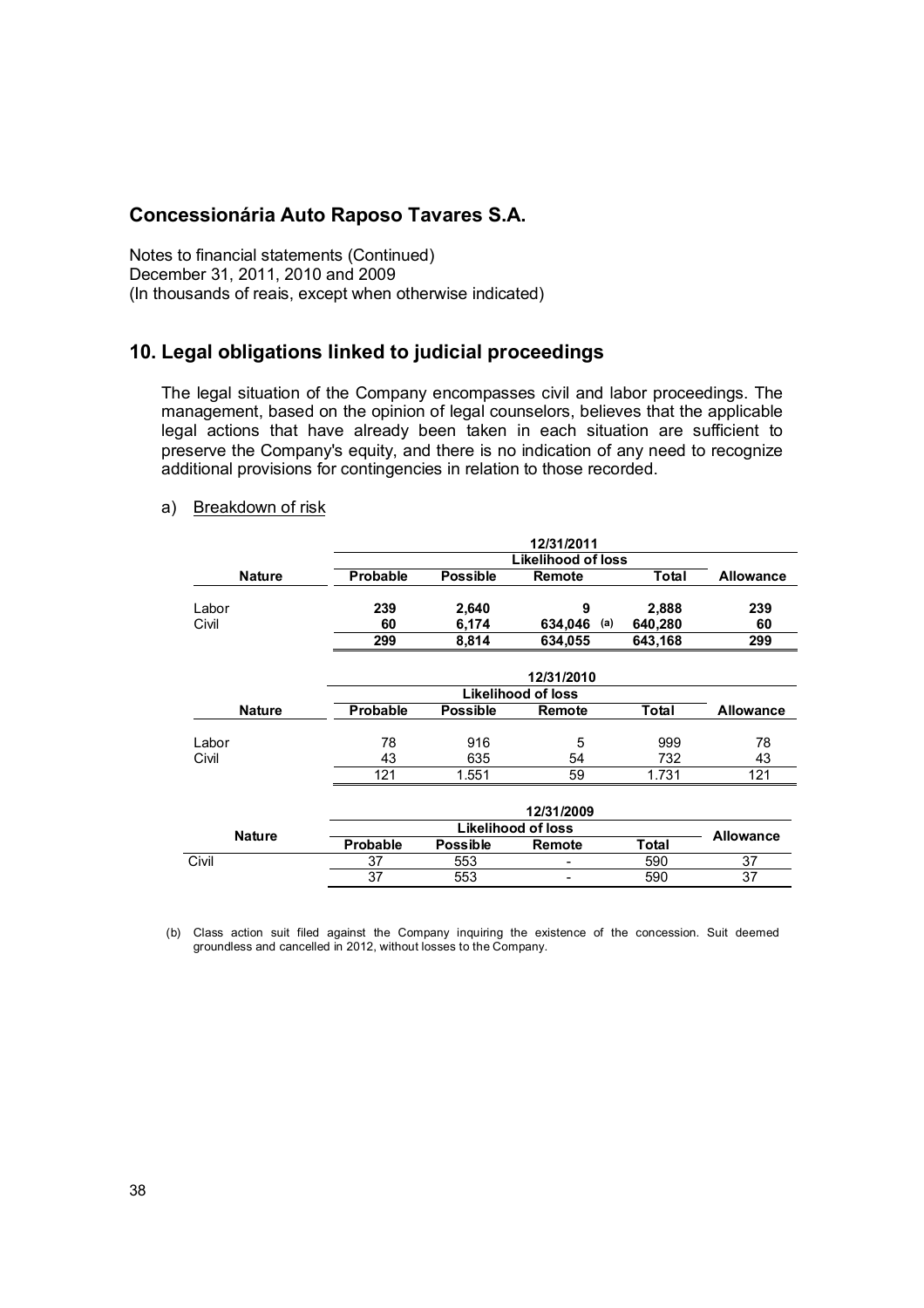Notes to financial statements (Continued) December 31, 2011, 2010 and 2009 (In thousands of reais, except when otherwise indicated)

## **10. Legal obligations linked to judicial proceedings** (Continued)

#### b) Changes

|                    | <b>Opening balance</b><br>12/31/2010 | <b>Additions</b> | <b>Write-offs</b> | <b>Closing balance</b><br>12/31/2011 |
|--------------------|--------------------------------------|------------------|-------------------|--------------------------------------|
| Labor<br>Civil     | 78<br>43                             | 256<br>109       | (95)<br>(92)      | 239<br>60                            |
| Provisioned amount | 121                                  | 365              | (187)             | 299                                  |
| Judicial deposit   |                                      | (116)            |                   | (116)                                |
|                    | 121                                  | 249              | (187)             | 183                                  |
|                    | <b>Opening balance</b><br>12/31/2009 | <b>Additions</b> | <b>Write-offs</b> | <b>Closing balance</b><br>12/31/2010 |
| Labor              |                                      | 78               |                   | 78                                   |
| Civil              | 37                                   | 21               | (15)              | 43                                   |
| Provisioned amount | 37                                   | 99               | (15)              | 121                                  |
| Judicial deposit   |                                      |                  |                   |                                      |
|                    | 37                                   | 99               | (15)              | 121                                  |
|                    | <b>Opening balance</b><br>12/31/2008 | <b>Additions</b> | Write-offs        | <b>Closing balance</b><br>12/31/2009 |
| Labor<br>Civil     |                                      | 37               |                   | 37                                   |
| Provisioned amount |                                      | 37               |                   | 37                                   |
| Judicial deposit   |                                      |                  |                   |                                      |
|                    |                                      | 37               |                   | 37                                   |

#### **Civil contingencies**

The Company is party to civil proceedings brought by customers mainly stemming from incidents that have occurred on the highway system.

#### **Labor contingencies**

The Company is party to labor proceedings brought by former employees and employees of outsourced companies, the subject of which, chiefly relate to claims for reinstatement, overtime and salary equalization.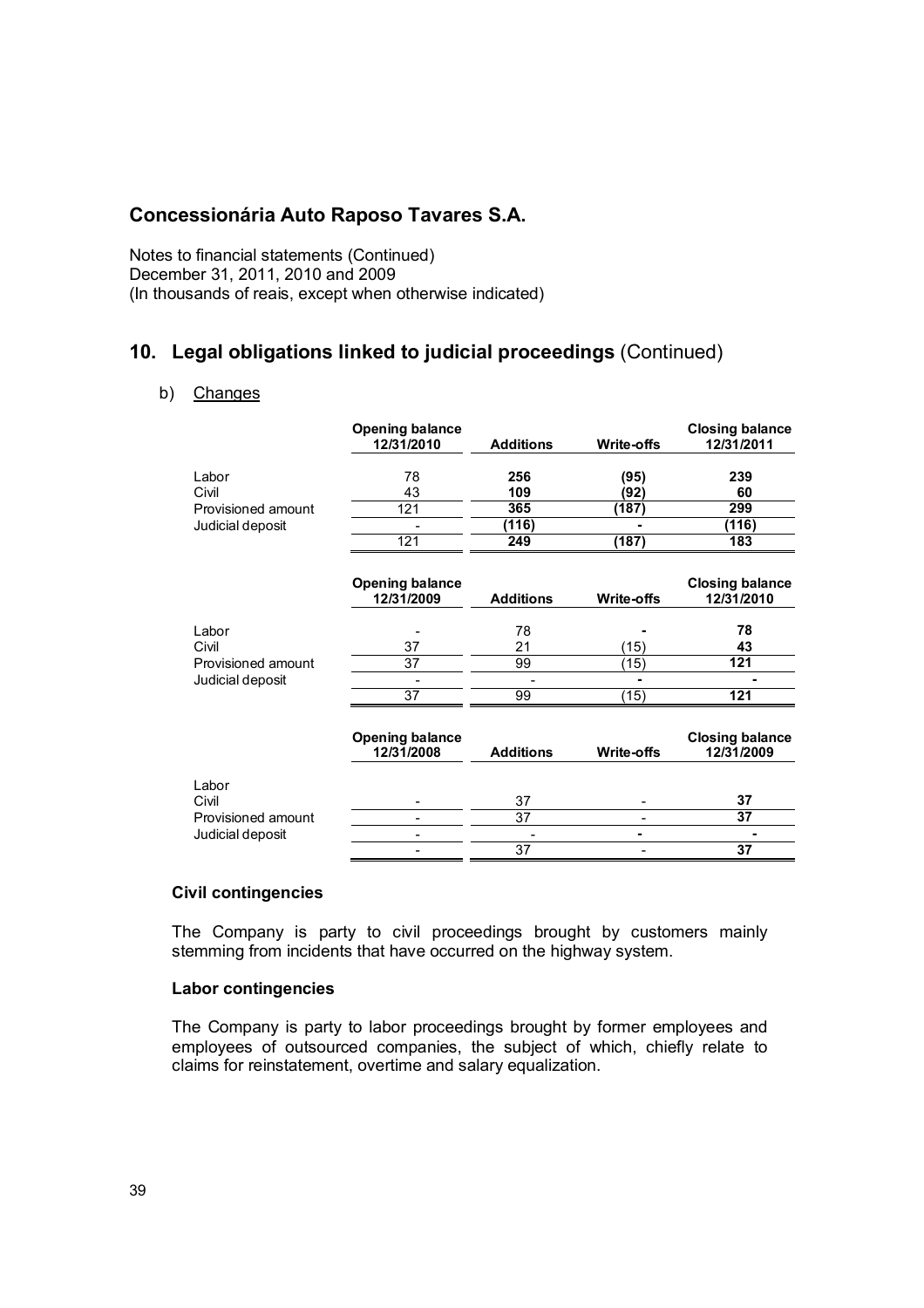Notes to financial statements (Continued) December 31, 2011, 2010 and 2009 (In thousands of reais, except when otherwise indicated)

## **10. Legal obligations linked to judicial proceedings** (Continued)

In addition, the Company is defendant in various proceedings which its legal counsel assess as posing a probable likelihood of loss, estimated at R\$ 8,814 at December 31, 2011 (R\$ 1,551 at December 31, 2010 and R\$ 553 at December 31, 2009).

### **11. Transactions with related parties**

Any transactions between related parties, be they managers/ trustee, employees, shareholders, subsidiaries or affiliates, are carried out at rates and conditions agreed between the parties, approved by the competent management bodies and disclosed in the financial statements.

When necessary, the decision making procedure for carrying out transactions with related parties is in accordance with the terms of Article 115 of Brazil´s Corporation Law, which provides that the shareholder or trustee, as applicable, in ordinary or extraordinary shareholders´ meetings or board meetings, abstain from voting on resolutions relating to: (i) the asset valuation report to agree upon the formation of capital, (ii) the approval of accounts as managers, and (iii) any matters which might benefit them specifically or that conflict with the interest of the Company.

With regard to loans between companies of the Invepar Group and shareholders, we stress that these occurred due to the temporary cash flow needs of those companies to fulfill their investment and/ or operations, and subject to financial charges agreed between the parties approved by management bodies.

|                                  | Party's              | 2011    |               |             |            |            |
|----------------------------------|----------------------|---------|---------------|-------------|------------|------------|
|                                  | <b>Relation with</b> |         | <b>Assets</b> | Current     | P&L        | P&L        |
|                                  | Company              | Current | Non-current   | liabilities | (cost)     | (expenses) |
|                                  |                      |         |               |             |            |            |
| OAS S.A.                         | Indirect parent      |         | ۰             |             | (159, 761) |            |
| Linha Amarela S.A. LAMSA         | Related party        |         |               |             |            | (512)      |
| Investimentos e Participações em |                      |         |               |             |            |            |
| Infra-estrutura S.A. - INVEPAR   | Direct parent        |         | ۰             | ۰           | (3,228)    | (653)      |
| Concessão Metroviária do rio de  |                      |         |               |             |            |            |
| Janeiro S.A. - Metrô Rio         | Related party        |         |               |             |            | (25)       |
|                                  |                      |         | ۰             |             | (162, 989) | (1, 190)   |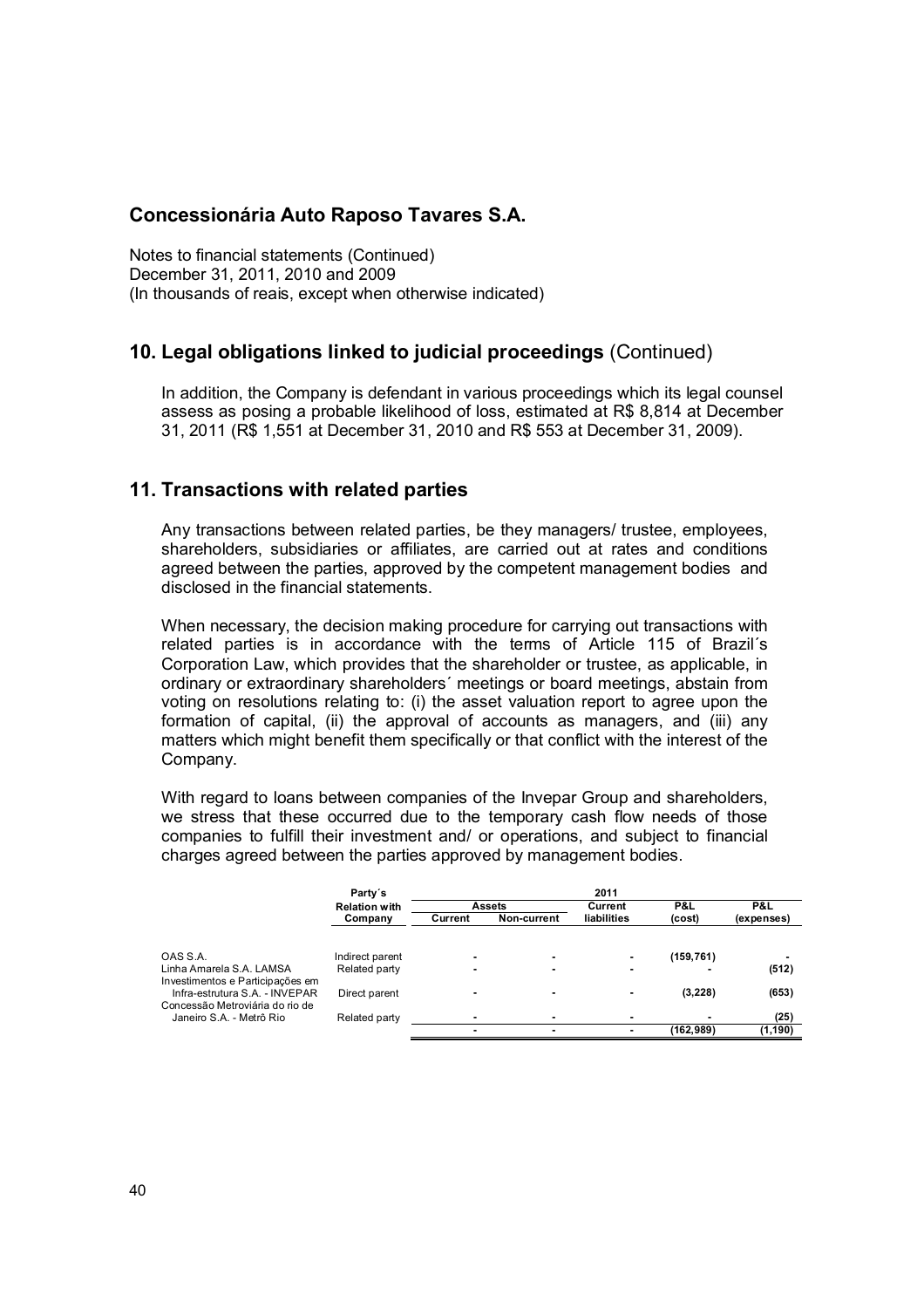Notes to financial statements (Continued) December 31, 2011, 2010 and 2009 (In thousands of reais, except when otherwise indicated)

## **11. Transactions with related parties** (Continued)

|                                                                                                                                                                               |                                                                    |                |                | 2010                       |                          |                                              |
|-------------------------------------------------------------------------------------------------------------------------------------------------------------------------------|--------------------------------------------------------------------|----------------|----------------|----------------------------|--------------------------|----------------------------------------------|
|                                                                                                                                                                               | Party's                                                            |                | <b>Assets</b>  |                            |                          | P&L                                          |
|                                                                                                                                                                               | <b>Relation with</b><br>Company                                    | Current        | Non<br>Current | Current<br>liabilities     | P&L (cost)               | (financial<br>expense)                       |
| OAS S.A.<br>Linha Amarela S.A. - LAMSA<br>Investimentos e Participações em<br>Infra-Estrutura S.A. - Invepar<br>Concessão Metroviária do Rio de<br>Janeiro S.A. - "Metrô Rio" | Indirect parent<br>Related party<br>Direct parent<br>Related party | 3,092<br>3,092 |                | 11,015<br>41,207<br>52,222 | (202, 732)<br>(202, 732) | (1, 225)<br>(2, 391)<br>(2, 503)<br>(6, 119) |
|                                                                                                                                                                               | Party's                                                            |                |                | 2009                       |                          |                                              |
|                                                                                                                                                                               | <b>Relation with</b>                                               | <b>Assets</b>  |                | Current                    | P&L                      | P&L                                          |
|                                                                                                                                                                               | Company                                                            | Current        | Non current    | liabilities                | (cost)                   | (expense)                                    |
| OAS S.A.                                                                                                                                                                      | Indirect parent                                                    | 19,092         | 194,098        |                            |                          | (4,243)                                      |
| Linha Amarela S.A. - LAMSA<br>Investimentos e Participações em                                                                                                                | Related party                                                      | 116            |                | 30,884                     |                          | (883)                                        |
| Infra-Estrutura S.A. - Invepar<br>Concessão Metroviária do Rio de                                                                                                             | Direct parent                                                      |                |                | 18,650                     |                          | (578)                                        |
| Janeiro S.A. - "Metrô Rio"                                                                                                                                                    | Related party                                                      |                |                | 31,646                     |                          | (1,646)                                      |
|                                                                                                                                                                               |                                                                    | 19,208         | 194,098        | 81,180                     | $\overline{\phantom{0}}$ | (7, 350)                                     |

#### **Services - assets**

On March 5, 2009, an agreement to perform civil construction work between the Company and the related party, OAS Engenharia e Participações Ltda. (now known as OAS S.A.), including functional and executive projects for highway renovation, expansion and improvements to the Raposo Tavares highway system. Prices and quantities when applicable are in accordance with that established in the concession contract, which is overseen by ARTESP.

The basis for the provision of these services, whose term is five years, according to the contract and the overall price agreed between the parties was R\$1,078,096, due in payments to be made under the following conditions:

- i) Advance amounting to R\$ 57,276, made on March 19, 2009, that was amortized during the first twelve months of the execution of services through monthly discounts in the measurement of those services settled on April 30, 2010.
- ii) Monthly installments in accordance with the performance of services based on the physical-financial chronology of the respective agreement.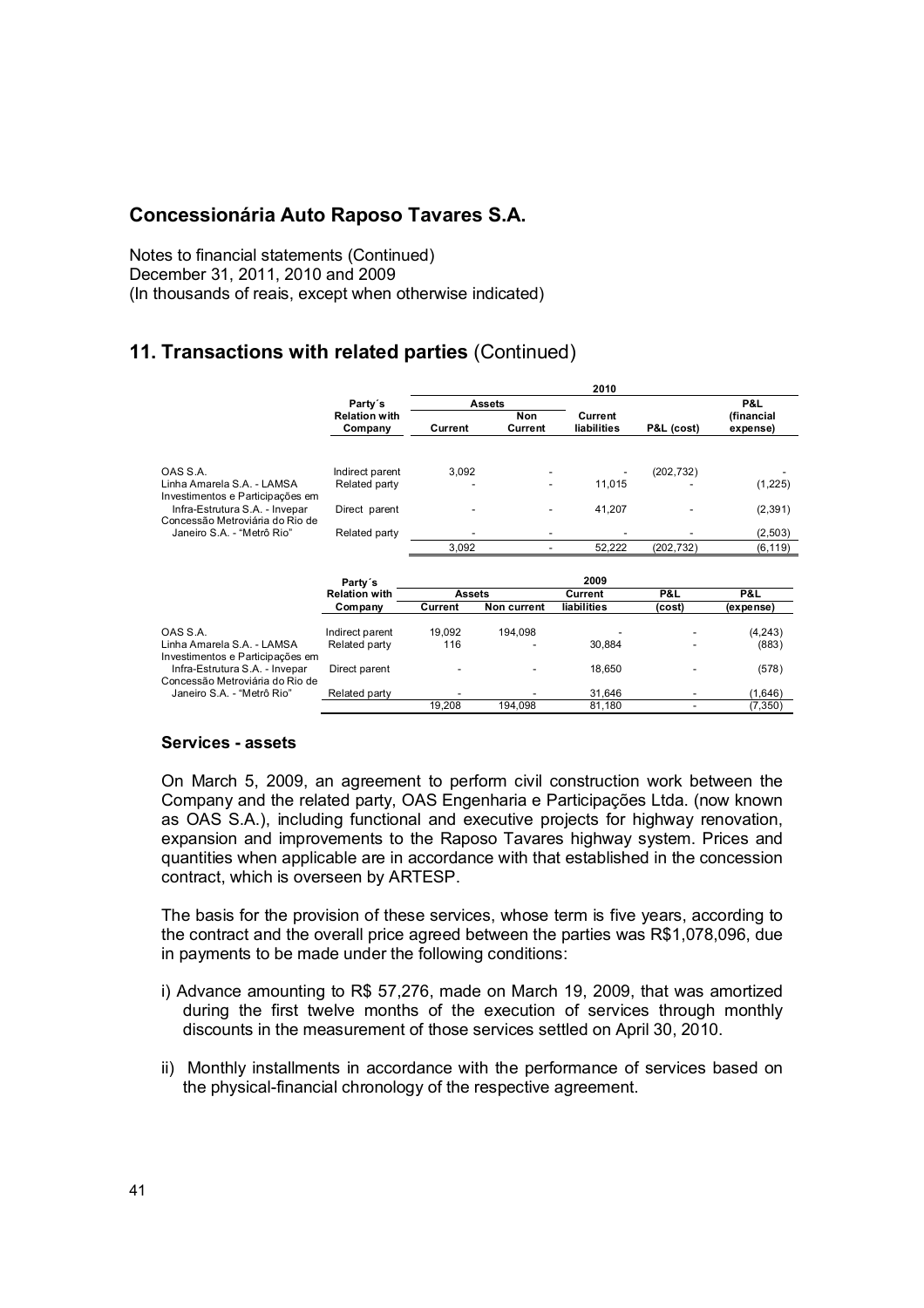Notes to financial statements (Continued) December 31, 2011, 2010 and 2009 (In thousands of reais, except when otherwise indicated)

## **11. Transactions with related parties** (Continued)

#### **Services – assets** (Continued)

The overall price shall be adjusted every twelve months as parametric formula contained included in the agreement. Exceptionally, regardless of any readjustment that may be earned through the application of this formula, contractual prices shall be readjusted whenever this variation indicates a percentage equal to or exceeding the inflation target disclosed by the Central Bank of Brazil. The balance of the works agreement with the OAS S.A. at December 31, 2011 was R\$ 534,101 (R \$ 686,545 at December 31, 2010).

#### **Loans with related parties - liabilities**

On September 18, 2009, CART signed a loan agreement with LAMSA amounting to R\$30,000, with financial charges at the rate of 100% of CDI plus interest of 2% p.y. maturing in 60 days, the term had been extended up to May 18, 2010, through additional terms. On January 18, 2010, the amount of R\$ 5,000, was settled with the remainder settled on May 18, 2010.

On September 29, 2009, CART signed a loan agreement with INVEPAR amounting to R\$18,000, with financial charges at the rate of 100% of CDI plus interest of 4.2% p.y. maturing in 60 days, the term had been extended up to May 18, 2010, through additional terms. O May 17, 2010, the loan was settled.

On October 14, 2009, CART signed a loan agreement with METRÔ RIO amounting to R\$70,000. The agreement matured on February 11, 2010, with financial charges at the rate of 130% of CDI. On December 29, 2009, CART made an early payment of R\$40,000, settling the loan agreement in the first quarter of 2010.

CART signed loan agreements with METRÔ RIO amounting to R\$45,000 and R\$35,000, on March 25 and March 31, 2010, respectively. These agreements mature on April 25, 2010, with financial charges at the rate of 125% of CDI. On May 17, 2010, these loan agreements were settled.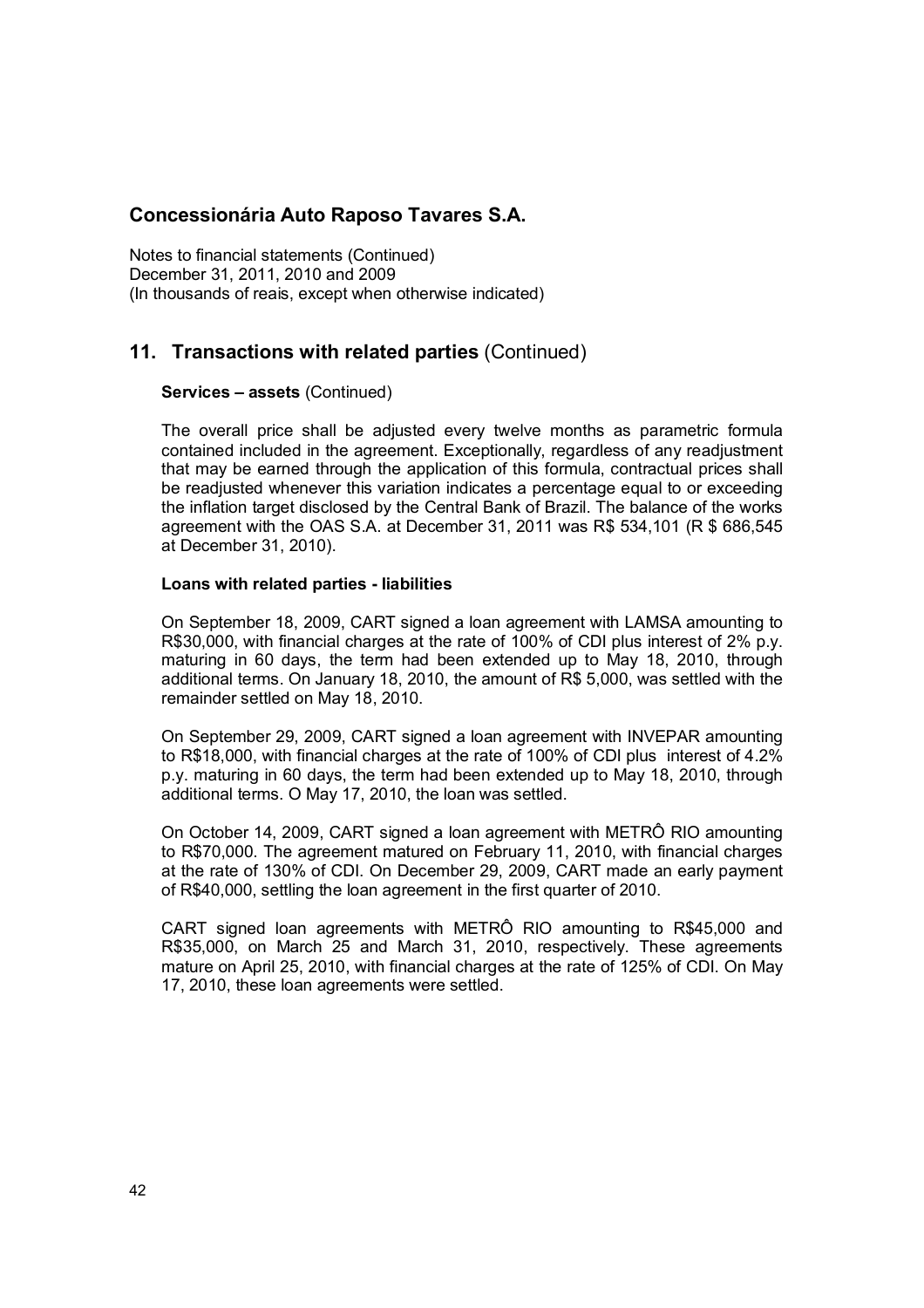Notes to financial statements (Continued) December 31, 2011, 2010 and 2009 (In thousands of reais, except when otherwise indicated)

## **11. Transactions with related parties** (Continued)

#### **Services – assets** (Continued)

On June 30, 2010, CART signed a loan agreement with METRÔ RIO amounting to de R\$ 34,000, for a 30 day term, renewable for equal periods, with financial charges of 100% of CDI plus 0.2% p.m. The transaction was settled in July 2010.

During the fourth quarter of 2010, CART signed loan agreements with Invepar amounting to R\$ 40,000, maturing within 30 days, renewable for equal periods, and with financial charges at 100% of CDI plus 0.2% p.m. On February 15, 2011 this transaction was settled.

On December 28, 2010, CART signed a loan agreement with LAMSA amounting to R\$ 11,000, maturing within 30 days, renewable for equal periods, and with financial charges at 100% of CDI plus 0.2% p.m. On February 15, 2011 this transaction was settled.

In May 27, 2011, CART signed a loan agreement with LAMSA amounting to R\$ 8,000, maturing within 30 days renewable for equal periods, and with financial charges at 100% of CDI plus 0.2% p.m. On July 27, 2011, this transaction was settled.

On May 30, 2011, CART signed a loan agreement with LAMSA amounting R\$ 10,000, maturing within 30 days renewable for equal periods and with financial charges at 100% of CDI plus 0.2% p.m. On June 29, 2011, this transaction was settled.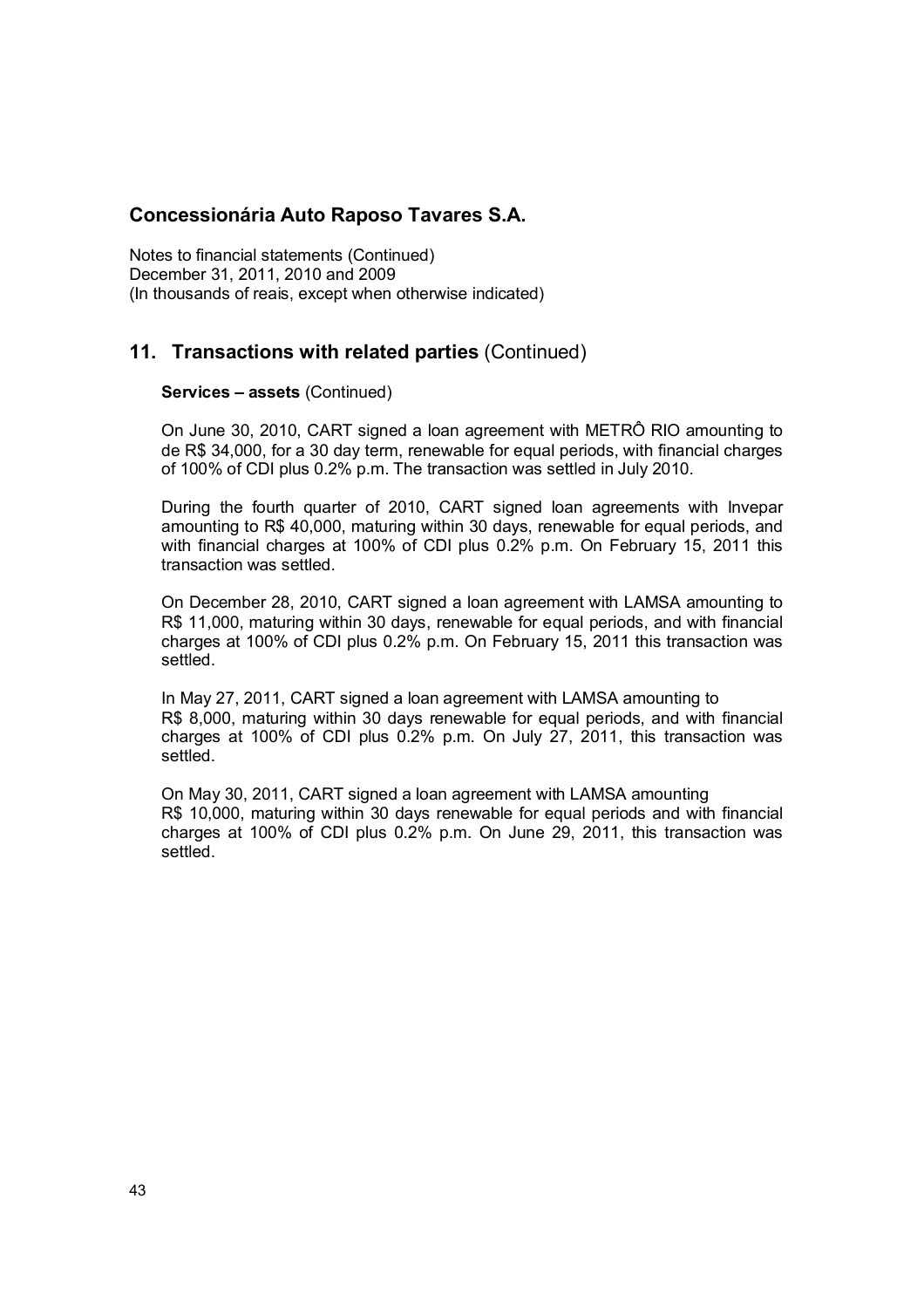Notes to financial statements (Continued) December 31, 2011, 2010 and 2009 (In thousands of reais, except when otherwise indicated)

#### **12. Management compensation**

Fees for management who are responsible for planning, direction and control of the Company's activities which include members of the Board of Directors and statutory officers are comprised of fees, private pension plans, medical and dental plans, amounting to R\$ 1,086 in the year ended December 31, 2011 (R\$1,475 in 2010 and R\$ 969 in 2009).

|                  | January to December - 2011 |                          |       |  |
|------------------|----------------------------|--------------------------|-------|--|
| <b>Breakdown</b> | <b>Directors</b>           | Officers(i)              | Total |  |
| Compensation     | 894                        | $\overline{\phantom{0}}$ | 894   |  |
| Social charges   | 122                        | -                        | 122   |  |
| <b>Benefits</b>  | 70                         | -                        | 70    |  |
|                  | 1.086                      | $\blacksquare$           | 1.086 |  |

i. In accordance with remuneration waiver terms signed by Board Members at April 30, 2010, these individuals waive any remuneration to carry out their roles.

|                  | January to December - 2010 |                          |       |  |
|------------------|----------------------------|--------------------------|-------|--|
| <b>Breakdown</b> | <b>Directors</b>           | <b>Officers</b>          | Total |  |
| Compensation     | 1.227                      | 19                       | 1,246 |  |
| Social charges   | 175                        |                          | 179   |  |
| <b>Benefits</b>  | 50                         | $\overline{\phantom{0}}$ | 50    |  |
|                  | 1.452                      | 23                       | 1.475 |  |

|                  | January to December - 2009 |                          |              |  |
|------------------|----------------------------|--------------------------|--------------|--|
| <b>Breakdown</b> | <b>Directors</b>           | <b>Officers</b>          | <b>Total</b> |  |
| Compensation     | 707                        | 15                       | 722          |  |
| Social charges   | 228                        |                          | 231          |  |
| <b>Benefits</b>  | 16                         | $\overline{\phantom{0}}$ | 16           |  |
|                  | 951                        | 18                       | 969          |  |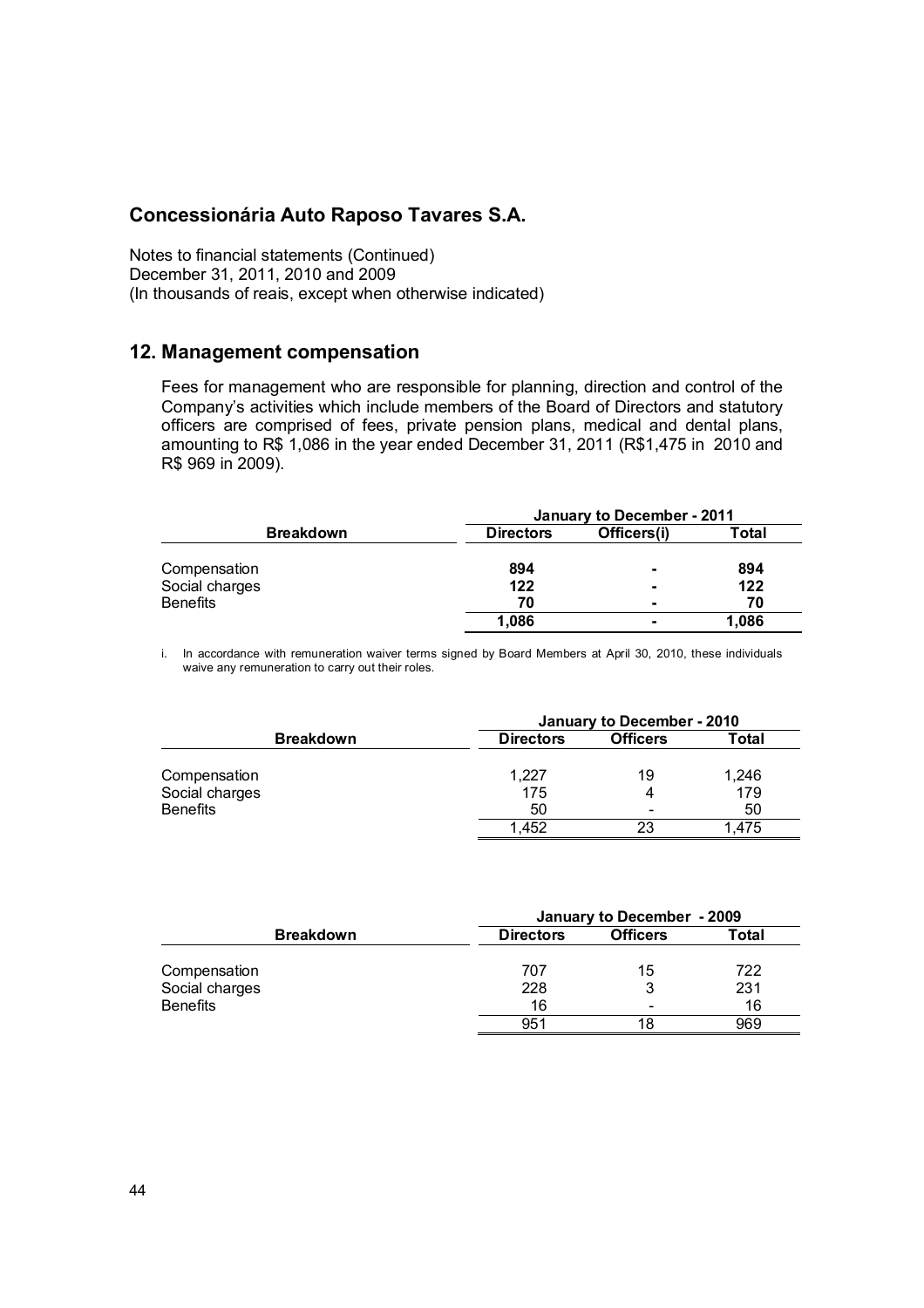Notes to financial statements (Continued) December 31, 2011, 2010 and 2009 (In thousands of reais, except when otherwise indicated)

## **13. Deferred revenue**

At December 30, 2011, the Company signed a long-term agreement maturing on March 16, 2039, relating to the leasing of fiber-optic infrastructure by TIM Celular S.A. During the course of these negotiations the Company received a prepayment of R\$11,662, equivalent to the total amount of services contracted. This amount is divided under liabilities between non-current liabilities and shall be allocated to P&L as from the date that the leased assets are made available and according to the contractual term.

TIM Celular S.A. is currently negotiating an addition to the aforementioned agreement with the Company in which the Company shall provide 10 (ten) more fiber optic cables to TIM Celular S.A. as well as the infrastructure already contracted. During the course of these negotiations the Company received from TIM Celular S.A. advances of R\$ 10,000, and R\$ 31,000 at January 31, 2012 and February 7, 2012, respectively.

## **14. Equity**

The Company was incorporated on November 12, 2008, through the subscription and payment of 2,000 registered shares, without par value.

On March 6, 2009, in accordance with minutes from the Extraordinary Shareholders' Meeting approval was given for a capital increase amounting R\$169,998, through the issue of 84,999,000 common and 84,999,000 preferred registered shares with no par value, fully paid in by shareholders during 2009.

On August 3, 2009, the shareholder's of Invepar and Construtora OAS Ltda., signed shares purchase and sale agreement, through which Invepar acquired 85,000,000 preferred shares and 20,399,999 common shares held by Construtora OAS Ltda.

On May 17, 2010, a capital increase in the Company amounting to R\$184,518 was approved, through the issue of 137,354,293 common and 137,354,293 preferred registered shares with no par value, increasing the Company's capital to R\$354,518 divided into 222,354,293 common and 222.354.293 preferred registered shares with no par value.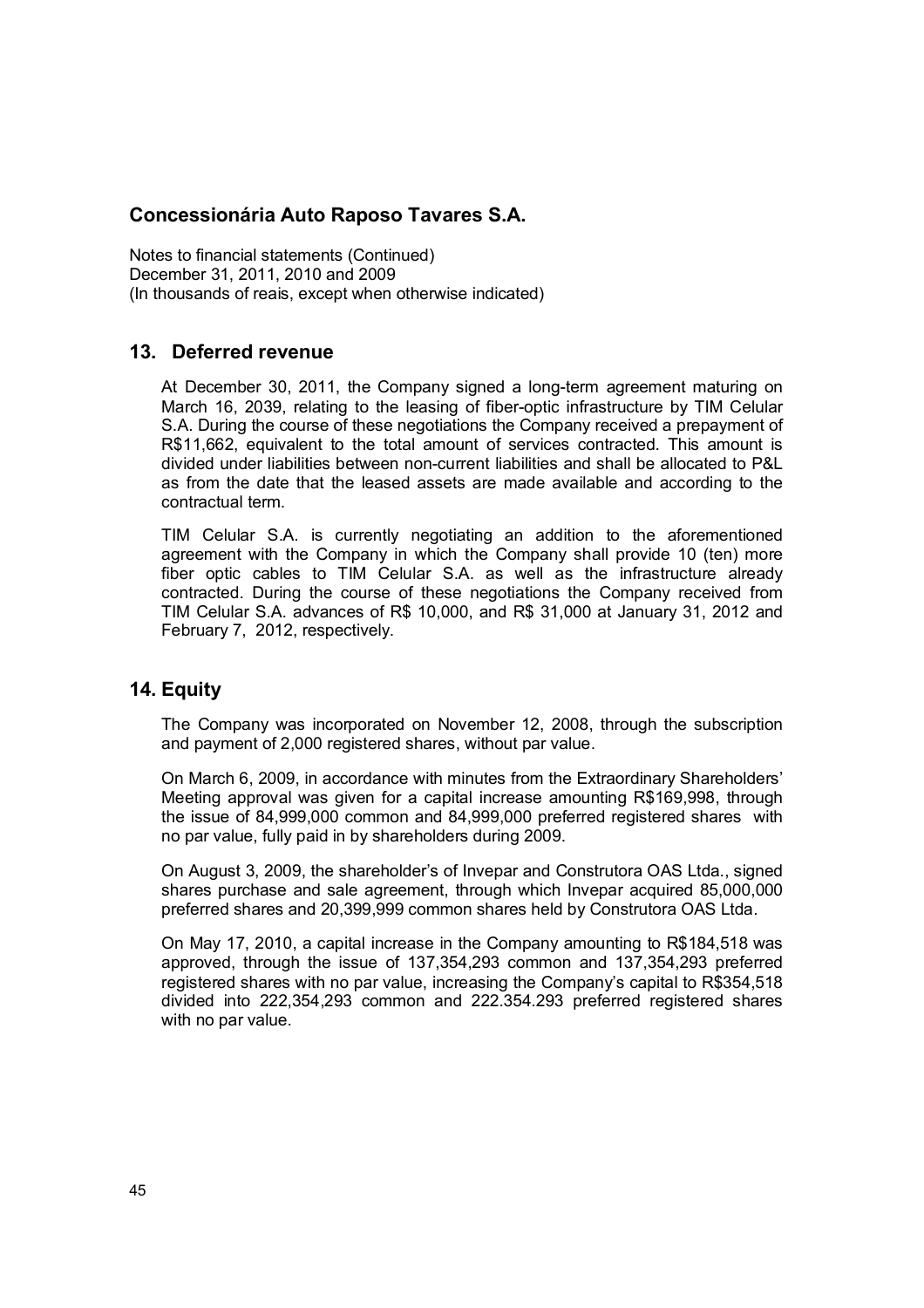Notes to financial statements (Continued) December 31, 2011, 2010 and 2009 (In thousands of reais, except when otherwise indicated)

## **14. Equity** (Continued)

On July 29, 2010, a Company capital increase of R\$157,482, was approved by the Company through the issues of 120,312,359 common registered shares and 120,312,359 preferred shares, increasing Company capital to R\$512,000 divided into 342,666,652 common and 342,666,652 preferred registered shares, with no par value.

On March 28, 2011, a Company capital increase of R\$ 25,000, was approved through the issue of 19,871,297 common and 19,871,297 preferred registered shares, with no par value, increasing Company capital to R\$ 537,000 divided 362,537,949 common and 362,537,949 preferred registered shares, with no par value.

On June 29, 2011, a Company capital increase of R\$ 17.000, was approved through the issue of 13,836,979 common and 13,836,979 preferred registered shares, increasing Company capital to R\$ 554,000 divided into 376,374,928 common and 376,374,928 preferred registered shares with no par value.

On July 15, 2011, a Company capital increase of R\$ 39,000, was approved through the issue of 31.743.657 common and 31.743.657 preferred registered shares, increasing Company capital to R\$ 593,000 divided into 408,118,585 common and 408,118,585 preferred registered shares with no par value.

On December 21, 2011, a Company capital increase of R\$ 32,000, was approved through the issue of 26.573.362 common and 26.573.362 preferred registered shares, increasing Company capital to R\$ 625,000 divided into 434,691,947 common and 434,691,947 preferred registered shares with no par value.

On December 31, 2011, the Company's authorized capital limit was R\$ 660,000 (R\$ 520,000 at December 31, 2010 and R\$ 170,000 at December 31, 2009).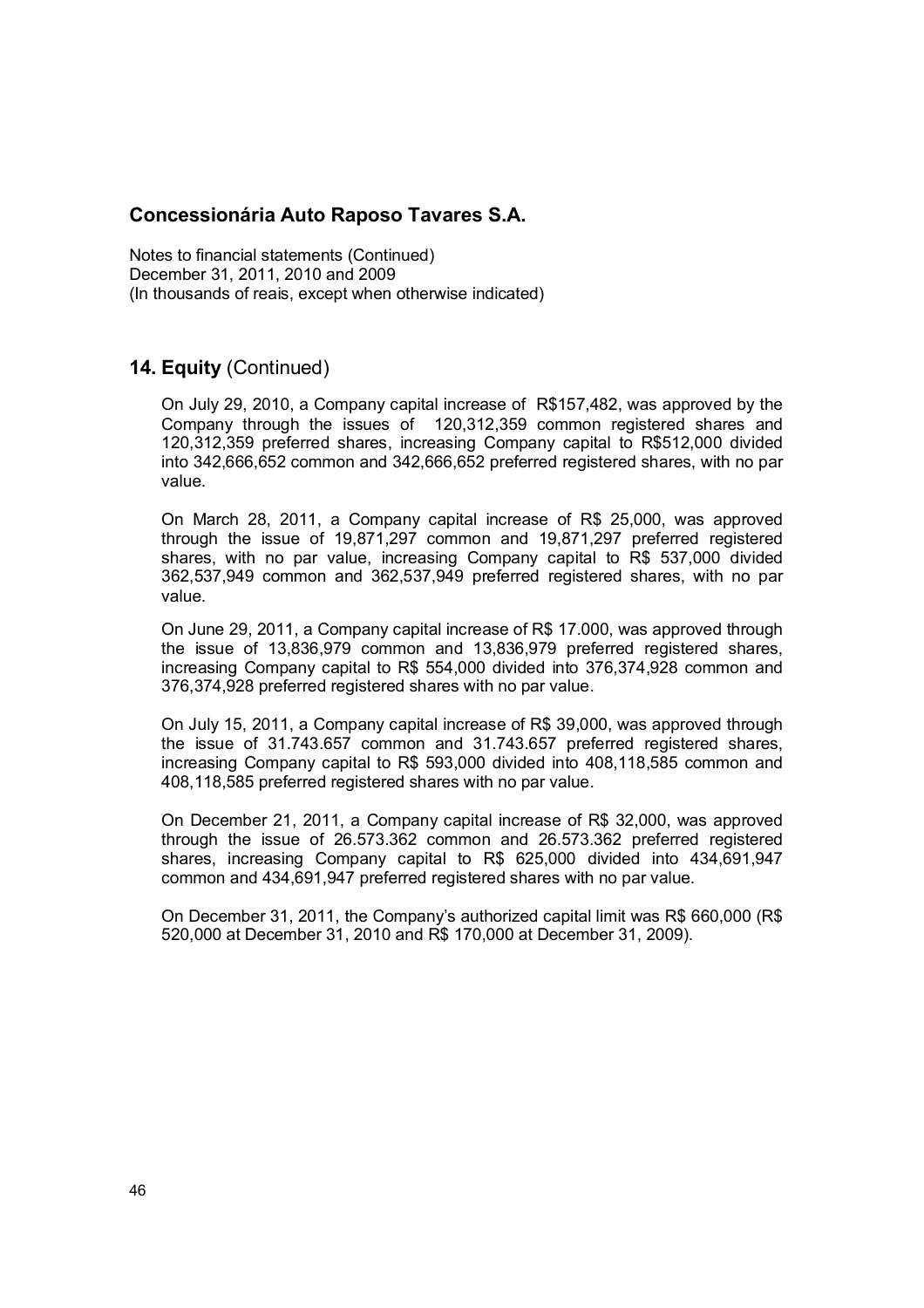Notes to financial statements (Continued) December 31, 2011, 2010 and 2009 (In thousands of reais, except when otherwise indicated)

## **14. Equity** (Continued)

At December 31, 2011, 2010 and 2009, Company capital breaks down as follows:

|                       |                     | 12/31/2011    |                  |                            |  |
|-----------------------|---------------------|---------------|------------------|----------------------------|--|
|                       | Number of<br>shares | % of interest | Common<br>shares | <b>Preferred</b><br>shares |  |
| Invepar               | 869,383,893         | 99.99         | 434.691.946      | 434,691,947                |  |
| Construtora OAS Ltda. |                     | 0.01          |                  |                            |  |
|                       | 869,383,894         | 100           | 434.691.947      | 434.691.947                |  |

|                       |                     | 12/31/2010    |                  |                            |  |
|-----------------------|---------------------|---------------|------------------|----------------------------|--|
|                       | Number of<br>shares | % of interest | Common<br>shares | <b>Preferred</b><br>shares |  |
| Invepar               | 685.333.287         | 99.99         | 342.666.635      | 342.666.652                |  |
| Construtora OAS Ltda. |                     | 0.01          |                  |                            |  |
| Other                 | 16                  |               | 16               |                            |  |
|                       | 685,333,304         | 100           | 342,666,652      | 342,666,652                |  |

|                                  | 12/31/2009          |               |                  |                            |
|----------------------------------|---------------------|---------------|------------------|----------------------------|
|                                  | Number of<br>shares | % of interest | Common<br>shares | <b>Preferred</b><br>shares |
| Invepar<br>Construtora OAS Ltda. | 169,999,983         | 99.99         | 85,000,000       | 85,000,000                 |
| Other                            | 16                  | 0.01          | 16               |                            |
|                                  | 170,000,000         | 100           | 85,000,000       | 85,000,000                 |

The preferred shares shall have no voting rights and shall be entitled to the same profit sharing as common shares, in addition to preemptive right in capital reimbursement, without premium, in the event of wind-up, and shall also have the right to participate in public offering of shares for the same price and under the same conditions as common shares.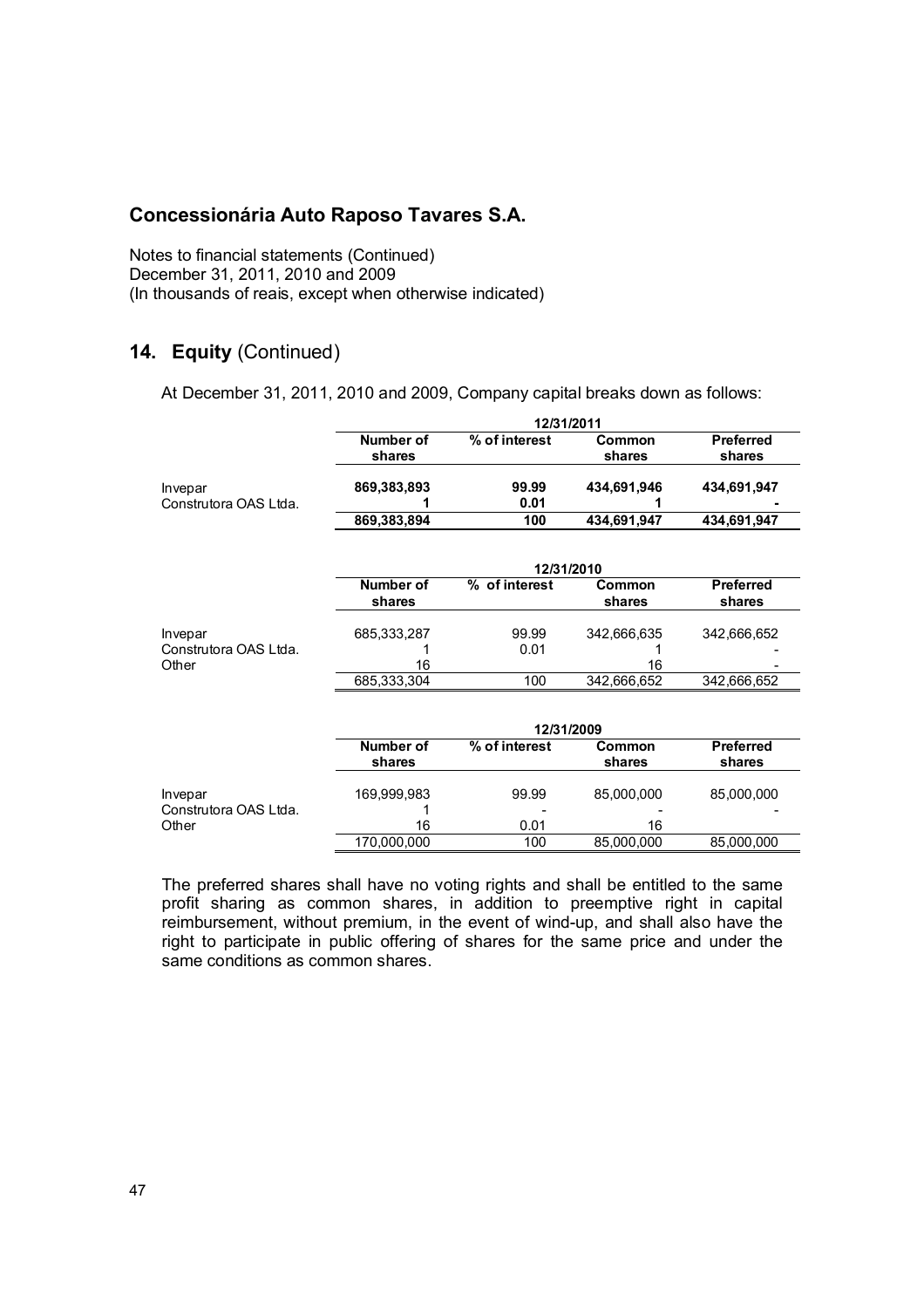Notes to financial statements (Continued) December 31, 2011, 2010 and 2009 (In thousands of reais, except when otherwise indicated)

## **15. Net operating income (expenses)**

|                                     | 2011     | 2010     | 2009    |
|-------------------------------------|----------|----------|---------|
|                                     |          |          |         |
| Gross revenue from toll collection  | 194.080  | 173.528  | 25,850  |
| Additional revenue                  | 338      | 189      | 25      |
| Revenue from construction agreement | 218.189  | 243.091  | 259.389 |
| Deductions from revenue             | (16,588) | (14.595) | (2,160) |
|                                     | 396,019  | 402.213  | 283,104 |

## **16. Cost of services rendered**

|                              | 2011       | 2010      | 2009      |
|------------------------------|------------|-----------|-----------|
| Service providers            | (52,291)   | (50,134)  | (15, 236) |
| Operating                    | (8, 280)   | (12, 568) | (3,201)   |
| Amortization                 | (43,691)   | (35, 377) | (17, 299) |
| Allowance                    | (8, 154)   | (3,370)   | (1,657)   |
| Personnel                    | (8, 132)   | (7, 545)  | (11, 877) |
| Contractual concession costs | (8.140)    | (10.077)  | (4.081)   |
|                              | (128, 688) | (119.071) | (53,351)  |

## **17. Financial income (expenses), net**

|                                     | 2011      | 2010     | 2009      |
|-------------------------------------|-----------|----------|-----------|
| Financial income                    |           |          |           |
| Discounts obtained                  | 145       |          |           |
| Interest assets                     | 18        |          |           |
| Gains from short-term investments   | 5,238     | 1.044    | 3,811     |
|                                     | 5,401     | 1.044    | 3,811     |
| <b>Financial expenses</b>           |           |          |           |
| Commissions and bank charges        | (1,732)   |          |           |
| Interest on loans                   | (85, 170) | (54,553) | (20,312)  |
| Tax on financial transactions (IOF) | (736)     | (1,659)  |           |
| Restatement of fixed fees - IPCA    |           | (4,639)  | (21, 973) |
| Monetary variation losses           | (95)      |          |           |
|                                     | (87,733)  | (60,851) | (42,285)  |
|                                     | (82.332)  | (59.807  | (38,474)  |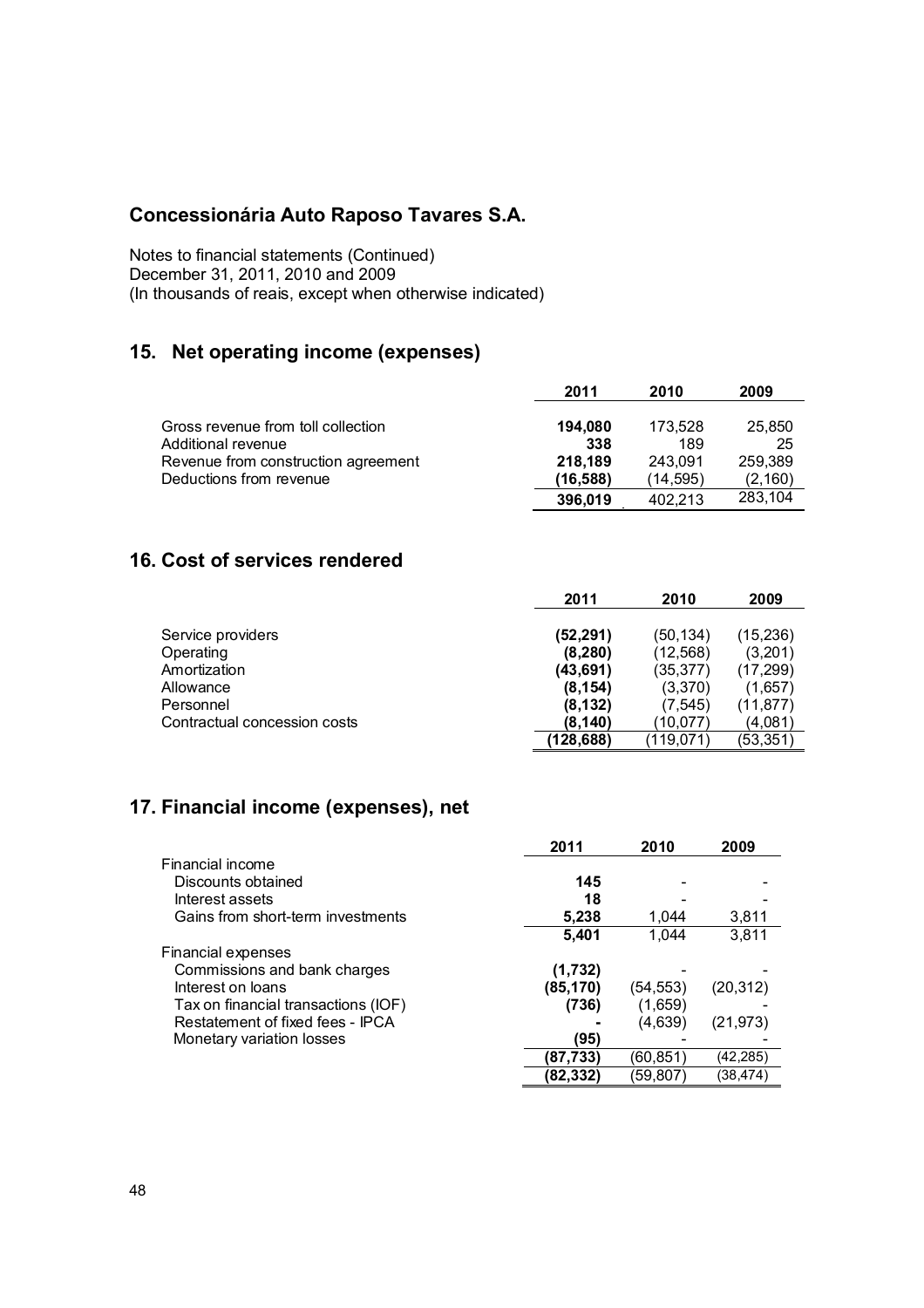Notes to financial statements (Continued) December 31, 2011, 2010 and 2009 (In thousands of reais, except when otherwise indicated)

### **18. Earnings per share**

In accordance with CPC 41, the Company disclosed the following statements on earnings per share for the years ended December 31, 2011 and 2010.

The calculation of basic earnings per share is made by dividing income for the period, attributable to Company's common and preferred shareholders by the weighted average number of common and preferred shares available during the period.

The table below presents P&L data and shares used in the basic and diluted earnings per share calculation:

|                                                                                  | 2011      |           |           | 2010      |           |              | 2009      |           |           |
|----------------------------------------------------------------------------------|-----------|-----------|-----------|-----------|-----------|--------------|-----------|-----------|-----------|
|                                                                                  | Common    | Preferred | Total     | Common    | Preferred | <b>Total</b> | Common    | Preferred | Total     |
| Basic numerator<br>Net losses attributable to<br>common and preferred            |           | Restated  |           |           | Restated  |              |           | Restated  |           |
| shareholders<br>Denominated basic and<br>diluted earnings<br>Weighted average of | (15, 725) | (15, 725) | (31, 450) | (15, 341) | (15, 341) | (30, 682)    | (25, 168) | (25, 168) | (50, 336) |
| shares (in thousands)                                                            | 380.241   | 380.241   | 760.482   | 211.343   | 211.343   | 422.686      | 69.863    | 69.863    | 139,726   |
| Basic and diluted losses<br>per share (R\$)                                      | (0.0414)  | (0.0414)  |           | (0.0726)  | (0.0726)  |              | (0.3602)  | (0.3602)  |           |

The Company does not have dilutive instruments and there is no difference between the calculation of basic and diluted earnings per share for the nine-month period ended December 31, 2011 and 2010 and 2009.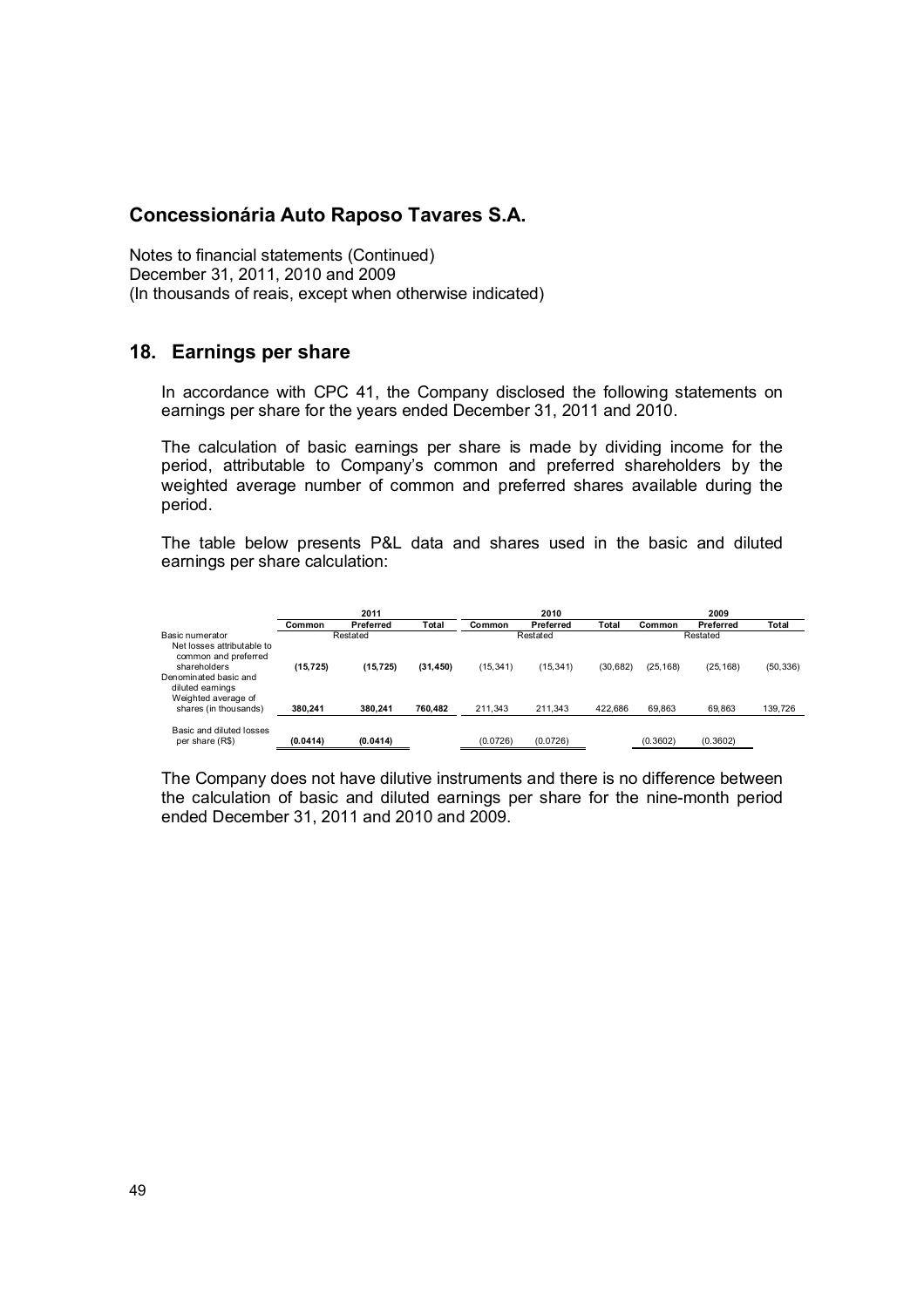Notes to financial statements (Continued) December 31, 2011, 2010 and 2009 (In thousands of reais, except when otherwise indicated)

#### **19. Concession commitments**

The Company's concession term and liabilities stemming from the Concession Agreement agreed with the São Paulo State Transport Agency (ARTESP) is projected to end in 2039.

Upon the entering into of the Highway Concession Contract Terms No. 002/ARTESP/2009, related to International Public Notice No. 0042008, the Company assumed the following obligations:

a) Investments

Investment of R\$ 2,542,520 is projected in the Highway Expansion program. The chronology of highway investment projects the following outflows:

|                        |         |         |         |         | 2014a   |                     |       |  |
|------------------------|---------|---------|---------|---------|---------|---------------------|-------|--|
|                        | 2009    | 2010    | 2011    | 2012    | 2013    | 2039                | Total |  |
| Projected investment - |         |         |         |         |         |                     |       |  |
| <b>PER</b>             | 266.653 | 219.787 | 233.927 | 267.691 | 296.734 | 1,257,728 2,542,520 |       |  |

The main investments stemming from the concession are:

- i) Duplication of highway and implementation of level and raised u-turn ramps;
- ii) Construction of vehicle weighing sale terminals (fixed and mobile), fixed customer service centers;
- iii) Construction of nine toll plazas and the demolition of two pre-existing toll plazas (Presidente Bernardes and Caiuá);
- iv) Implementation and improvements to ramps, clover-leaf interchanges, loop ramps, pedestrian walkways, interchange safety devices and improvements to inter-sections.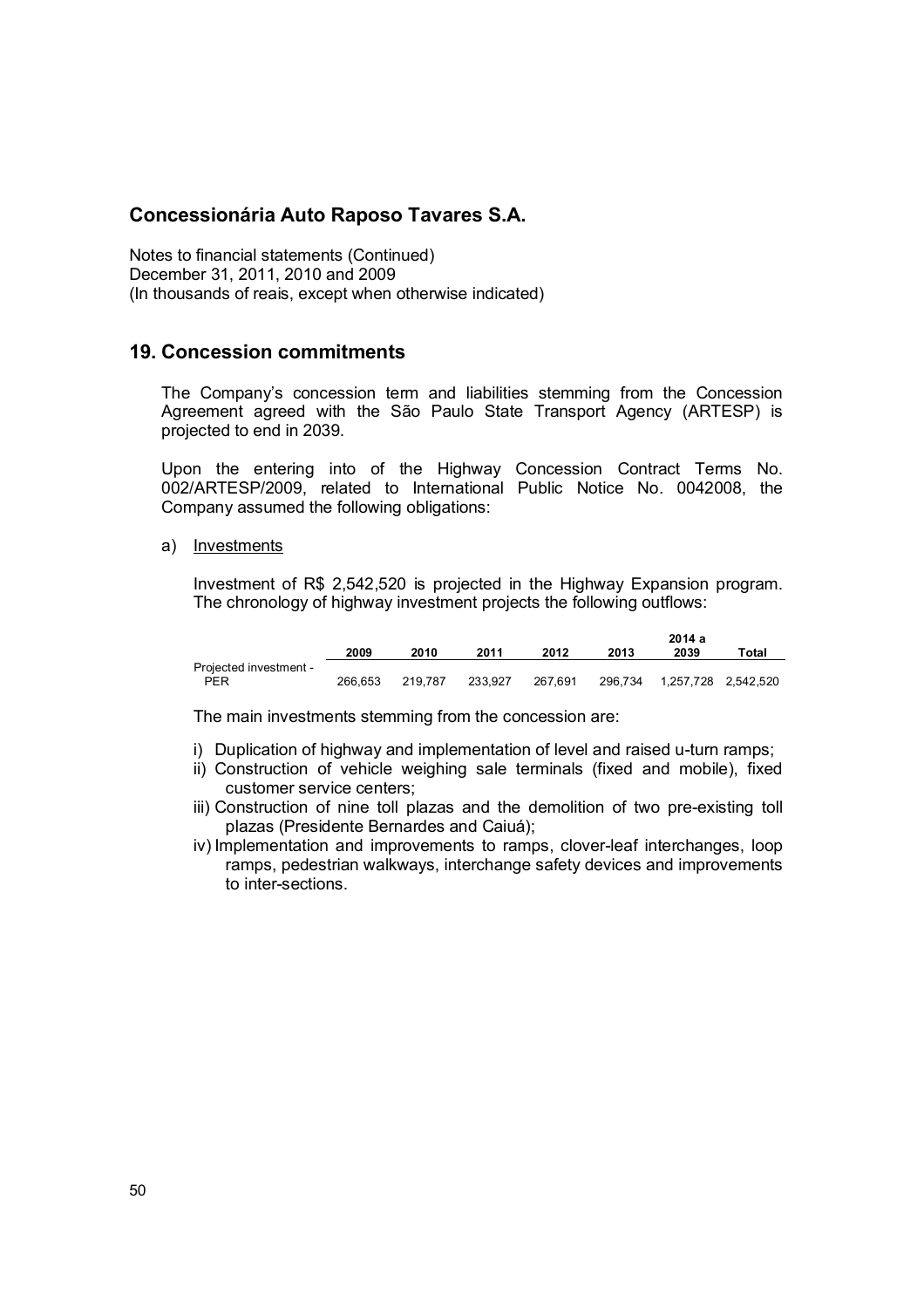Notes to financial statements (Continued) December 31, 2011, 2010 and 2009 (In thousands of reais, except when otherwise indicated)

## **19. Concession commitments** (Continued)

b) Fixed and variable fees

The following amounts correspond to the right of use of highway system:

- I. Fixed fee of R\$634,000 in favor of DER/SP as follows:
	- 1 An installment of R\$126,800 corresponding to 20% of the fixed fee amount paid on signature of the agreement;
	- 2 18 (eighteen) fixed monthly equal and successive installments, amounting to R\$ 28,177, with the first due on the last Day of the month following signature of the agreement. As from July 1, 2009, the installments shall be readjusted in accordance with the increase in the toll tariff (R\$ 4.60 to R\$ 4.80), increasing the monthly installment from R\$ 28,177 to R\$ 29,643. As from July 1, 2010, the remaining installments were readjusted in accordance with the increase in the toll tariff increasing the monthly installment from R\$ 29,643 to R\$ 31,189.

During 2010, the amount of R\$271.425, was paid to the Granting Authority for fixed fees. On September 16, 2010 the Company fully settled its right to fixed fees.

The amount payable relating to fixed fees was fully settled on September 16, 2010.

II. Variable fees

Amount corresponding to 3% (three percent) of gross toll revenue and accessory revenues effectively earned by the Company to be paid on am monthly basis. The commitment at December 31, 2011, was R\$ 536 (R\$ 490 at December 31, 2010 and R\$ 275 at December 31, 2009).

During the year ended December 31, 2011, the amount of R\$ 5,787 was paid to the Granting Authority (R\$ 4,997 in 2010 and R\$ 778 in 2009) relating to variable fees.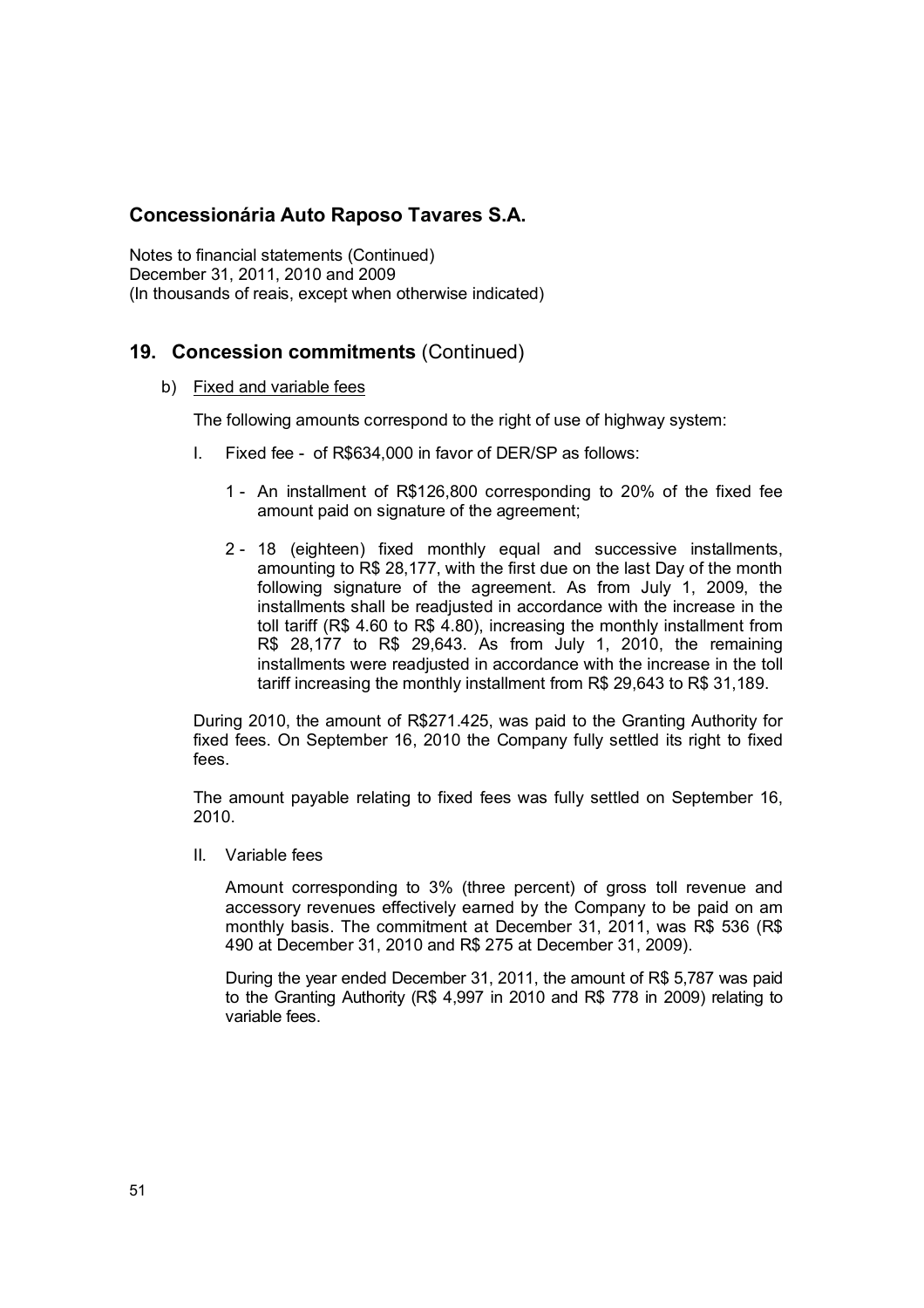Notes to financial statements (Continued) December 31, 2011, 2010 and 2009 (In thousands of reais, except when otherwise indicated)

## **19. Concession commitments** (Continued)

#### c) Guarantees

The Company used surety bonds to meet the following contractual guarantees:

- 1. Guarantee of compliance with operating commitments, upkeep and payment of variable monthly amount to the maximum indemnity limit of R\$107,249. Effective for twelve months.
- 2. Guarantee of compliance with expansion commitments corresponding to 1.5% of the contract amount, limited to 10% of the investment amount. This guarantee shall be used to the proportion of compliance with expansion commitments. Effective for a minimum of 12 months.
- d) Financial resources

 The Company began its operations on March 17, 2009. The financial income required to meet investments and payment of fees shall be obtained through capital contribution by shareholders and raising funds on capital markets.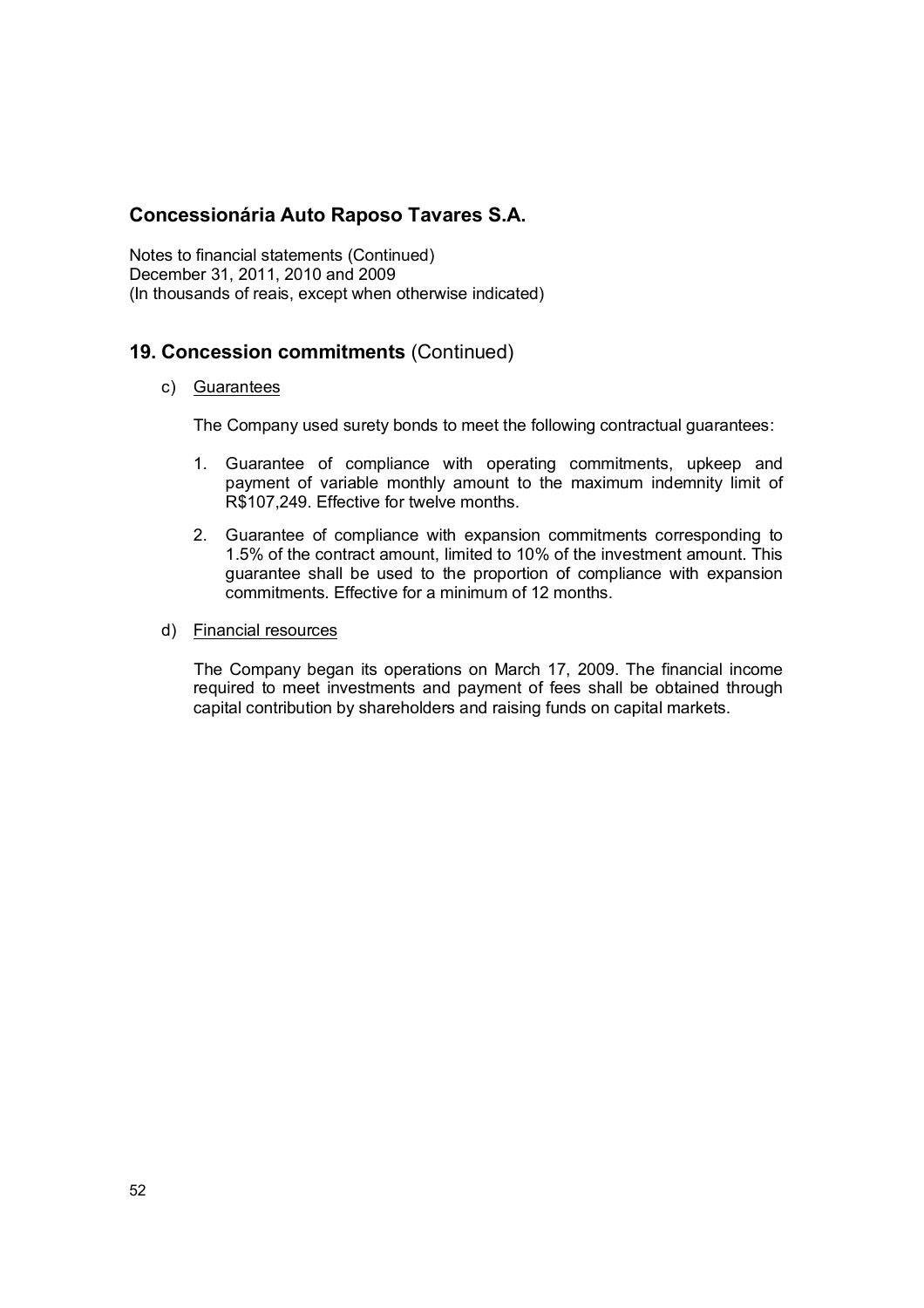Notes to financial statements (Continued) December 31, 2011, 2010 and 2009 (In thousands of reais, except when otherwise indicated)

#### **20. Insurance coverage**

The Company maintains surety bonds, insurance against property damages, revenue loss and civil liability, which were contracted according to orientations of ARTESP and obligations provided for in the Concession Agreement, as under:

| Type                                         | Maximum<br>indemnity limit | <b>Effective</b>     | <b>Insurer</b>      | <b>Object</b> |
|----------------------------------------------|----------------------------|----------------------|---------------------|---------------|
| Expansion guarantee<br>Operating commitments | R\$ 133,618                | 3/16/2011 to 3/16/12 | Austral Seguradora  | (a)           |
| guarantee                                    | R\$ 107,249                | 3/16/2011 to 3/16/12 | Austral Seguradora  | (b)           |
| Civil liability                              | R\$ 25,000                 | 8/1/2011 to 8/1/12   | <b>Tokio Marine</b> | (c)           |
| Operational risks                            | R\$ 180,000                | 8/1/2011 to 8/1/12   | <b>Tokio Marine</b> | (d)           |

a) Ensure the realization of expansion commitments referred to in item 29.1 of the Concession Agreement of the Highway system by the state highway network of Raposo Tavares Corridor, corresponding to Lot 16 of the São Paulo State Highway Concession Program, the International Public Notice No. 004/2008.

- b) Ensure the realization of expansion commitments, conservation and variable monthly payment referred to in item 29.1.a of the Concession Agreement of the Highway system by the state highway network of Raposo Tavares Corridor, corresponding to Lot 16 of the São Paulo State Highway Concession Program, the International Public Notice No. 004/2008.
- c) Damage caused to third parties deriving from the management of public assets represented by the highway system complex referred to as Lot 16 of the São Paulo State Highway Concession Program, which includes stretches of highways SP-225, SP-327 and SP-270. With their respective accesses, as well as all the improvements.
- d) This operational risk insurance aims to guarantee, at every accident, any losses that the insured may suffer related to relevant coverage and expressly identified in the policy. In case of any risks described and specified in the General Conditions, special and/or particular conditions, under the maximum limits of indemnification established for each coverage and under the legal provisions and other contractual conditions applicable.

## **21. Financial instruments and risk concentration**

Estimated completion values of financial assets and liabilities of the Company were determined through information available in the market and appropriate review methodologies. However, considerable judgment was required in interpreting market data to produce the most adequate estimated realizable value. As a result, the following estimates do not necessarily indicate amounts realizable in the current exchange market. The use of different market methodologies may generate changes in the estimated realizable values.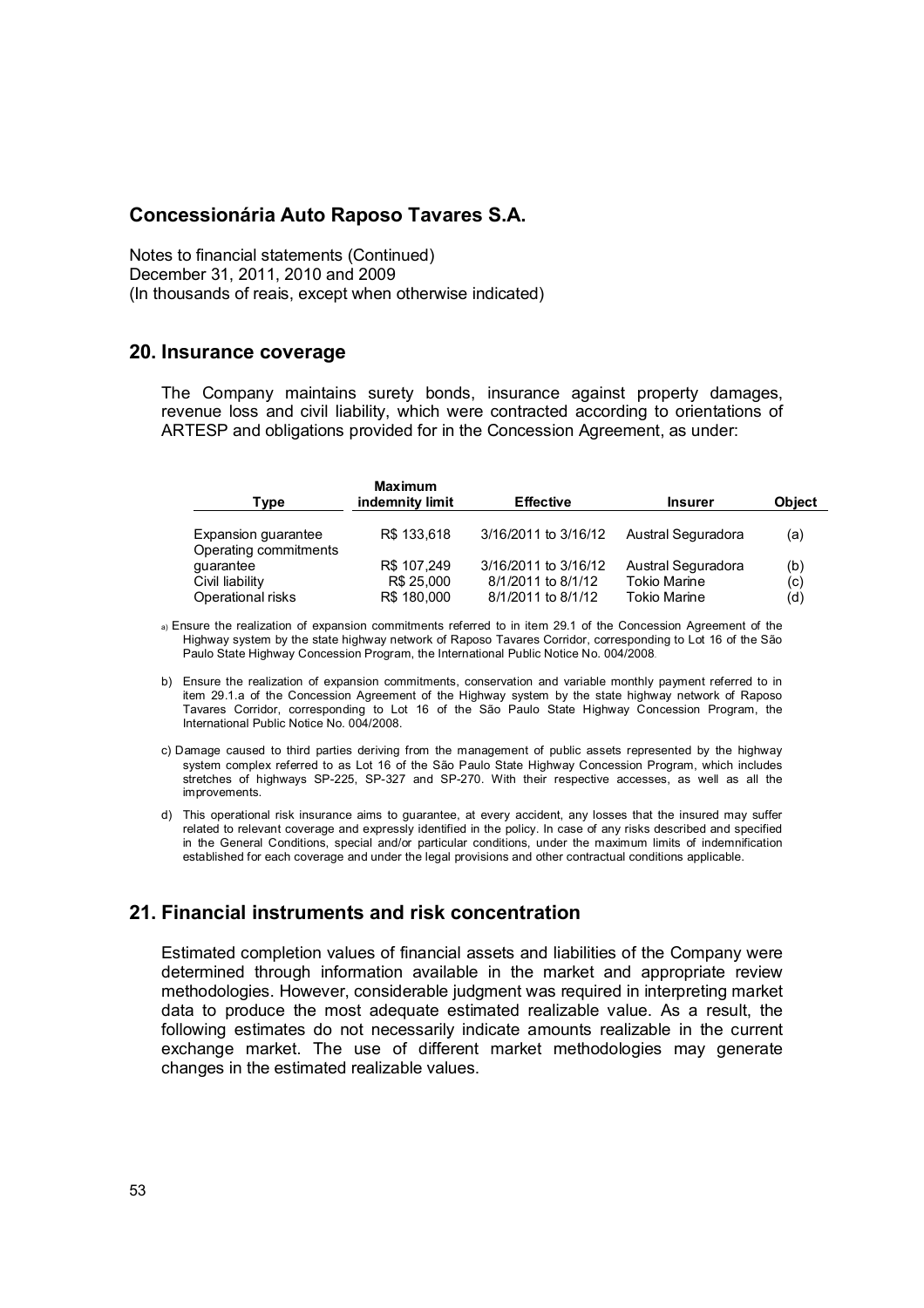Notes to financial statements (Continued) December 31, 2011, 2010 and 2009 (In thousands of reais, except when otherwise indicated)

## **21. Financial instruments and risk concentration** (Continued)

Management of these instruments is done through operating strategies aimed at liquidity, security and profitability. The control policy is to ensure continuous monitoring of contractual rates versus current market rates, as well as assessing the financial situation of the institutions involved. The Company did not make speculative investments in derivatives or other risky assets.

The amounts of financial instruments recorded in assets and liabilities are updated as contractually agreed until December 31, 2012, and approximate market value. These amounts basically comprise cash and cash equivalents, short-term investments, receivables, loans and financing and debentures.

Under the terms of CVM Rule No. 550 of October 17, 2008, the Company's management reports that the risk factors to which the Company is exposed are:

#### a) General comments

The Company participates in transactions involving financial instruments, including short-term investments, trade accounts receivable, trade accounts payable and loans and financing and debentures for the purpose of managing the availability of cash funds of its operations.

#### b) Risk management

The Company is exposed to market risks arising from interest rate variation and to credit risk arising from the possibility of default of their counterparties in financial investments and accounts receivable.

The Company adopts procedures for market and credit risk management through financial market mechanisms that seek to minimize the exposure of the Company's assets and liabilities, ensuring the profitability of contracts and equity.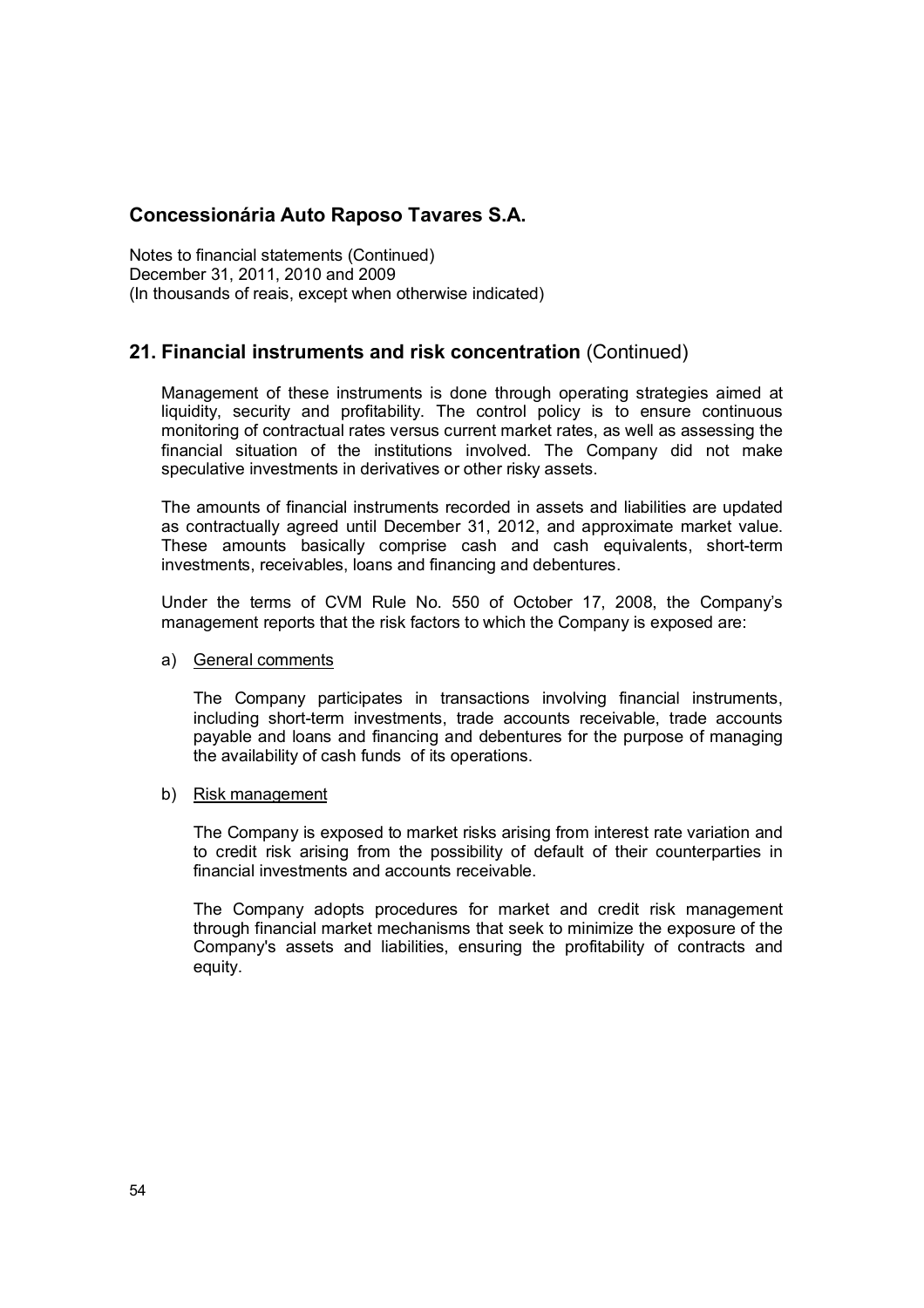Notes to financial statements (Continued) December 31, 2011, 2010 and 2009 (In thousands of reais, except when otherwise indicated)

## **21. Financial instruments and risk concentration** (Continued)

#### Exposure to interest rate risk

The main market risk factor that may affect the Company's business is the interest rate. This risk is linked to the possibility that the Company incurs losses due to variations in interest rates that increase financial expenses related to loans and financing and debentures raised in the market. The Company has not been entering into derivative agreements to hedge against this risk. Nonetheless, the Company continuously monitors market interest rates aiming to assess the need to enter into derivative contracts to hedge against currency risk.

The Company is exposed to the risk that a change in interest rates shall result in the increase of its financial expenses with future interest payments. The national currency debt is subject to variation of daily DI, TJLP and IPCA.

#### d) Sensitivity analysis

The evaluations of the sensitivity of financial instruments to the variables that present risk of variation are presented below:

#### **Selection of scenarios**

In compliance with CVM Guidance No. 475/08, the Company presents three scenarios in the sensitivity analysis, one probable and two that may represent adverse effects for the Company with 25% and 50% of deterioration in each index:

|                                    | Scenario I           | <b>Scenario II</b>      | <b>Scenario III</b>   |
|------------------------------------|----------------------|-------------------------|-----------------------|
| <b>Indicator</b>                   | <b>Probable</b>      | Possible -<br>adverse   | Extreme -<br>adverse  |
| CDI*<br><b>TJLP</b><br><b>IPCA</b> | 10.81%<br>6%<br>6.5% | 13.51%<br>7.5%<br>8.13% | 16.22%<br>9%<br>9.75% |

\* Refers to CDI rate at December 31, 2011.

Sensitivity amounts in the table below refer to interest to be incurred by financial instruments under each scenario.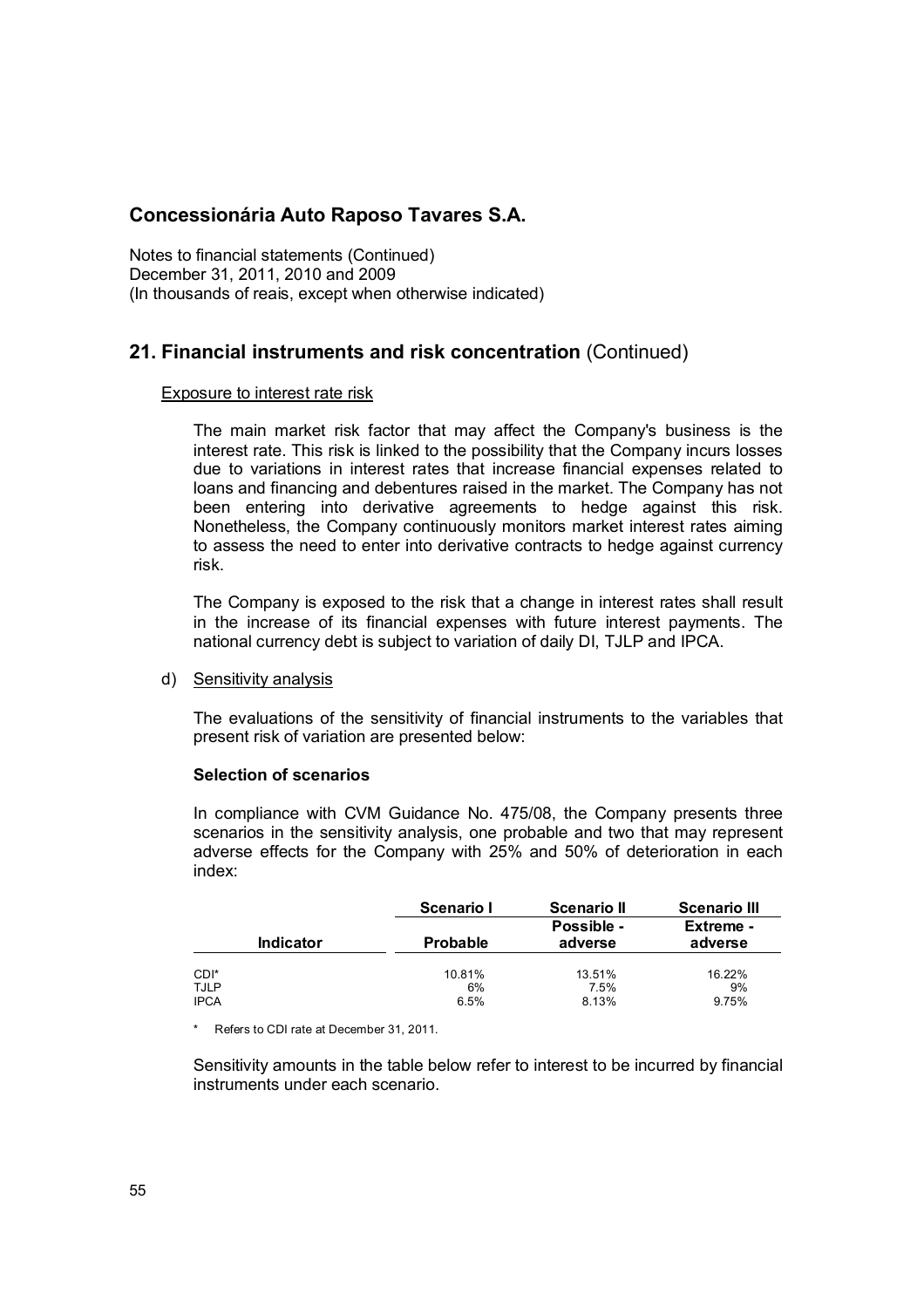Notes to financial statements (Continued) December 31, 2011, 2010 and 2009 (In thousands of reais, except when otherwise indicated)

## **21. Financial instruments and risk concentration** (Continued)

d) Sensitivity analysis (Continued)

#### **Sensitivity analysis of interest rate variations**

The sensitivity of each financial instrument, based on exposure to variation of each, is presented in the table below:

|                        |                 |                  |                         | 12/31/2011       |                        |  |
|------------------------|-----------------|------------------|-------------------------|------------------|------------------------|--|
|                        |                 |                  | Interest to be incurred |                  |                        |  |
|                        |                 |                  | Scenario I              | Scenario II      | <b>Scenario III</b>    |  |
| <b>Instrument</b>      | <b>Maturity</b> | <b>Risk</b>      | Probable                | Possible adverse | <b>Extreme adverse</b> |  |
| Cash equivalents       |                 | Decrease in DI   | 5,566                   | 6,956            | 8,352                  |  |
| Short-term investments |                 | Decrease in DI   | 4,328                   | 5.409            | 6,494                  |  |
| Debentures             | Jan/2013        | Increase in DI   | 45.863                  | 57,318           | 68,815                 |  |
| BNDES Senior Ioan      | Mar/2021        | Increase in TJLP | 22.714                  | 28,393           | 34,071                 |  |
| BNDES Senior Ioan      | Mar/2023        | Increase in IPCA | 5.448                   | 6.815            | 8.173                  |  |

|                          |                          |                  | 12/31/2010              |                  |                        |  |  |
|--------------------------|--------------------------|------------------|-------------------------|------------------|------------------------|--|--|
|                          |                          |                  | Interest to be incurred |                  |                        |  |  |
|                          |                          |                  | Scenario I              | Scenario II      | <b>Scenario III</b>    |  |  |
| Instrument               | <b>Maturity</b>          | <b>Risk</b>      | Probable                | Possible adverse | <b>Extreme adverse</b> |  |  |
|                          |                          |                  |                         |                  |                        |  |  |
| Cash equivalents         | $\overline{\phantom{a}}$ | Decrease in DI   | 451                     | 564              | 677                    |  |  |
|                          |                          |                  |                         |                  |                        |  |  |
| Promissory notes         | Feb/2011                 | Increase in DI   | 44.201                  | 55.252           | 66,302                 |  |  |
| <b>BNDES Senior loan</b> | Apr/2011                 | Increase in TJLP | 10.564                  | 13.206           | 15.847                 |  |  |
|                          |                          |                  |                         |                  |                        |  |  |
| <b>BNDES Senior loan</b> | Mar/2011                 | Increase in IPCA | 4.679                   | 5,853            | 7.018                  |  |  |

|                          |                 |                  | 12/31/2009 |                                  |                     |  |
|--------------------------|-----------------|------------------|------------|----------------------------------|---------------------|--|
|                          |                 |                  |            | Interest to be incurred          |                     |  |
|                          |                 |                  | Scenario I | Scenario II                      | <b>Scenario III</b> |  |
| Instrument               | <b>Maturity</b> | <b>Risk</b>      | Probable   | Possible adverse Extreme adverse |                     |  |
| Cash equivalents         | -               | Decrease in DI   | 2.931      | 3,663                            | 4.396               |  |
| Promissory notes         | Mar/2010        | Increase in DI   | 40.841     | 51.051                           | 61,262              |  |
| <b>BNDES Senior loan</b> | Mar/2011        | Increase in TJLP | 5,386      | 6.732                            | 8.079               |  |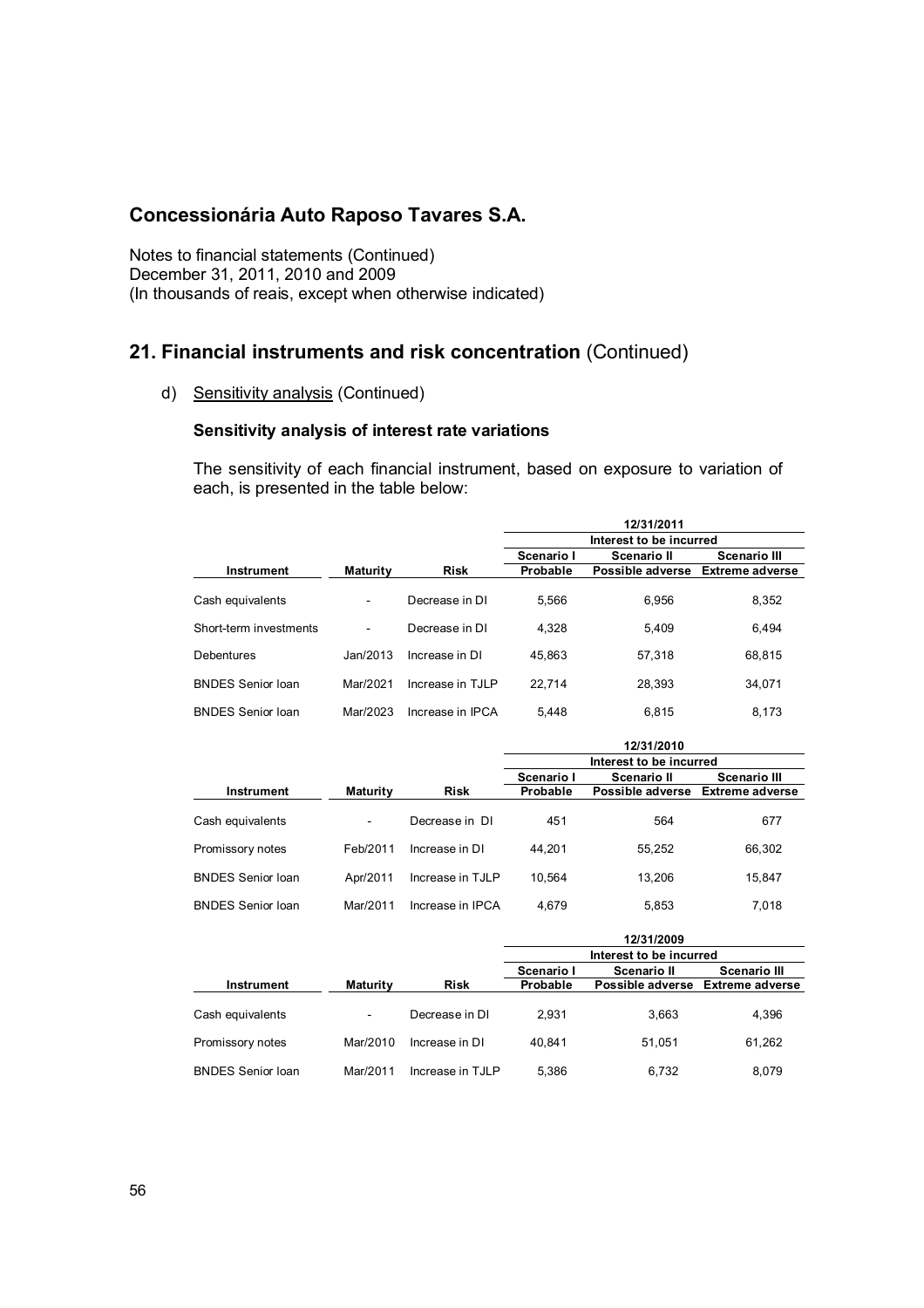Notes to financial statements (Continued) December 31, 2011, 2010 and 2009 (In thousands of reais, except when otherwise indicated)

## **21. Financial instruments and risk concentration** (Continued)

#### d) Sensitivity analysis (Continued)

The amount equivalent to 100% of Company's loans and financing and debentures are subject to remuneration at the accumulated variation of interest rate DI, TJLP and IPCA, and the equivalent of cash and short-term investment subject to CDI.

These analyses illustrate sensitivity to changes in market variables of the Company's financial instruments.

The sensitivity analysis is established based on assumptions and estimates about future events. The Company's management regularly revises estimates and assumptions used in these calculations. Nevertheless, settlement of transactions involving these estimates could result in values different from those estimated due the subjectivity inherent to the process used to prepare such analyses.

#### e) Credit risk exposure

Operations subject to Company concentrations of credit risk are primarily based on current bank accounts and investments, in which the Company is exposed to the risk of the financial institution involved. In order to manage this risk, the Company maintains current bank accounts and short-term investments with financial institutions considered first-tier institution by the management

At December 31, 2011, the Company stated trade accounts receivables from CGMP- Centro de Gestão de Meios de Pagamento S.A. at the amount of R\$ 9,877, arising from toll revenue collected by the electronic toll payment system ("Sem Parar"), recorded in "Trade accounts receivable". Because CGMP is controlled by the highway sector, the Company's management considers unlikely the credit risk from these receivables by considering these mitigated between the concessionaires of the highway sector. Amounts receivable from Visa and DBTrans do not have a history of losses and the Company's management classifies the receipt of these amounts under low credit risk.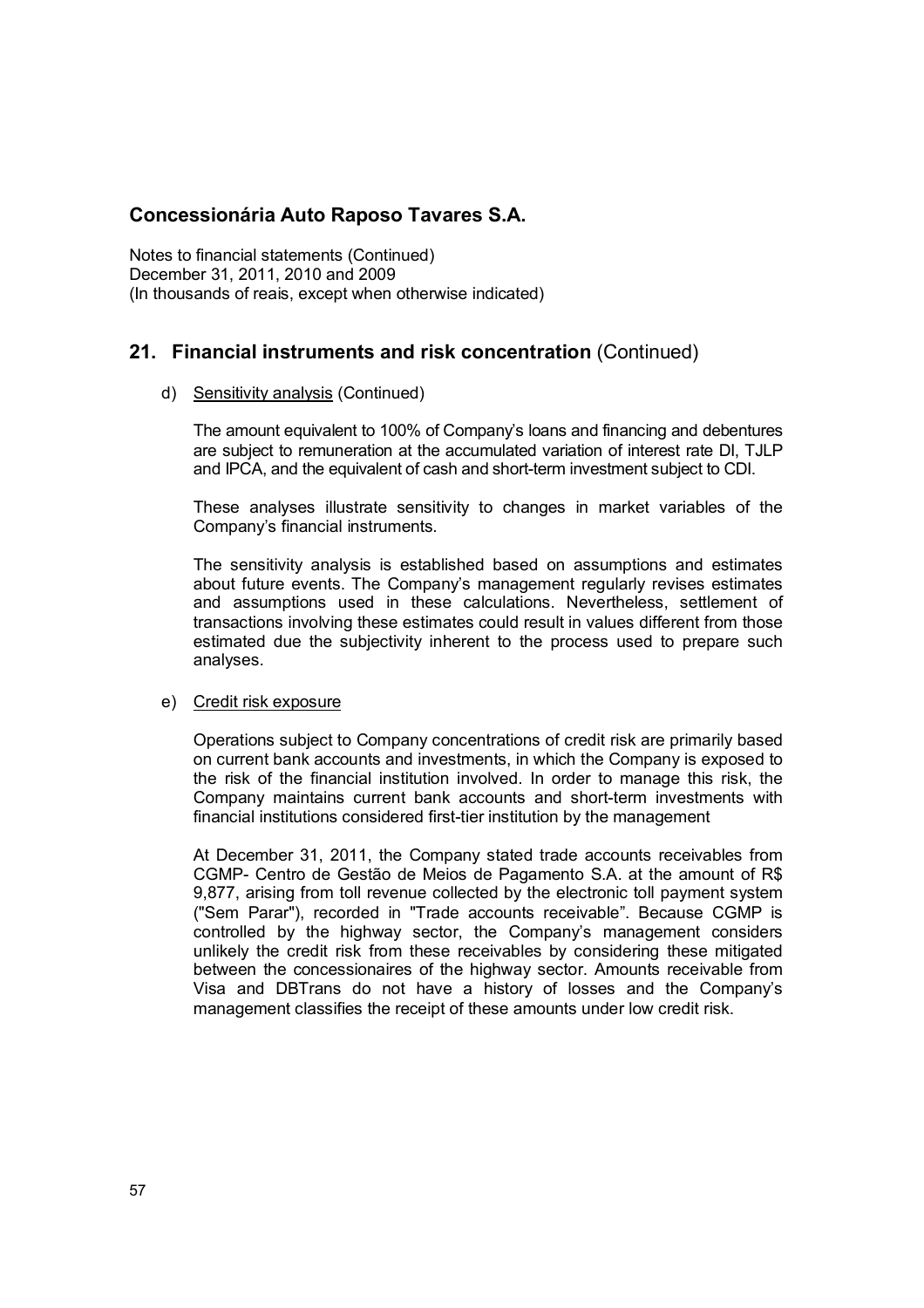Notes to financial statements (Continued) December 31, 2011, 2010 and 2009 (In thousands of reais, except when otherwise indicated)

## **21. Financial instruments and risk concentration** (Continued)

#### f) Derivatives

The Company did not participate in transactions involving derivative financial instruments or any other speculative instruments in the period from January 1 to December 31, 2011.

The Company does not have derivative financial instruments, or other financial instruments linked thereto at December 31, 2012 2011, 2010 e 2009.

#### g) Market values

At December 31, 2011, the market values of trade accounts receivable and payable approximate amounts recorded in the financial statements given their short-term nature.

The market values of loans, financing and debentures substantially approximate the amounts recorded in the financial statements for these financial instruments are subject to variable market interest rates

At December 31, 2011, the market values of trade accounts receivable and payable approximate amounts recorded in the financial statements given their short-term nature.

The market values of loans, financing and debentures substantially approximate the amounts recorded in the financial statements for these financial instruments are subject to variable market interest rates.

#### h) Capital management

The main objective of the Company's capital management is to ensure a high credit rating and a capital ratio capable of supporting and maximizing shareholder value. The Company manages the capital structure and makes adjustments considering changes in economic circumstances.